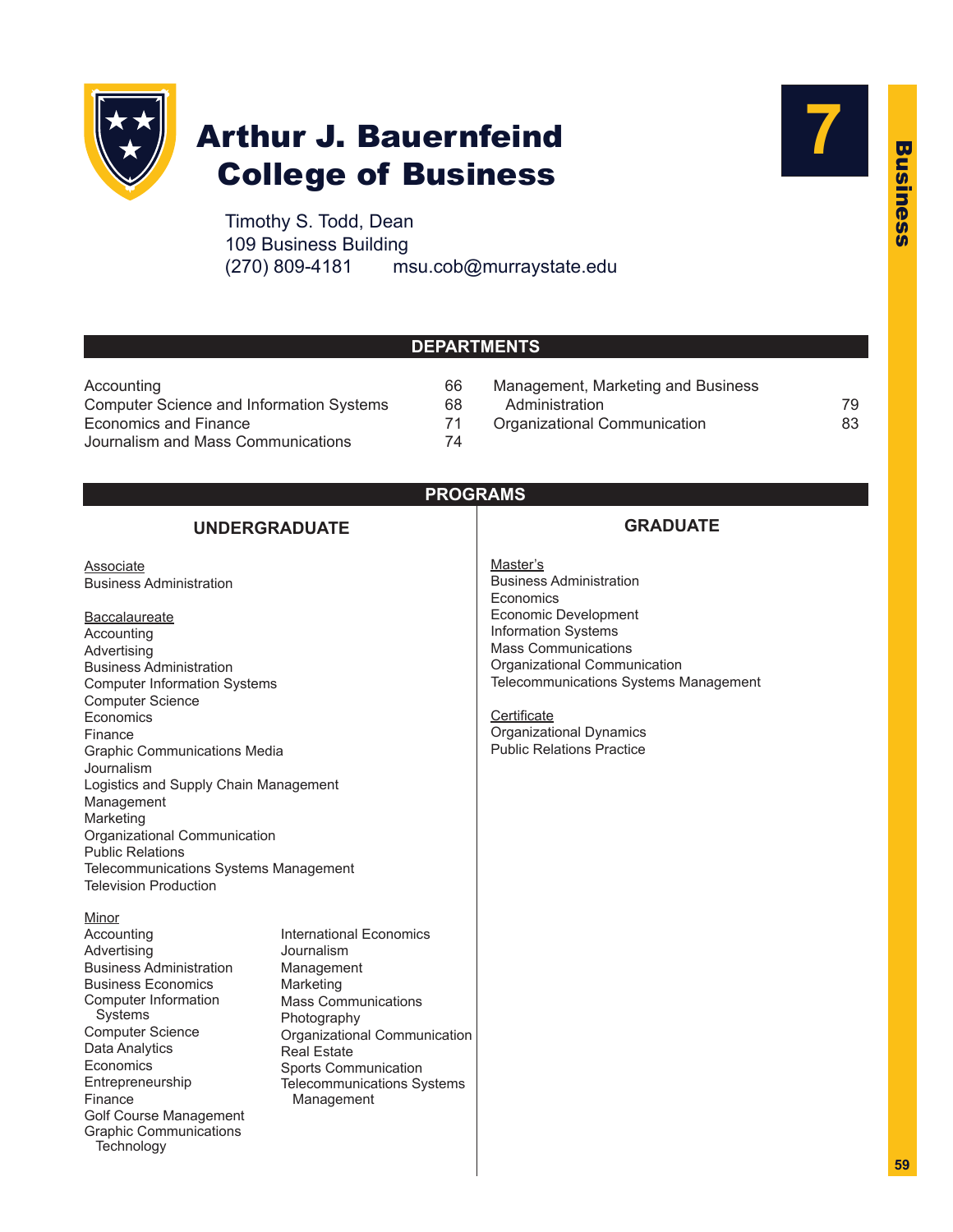## Arthur J. Bauernfeind College of Business

The fields included in business offer excellent employment opportunities. New research findings, technological breakthroughs, and changing economic conditions offer challenges that can be prepared for through the undergraduate and graduate programs of the Arthur J. Bauernfeind College of Business.

Murray State University began programs in business in 1935. The strong demand for men and women with such preparation has resulted in a steady expansion in course offerings, enrollment, technology, and faculty.

Today, the Bauernfeind College of Business is organized into six departments: Accounting; Computer Science and Information Systems; Economics and Finance; Journalism and Mass Communications; Management, Marketing and Business Administration; and Organizational Communication. Each department offers viable programs of study at both the undergraduate and graduate levels designed to educate leaders for many kinds of endeavors, both private and public.

The college also houses the West Kentucky Small Business Development Center, the Regional Business and Innovation Center (RBIC), the Center for Economic Education, TV-11, the Journal of Business and Management Landscapes, and the MSU News.

## **AACSB and ACEJMC Accreditation**

All the undergraduate Bachelor of Arts in Business (B.A.B.) and Bachelor of Science in Business (B.S.B.) programs, the Master of Business Administration (M.B.A.), and the Master of Science in Information Systems (M.S.I.S.) are accredited by AACSB-International—The Association to Advance Collegiate Schools of Business.

The following minors are also accredited by AACSB: accounting, computer information systems, finance, business administration, entrepreneurship, golf course management, management, marketing, and real estate.

In addition, majors in advertising, journalism, public relations, and television production in the Department of Journalism and Mass Communications are accredited by the Accrediting Council on Education in Journalism and Mass Communications (ACEJMC).

#### **Careers**

Challenging and rewarding career opportunities exist today for university-educated men and women capable of assuming positions in administration and supporting professions.

A number of national corporations, governmental agencies, notfor-profit organizations, and regional organizations regularly visit the campus to interview qualified candidates.

#### **Vision**

The Bauernfeind College of Business aspires to be one of the best regional business schools in the nation.

#### **Mission**

The Arthur J. Bauernfeind College of Business (AJB-CoB) prepares students for careers in the dynamic environments of business, information technology, public and private organizations, and mass communications. The AJB-CoB strives for excellence by:

- Engaging students in the acquisition of fundamental knowledge; mastery of professional skills (including oral and written communication, problem solving and critical thinking); and the application of knowledge and skills to emerging issues, technologies, and professional practices in a student-centered learning environment.
- Providing students with quality undergraduate and master's degree programs embodied in relevant curricula and innovative learning environments.
- Encouraging students in intellectual and social development by providing a high degree of student and faculty interaction both inside and outside the classroom, cultivating leadership, and developing an appreciation for ethical issues and diversity in the global market place.
- Providing students with global perspectives in the classroom, while also encouraging both students and faculty to pursue opportunities for international travel and learning.
- Developing and encouraging academic outreach, collaborative relationships with alumni, business and industry, public schools, government agencies and non-profit organizations, as well as colleges and universities at home and abroad.
- Supporting a faculty commitment to quality teaching, service and continuous improvement that is enhanced by a 50% to 65% focus on Basic or Discovery Scholarship, with secondary emphasis on both Applied or Integration/Application Scholarship and Teaching and Learning Scholarship.

## **Undergraduate Programs**

Students pursue their particular interests by selecting one of the area or major programs offered within the college. Area programs are offered in accounting, business administration, computer information systems, computer science, finance, graphic communications management, management, marketing, and telecommunications systems management. Major programs are offered in advertising, business administration, computer science, economics, journalism, organizational communication, public relations, and television production.

Several of the college's area and major programs provide excellent preparation for students considering a career in law. Pre-law students opting to major in economics are advised by faculty in the Department of Economics and Finance.

A student pursuing a major or area program within another college at Murray State may pursue a second area, a major, or a minor in the Bauernfeind College of Business.

Also, a two-year associate of arts degree program is offered in business administration.

## **Undergraduate University Studies Requirements**

Students pursuing the college's area business programs and one of the major programs, business administration, must follow the Bachelor of Arts in Business (B.A.B.) or the Bachelor of Science in Business (B.S.B.) University Studies requirements. The college's other area and major programs—advertising, computer science, economics, journalism, organizational communication, public relations, telecommunications systems management, and television production—follow the university Bachelor of Arts or Bachelor of Science University Studies requirements.

## **Entrance Standards for Business Programs**

A student pursuing an area business program or the major in business administration within the college must be admitted to business programs. The admission standards are as follows:

1) applicant must have a minimum overall GPA of 2.00.

2) applicant must have completed the following pre-admission courses with a combined GPA of 2.25:

ACC 200, ACC 201, BUS 215, CIS 243 or STA 135, CIV 201 or 202, COM 161, CSC 199, ECO 230, ECO 231, ENG 105, HUM

211, LST 240, MAT 220 or 250. A minimum grade of *C* must be earned in CIS 243 (or STA 135) and

ENG 105. CIV 201 or 202 and HUM 211 are waived for students with transfer

coursework and/or general education certification that would waive HUM and CIV in University Studies for Murray State's bachelor's degrees.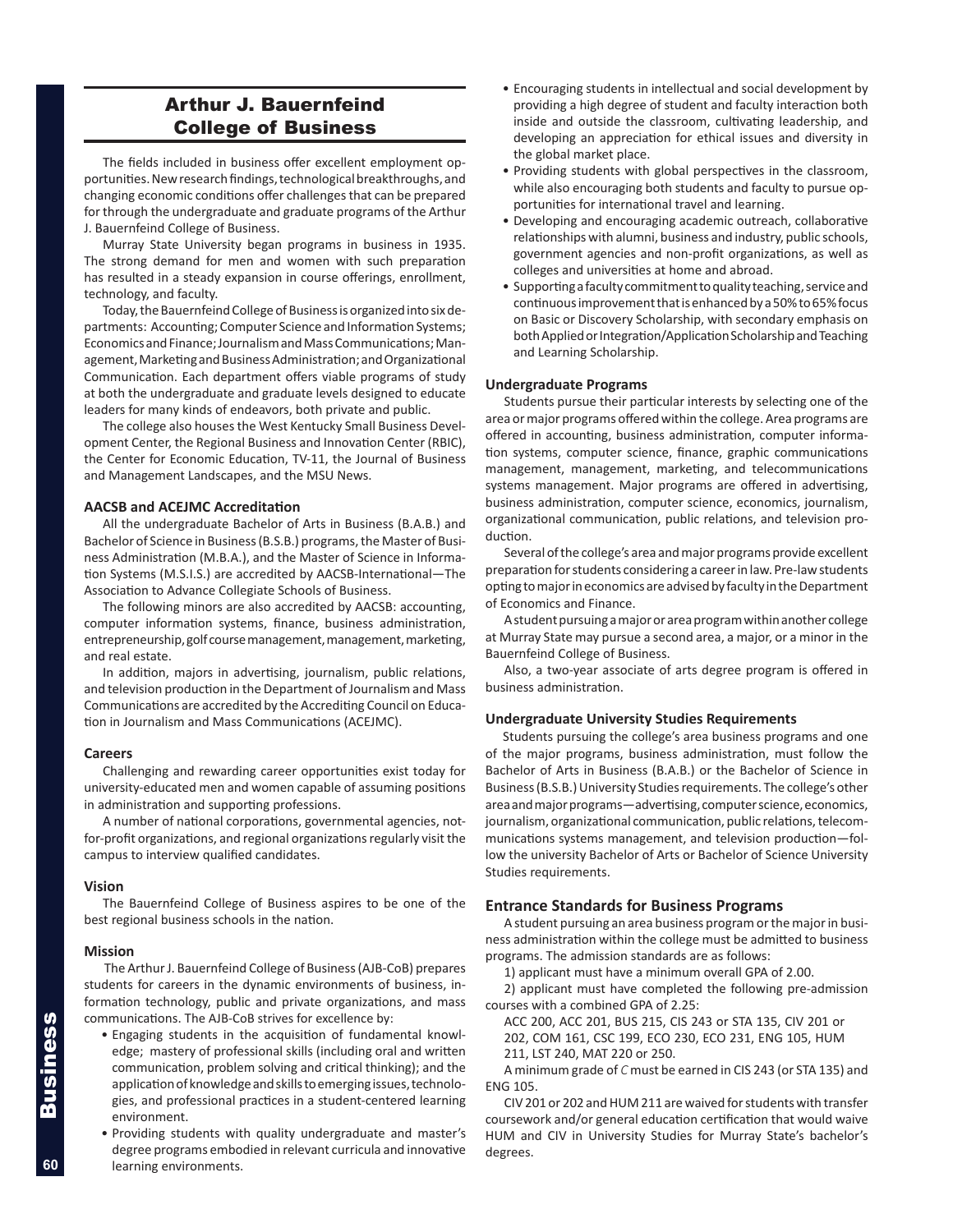COM 161 is waived for students with transfer coursework and/or general education certification that would waive COM 161 in University Studies for Murray State's bachelor's degrees.

The course or courses used to meet the ENG 105 requirement for Murray State's University Studies will be used to meet the ENG 105 requirement for admission to business programs. When more than one course is used, the courses must average a grade of *C* to meet the minimum grade for this course requirement.

Honors sequence courses will meet the business admission standards as follows:

- ENG 150 (with a minimum grade of *C*) for ENG 105
- HON 165 for COM 161
- HON 201 or 202 for CIV 201 or 202
- HON 232 for ECO 230 and ECO 231
- HON 251 for HUM 211

**Enrollment in business courses numbered 300 or above will be limited to:** 1) business program students admitted to the college's accredited programs; 2) non-business students who have junior standing and are enrolled in specific programs or minors requiring business courses; and 3) other students or classifications of students with the specific permission of the department offering the course.

Business program students seeking admission to upper-division courses who have not completed all of the required pre-admission course work will be conditionally admitted to business programs and allowed to register for advisor-specified upper-division courses if they satisfy the minimum grade point average requirements and if they are concurrently enrolled in the courses necessary to complete the pre-admission requirements. Failure to meet all requirements for admission will result in denial of admission to the business programs; students denied admission will not be admitted to upper-division business classes.

Any student not admitted can appeal the decision to a collegiate review committee.

## **Business Core Requirements**

All area business programs within the college plus the major in business administration require the business core requirements listed below. These requirements must be completed by any student who takes more than 25 percent (30 hours) of his/her course work in business. Business includes the following prefixes: ACC, BUS, CIS, FIN, LSC, MGT, MKT, RES, and LST 240. Courses with the following former Murray State business prefixes are considered business hours for purposes of this rule: BOA, BPA, BUA, CQM, GBU, OAD, and OSY. University orientation courses numbered 099 or 100T do not count in the 25 percent course work rule for business students.

| ACC.       | 200 |                                                           |  |
|------------|-----|-----------------------------------------------------------|--|
| <b>ACC</b> | 201 |                                                           |  |
| <b>BUS</b> | 215 |                                                           |  |
| <b>BUS</b> | 355 | Information Systems and Decision Making <sup>3, 4</sup> 3 |  |
| <b>BUS</b> | 442 |                                                           |  |
| <b>CIS</b> | 243 |                                                           |  |
| <b>CIS</b> | 343 |                                                           |  |
| ECO        | 310 |                                                           |  |
| <b>FIN</b> | 330 |                                                           |  |
| <b>LSC</b> | 343 |                                                           |  |
| <b>LST</b> | 240 |                                                           |  |
| <b>MGT</b> | 350 |                                                           |  |
| <b>MGT</b> | 590 |                                                           |  |
| <b>MKT</b> | 360 |                                                           |  |
|            |     |                                                           |  |

1 Consult with academic advisor to select the appropriate transitions course.

2 Students pursuing an area in accounting must have a grade of *B* or better. 3 Students pursuing an area in accounting **must take** ACC 308 in lieu of BUS 355.

4 Students pursuing an area in computer information systems **must take** CIS 307 in lieu of BUS 355.

5 A grade of *C* or better is required in CIS 243. STA 135 with a grade of *C* or better may be used to meet this requirement.

6 STA 235 may be used to meet this requirement.

<sup>7</sup>Students pursuing an area in logistics and supply chain management must have a grade of *C* or better.

Additional requirements for B.A.B. and B.S.B. students are specified in *Academic Degrees and Programs*.

## **Business Electives**

Courses with the following prefixes may be selected as "business electives" for programs in the Bauernfeind College of Business and elsewhere in the university, except where noted otherwise: ACC, BUS, CIS, ECO, FIN, LSC, MGT, MKT, RES, and TSM. COM 340, COM 439, CSC 101, CSC 125, JMC 168, JMC 391, JMC 394, LST 240, LST 440, and POL 442 are also acceptable.

Courses required for admission to business programs or courses that are in the business core cannot be used to meet business elective requirements. Exceptions may be made for the Associate of Arts degree in Business Administration or minors with advisor approval. The former courses MGT 250 and MKT 260 do not apply toward business or economics major, minor or area requirements.

Courses with the following former Murray State prefixes also count toward business elective requirements: BOA, BPA, BUS, CQM, GBU, OAD, and OSY.

Because they were business electives at the time, POL 140, 250, and 252 will count as business electives if taken prior to fall 2005.

Courses with the COB prefix are business electives transferred to Murray State, are not a direct equivalent to any Murray State course, and do not count against the 25 percent business hours rule (see *Core Requirements*).

## **Double Areas, Majors, or Minors**

Courses completed in fulfillment of the requirements for one area, major, or minor cannot also be applied to the requirements of another area, major, or minor. **Students pursuing a B.A.B. or B.S.B. degree may not have a double major/area or a minor in any business discipline accredited by AACSB-International except Real Estate. See AACSB and ACEJMC Accreditation at the beginning of this chapter.**

#### **Graduate Programs**

The Bauernfeind College of Business offers six graduate degree programs: the Master of Business Administration (M.B.A), offered through the Arthur J. Bauernfeind Graduate Program in Business Administration; the Master of Science in Information Systems (M.S.I.S.); the Master of Science in Economics; the Master of Arts or Science in Mass Communications; the Master of Arts or Science in Organizational Communication; and a joint Master of Science in Telecommunications Systems Management is offered with the Jesse D. Jones College of Science, Engineering and Technology. In addition, two Masters of arts in Education with an emphasis in business education or economics are available through the College of Education and Human Services. The business programs prepare graduates for a variety of challenging and rewarding careers in industry, private enterprise, governmental agencies, and non-profit organizations.

The M.B.A. and M.S.I.S. programs are accredited by AACSB-International—The Association to Advance Collegiate Schools of Business.

**Note:** L=literature; R=research; PT=professional training. See page 58.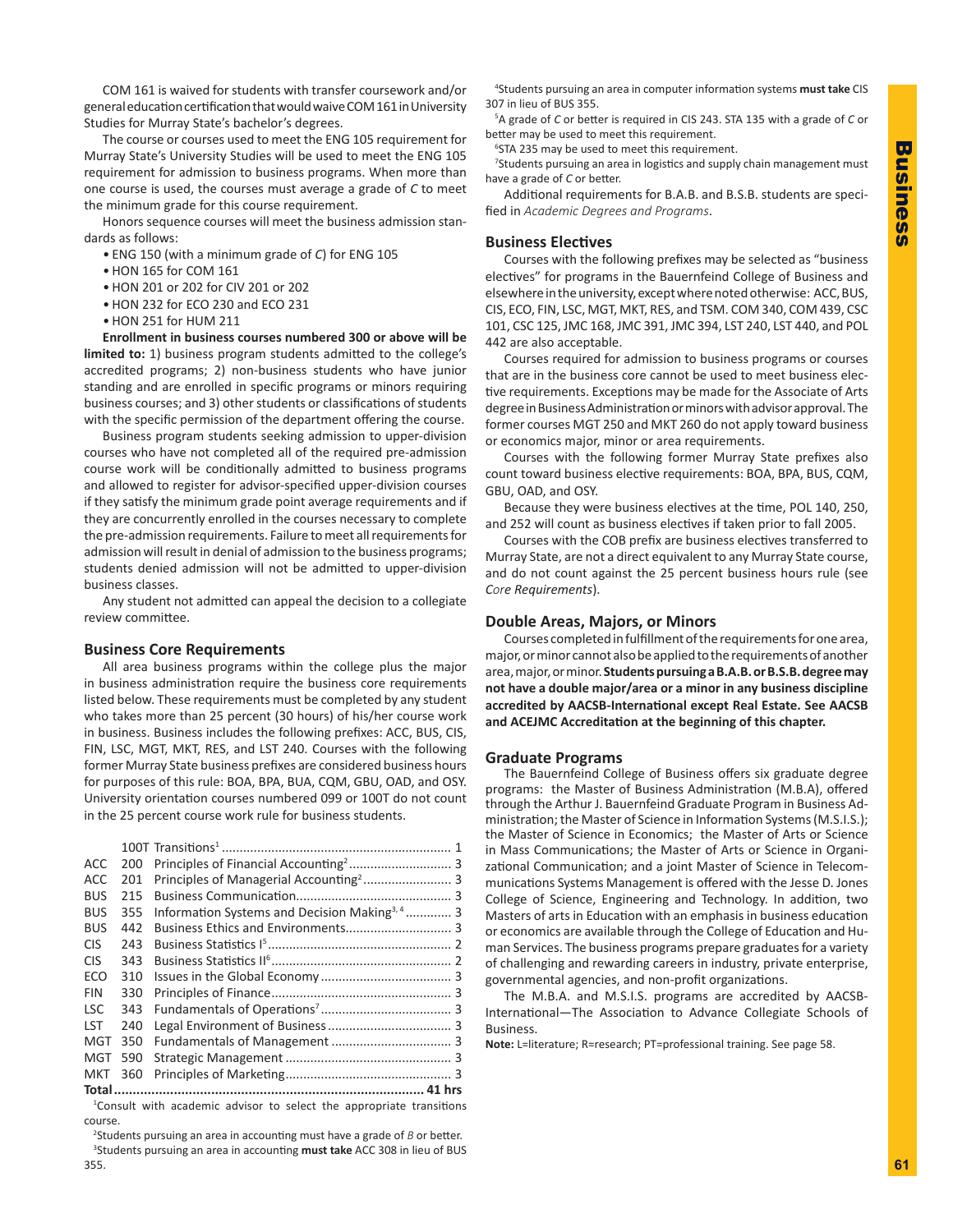## Arthur J. Bauernfeind Graduate Program in Business Administration

## Director - Joy Roach Humphreys email: jhumphreys4@murraystate.edu 270-809-4259

The graduate program leading to the Master of Business Administration (M.B.A.) degree for full-time students is offered during the day and evening at Murray. The same program is offered 100% online.

The M.B.A. program is offered jointly by the departments within the college. It is designed to qualify graduates for creative leadership positions in a complex and ever-changing business environment. Primary emphasis is placed on the analysis of business problems, the determination of business policies, and development of the skills and mature judgment necessary for competent management.

The broad integrated curriculum provides each student with an understanding of the major facets of domestic and international business operations including work in the theoretical and historical foundations of business, quantitative controls, information systems, research methodology, decision-making through the development of advanced functional skills, and the socio-political environment of business. Opportunity is provided for a moderate degree of specialization through the choice of graduate electives selected. The accounting concentration requires additional foundation courses and all graduate electives to be taken in accounting. There is no comprehensive examination or thesis requirement. However, the capstone course, MGT 656, can be taken only after completion of at least 18 hours of graduate course work.

#### **Requirements for Admission**

Applicants must meet Murray State University requirements (see *Graduate Admissions*). Additional requirements for unconditional and conditional admission are as follows.

## **Unconditional**

An applicant must attain an acceptable score using the following formulas that combine the undergraduate grade point average (UGPA) and the score on **either** the Graduate Management Admission Test (GMAT) or the Graduate Record Examination (GRE).

All applicants, including those with GPAs of 3.0 and above, must take either the GMAT and achieve a minimum score of 400, or the GRE and achieve a minimum score of 286. Applicants with undergraduate GPAs of less than 3.0 on the 4.0 scale need GMAT scores that are higher than 400, or GRE scores higher than 286. The GMAT/ GRE cannot be waived.

For unconditional admission to the program, an applicant must satisfy one of two formulas:

**GMAT Users:** (200 x UGPA) + GMAT  $\geq$  1,000

**GRE Users:** GRE > 321 - (11.66 x GPA)

(Combined quantitative and verbal sections only.)

An alternative formula is used if an applicant's grade point average on the last 60 semester hours (LGPA) of undergraduate work is 0.25 points or more above the applicant's overall UPGA: 200 x  $(LGPA-0.25) + GMAT > 1,000.$ 

An applicant whose native language is not English or who did not graduate from an English-speaking college or university must satisfy the above requirements, meet all admission requirements specified in the international student admission section of this *Bulletin*, and score a minimum of 20 in each of the four areas examined in the new TOEFL, ie. writing, reading, listening, and speaking.

## **Conditional**

An applicant who has not taken the GMAT or GRE will be granted conditional admission to the M.B.A. program if the applicant's UGPA

is at least 2.75 (on a 4.00 scale), or if the applicant's LGPA is at least 3.00. This student must take the GMAT/GRE within two months of receiving the conditional admission letter. A student who is conditionally admitted may enroll in foundation courses (see below), but may not enroll in 600-level courses without a special waiver from the associate dean/MBA director. International students are not usually admitted conditionally, meaning they must take and pass the GMAT or GRE before coming to the United States.

#### **Master of Business Administration** CIP 52.0101

The M.B.A. curriculum requirements are divided into two parts: (1) foundation courses and (2) graduate courses.

The foundation courses are undergraduate courses designed to form a base upon which the student can build in the graduate phase of the program. A student who has satisfactorily completed one or more equivalent courses will be given a waiver for previous work. A minimum grade of *C* is required to satisfy each foundation course.

#### **Foundation Courses........................................................... 15 hrs1**

|            | ACC 490 Survey of Accounting <sup>2</sup>           |
|------------|-----------------------------------------------------|
|            | [or ACC 200 and 201]                                |
|            | ECO 490 Survey of Economics <sup>2</sup>            |
|            | [or ECO 230 and 231]                                |
| <b>CIS</b> | 490 Survey of Calculus and Statistics <sup>2</sup>  |
|            | [or CIS 343 and MAT 220]                            |
| FIN 1      | 330 Principles of Finance                           |
| NAVT       | 100 Curvoy of Marketing and Managament <sup>2</sup> |

MKT 490 Survey of Marketing and Management [or MGT 350 and MKT 360]

<sup>1</sup>All foundation courses must be completed by the time a student finishes 15 hours of graduate course work.

<sup>2</sup>ACC 490, CIS 490, ECO 490, and MKT 490 cannot be taken as an undergraduate. These survey courses are for students who already have an undergraduate degree and are planning to pursue the MBA degree. Students have the option of taking the 490 classes or the individual courses that make up these 490 survey courses.

## **Total Course Requirements................................................. 30 hrs**

ACC 604 Accounting for Decision Making

CIS 653 Management Science for Managerial Decision Making

- ECO 625 Managerial Economics
- FIN 602 Corporate Finance
- MGT 651 Seminar in Organizational Behavior

MGT 656 Seminar in Strategic Management

MKT 667 Marketing Planning and Application

Electives (9 hrs)

**Note:** All electives must be selected with the approval of the M.B.A. director. No foundation course may be used as an M.B.A. elective. Students with an undergraduate degree in accounting are encouraged to choose a 600-level ACC course in lieu of ACC 604.

## **Other Degree Requirements**

In order to receive the degree, a candidate must earn a minimum grade point average of 3.00 on all graduate courses taken at Murray State University. Repeating a graduate course does not cancel a previous grade in the course. A candidate may not repeat a course in which a previous grade of *A* or *B* was earned for credit.

A minimum grade of *C* is required to receive credit for a graduate course.

No more than one *C* will be accepted in fulfillment of the seven M.B.A. core courses.

A candidate is awarded one "quality deficit point" for each grade of *C* received, two points for each *D,* and three points for each *E.* Upon receipt of four quality deficit points, a candidate is dropped from the program without opportunity for readmission except by special permission.

**62**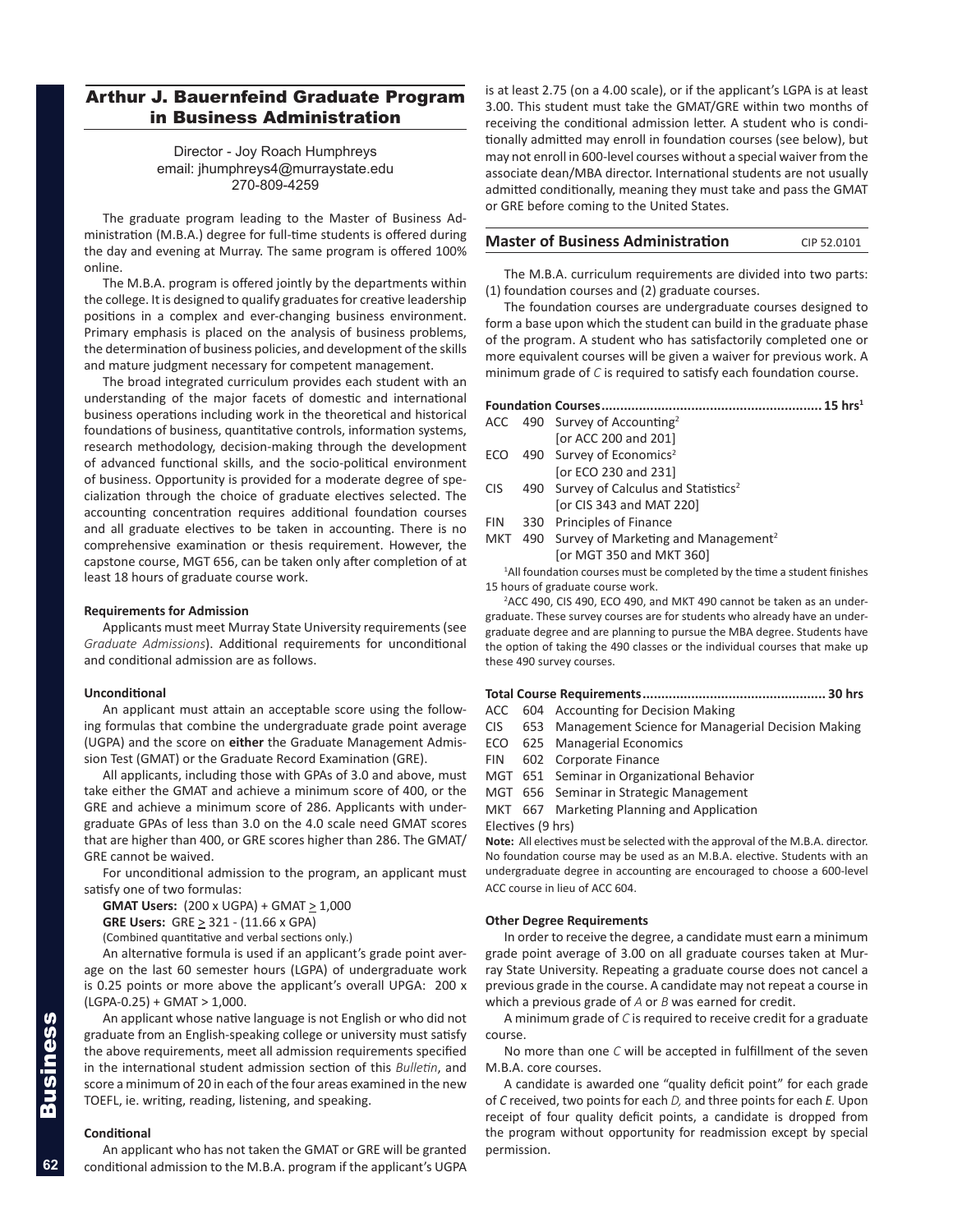A maximum of nine semester hours of graduate credit taken at another institution may be transferred toward the fulfillment of core courses or electives, provided that the course was not used to complete another degree, that a grade of *B* or better was earned, and that a 3.00 grade point average is earned in Murray State graduate courses. Transfer courses must fall within the eight-year time limit allowed for completion of the master's degree.

Foundation courses may be completed at Murray State University or at any regionally accredited four-year institution or recognized foreign institution, before or after acceptance into the program. Only the 100- and 200-level foundation courses may be completed at a community or junior college.

During the fall and spring semesters, a candidate may take a maximum of 12 credit hours of graduate work or 15 credit hours if at least three hours are foundation work. The maximum load during each five week summer session is seven hours.

A student may fulfill a foundation course by passing a proficiency test. A proficiency test may be taken only once per course. There is a fee for taking the test. Call the associate dean's office (270-809- 6970) to schedule each proficiency test.

A candidate who reapplies after a period of inactivity of 36 months will be subject to the degree requirements in effect at the time of reapplication.

A few applicants who have taken the GMAT or GRE and are denied admission may subsequently be admitted by a special admissions process on the basis of significant work experience or other extraordinary credentials.

| <b>Accounting Concentration</b> | CIP 52.0101 |
|---------------------------------|-------------|

The M.B.A. accounting concentration curriculum requirements are divided into three parts: (1) foundation courses, (2) undergraduate accounting courses, and (3) graduate courses.

The undergraduate courses are designed to form a base upon which the student can build in the graduate phase of the program. A student who has satisfactorily completed one or more equivalent courses will be given a waiver for previous work. A minimum grade of *C* is required to satisfy each undergraduate course.

|  |                                                                             | . 15 hrs $^{\rm 1}$ |
|--|-----------------------------------------------------------------------------|---------------------|
|  | $ACC$ 490 Survey of Accounting <sup>2</sup> [or ACC 200 and 201]            |                     |
|  | ECO 490 Survey of Economics <sup>2</sup> [or ECO 230 and 231]               |                     |
|  | $CIS$ 490 Survey of Calculus and Statistics <sup>2</sup>                    |                     |
|  | [or CIS 343 and MAT 220]                                                    |                     |
|  | FIN 330 Principles of Finance                                               |                     |
|  | MKT 490 Survey of Marketing and Management <sup>2</sup>                     |                     |
|  | [or MGT 350 and MKT 360]                                                    |                     |
|  | $1$ All foundation courses must be completed by the time a student finishes |                     |
|  | 15 hours of graduate course work.                                           |                     |

2 ACC 490, CIS 490, ECO 490, and MKT 490 cannot be taken as an undergraduate. These survey courses are for students who already have an undergraduate degree and are planning to pursue the MBA degree. Students have the option of taking the 490 classes or the individual courses that make up these 490 survey courses.

#### **Undergraduate Accounting Courses**

- ACC 300 Intermediate Accounting I
- ACC 301 Intermediate Accounting II
- ACC 302 Federal Income Tax
- ACC 303 Cost Accounting
- ACC 506 Principles of Auditing and Assurance Services

## **Total Course Requirements............................................. 30 hours**

- CIS 653 Management Science for Managerial Decision Making<sup>PT</sup>
- ECO 625 Managerial Economics
- FIN 602 Corporate Finance
- MGT 651 Seminar in Organizational Behavior
- MGT 656 Seminar in Strategic Management<sup>L</sup>
- MKT  $667$  Marketing Planning and Application<sup>R</sup>

ACC course to be selected from list of accounting electives below (3 hours)

*Choose three electives from the following:*

- ACC 600 Advanced Accounting
- ACC 601 Accounting for Governmental and Nonprofit Entities
- ACC 602 Advanced Income Tax
- ACC 603 Cost Management in the Global Economy
- ACC 605 Corporate Governance and Accounting Ethics
- ACC 606 Auditing Theory and Practice
- ACC 608 Accounting Information Technologies
- ACC 609 Issues in Corporate Financial Reporting
- ACC 610 International Accounting
- ACC 612 Tax Planning and Research
- BUS 640 Legal Obligations of Business

**Note:** All electives must be selected with the approval of the M.B.A. director. No foundation course may be used as an M.B.A. elective.

## **Master of Business Administration/ E-Business Concentration** CIP 52.0101

## **Required Undergraduate Courses**

CIS 307 Decision Support Technologies Approved programming language course (3 hrs)

## **Total Course Requirements............................................. 30 hours**

- ACC 604 Accounting for Decision Making
- CIS 653 Management Science for Managerial Decision Making<sup>PT</sup>
- ECO 625 Managerial Economics
- FIN 602 Corporate Finance
- MGT 651 Seminar in Organizational Behavior
- MGT 656 Seminar in Strategic Management<sup>L</sup>
- MKT  $667$  Marketing Planning and Application<sup>R</sup>

## **E-Business Courses**

- CIS 615 Information Systems Security
- *or*
- CIS 646 Manager's Guide to Database
- CIS 643 Advanced Business Analytics with SAS *or*
- TSM 617 Advanced Systems Planning
- MKT 675 Marketing Applications in E-Business

## **Master of Business Administration/ Finance Concentration** CIP 52.0101

**Total Course Requirements............................................. 30 hours**

- ACC 604 Accounting for Decision Making
- CIS 653 Management Science for Managerial Decision Making<sup>PT</sup>
- ECO 625 Managerial Economics
- FIN 602 Corporate Finance
- MGT 651 Seminar in Organizational Behavior
- MGT 656 Seminar in Strategic ManagementL
- MKT  $667$  Marketing Planning and Application<sup>R</sup>

## *Choose three electives from the following:*

- FIN 612 Capital Investment Analysis
- FIN 620 Risk Management
- FIN 621 Financial Models
- FIN 622 Portfolio Management and Theory
- FIN 632 Investment Management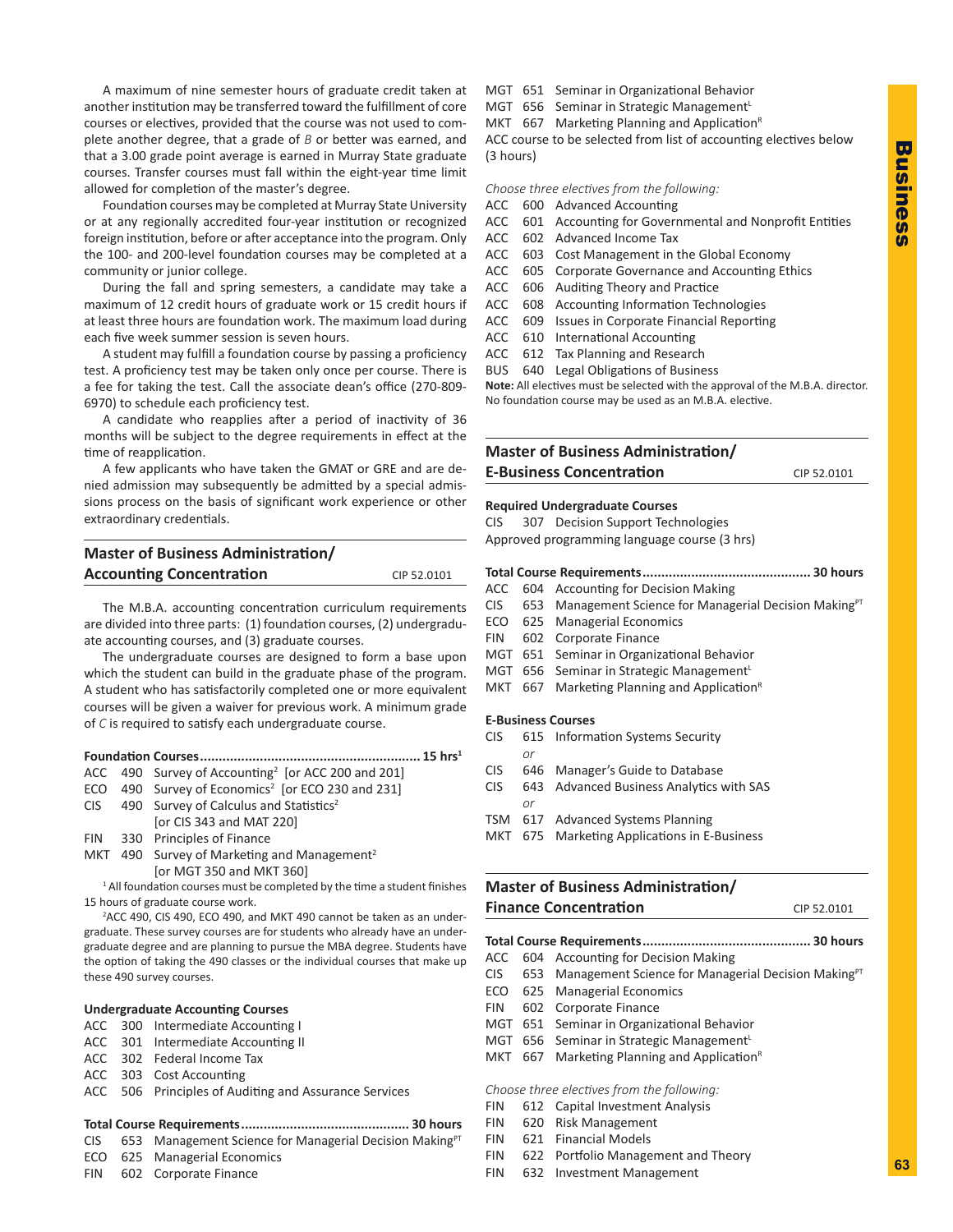- FIN 633 Analytical Methods in Finance
- FIN 634 Financial Markets and Institutions
- FIN 637 Commercial Banking
- FIN 650 Derivative Securities
- FIN 661 International Financial Management

## **Master of Business Administration/ Global Communication Concentration** CIP 52.0101

## **Total Course Requirements............................................. 30 hours**

- ACC 604 Accounting for Decision Making
- CIS 653 Management Science for Managerial Decision Making<sup>PT</sup>
- ECO 625 Managerial Economics
- FIN 602 Corporate Finance
- MGT 651 Seminar in Organizational Behavior
- MGT 656 Seminar in Strategic Management<sup>L</sup> MKT 667 Marketing Planning and Application<sup>R</sup>

## *Choose three electives from the following:*

| <b>BUS</b> |     | 615 Communicating in the International Business |
|------------|-----|-------------------------------------------------|
|            |     | Environment                                     |
| <b>COM</b> |     | 622 Communication Technology in Organizations   |
| COM        | 631 | Interpersonal Communication at Work             |
| COM        | 639 | Seminar in Conflict Resolution                  |
| COM 677    |     | Organizational Learning and Dialogue            |
| COM        | 680 | Advanced Organizational Communication           |
| COM        | 682 | Seminar in Crisis Communication                 |
| COM 685    |     | Seminar in Organizational Communication         |
| <b>COM</b> | 687 | Leadership Communication                        |
| JMC        | 600 | Seminar in International Mass Communication     |
| JMC        | 601 | Media, Culture, Gender, and Race                |
| <b>JMC</b> | 620 | <b>Strategic Communication</b>                  |
| <b>JMC</b> | 658 | New Technologies                                |

## **Master of Business Administration/ Human Resource Management Concentration**

CIP 52.0101

| 604 Accounting for Decision Making                                     |  |
|------------------------------------------------------------------------|--|
| Management Science for Managerial Decision Making <sup>PT</sup><br>653 |  |
| <b>Managerial Economics</b><br>625                                     |  |
| Corporate Finance<br>602                                               |  |
| Seminar in Organizational Behavior<br>651                              |  |
| MGT 656 Seminar in Strategic Management <sup>L</sup>                   |  |
| Marketing Planning and Application <sup>8</sup><br>667                 |  |
|                                                                        |  |
| Choose three electives from the following:                             |  |
| MGT 653 Seminar in Human Resource Staffing                             |  |
| 654 Seminar in Human Resource Management                               |  |
| MGT 655 Seminar in Organizational Development                          |  |
| MGT 657 Seminar in International Management                            |  |
|                                                                        |  |

MGT 658 Advanced Topics in Human Resources

## **Master of Business Administration/ Marketing Concentration** CIP 52.0101

|  | ACC 604 Accounting for Decision Making                                  |
|--|-------------------------------------------------------------------------|
|  | CIS 653 Management Science for Managerial Decision Making <sup>PT</sup> |
|  | ECO 625 Managerial Economics                                            |
|  | FIN 602 Corporate Finance                                               |

- MGT 651 Seminar in Organizational Behavior
- MGT 656 Seminar in Strategic Management<sup>L</sup>
- MKT 667 Marketing Planning and Application

*Choose three electives from the following:*

- BUS 684 Seminar in Geospatial Tools in Business
- JMC 602 Seminar in Advertising
- MKT 663 Advanced Consumer Behavior
- MKT 669 Seminar in Global Marketing
- MKT 675 Marketing Applications in E-Business
- MKT 685 Enterprise Business GIS

## **Telecommunications Systems Management**

Telecommunications systems are networks of leading-edge technologies that allow organizations and individuals throughout business and industry to communicate instantaneously around the world. Telecommunications systems provide the architectural structure for such activities as electronic commerce, electronic banking, video teleconferencing, distance learning, telemedicine, data interchange, on-demand video, wireless technology, information security, and a host of other traditional and new uses for business and industry.

Students in the baccalaureate program will have the insight and ability to function in all areas of Telecommunications Systems Management (TSM) but will choose a program option that will support the aspect of management which interests them most - the physical system and its components, the software that drives the system, or the business structure and operations that depend on the system. In addition, they will be prepared to move on to the Master of Science in Telecommunications Systems Management if they so choose.

Telecommunications Systems Management is an interdisciplinary program drawing upon the strengths of the Bauernfeind College of Business and the Jesse D. Jones College of Science, Engineering and Technology. These programs which are jointly administered by the two colleges provide students a unique opportunity to develop both technical expertise and management expertise in this dynamic field.

## **AREA:**

## **Telecommunications Systems Management** Bachelor of Science CIP 11.0401

**University Studies Requirements........................................ 41 hrs** (See *Academic Degrees and Programs*.)

University Studies selections must include:

- •*Scientific Inquiry, Methodologies, and Quantitative Skills*
- MAT 140 College Algebra
- PHY 125 Brief Introductory Physics
- PHY 126 Brief Introductory Physics Laboratory
- STA 135 Introduction to Probability and Statistics
- •*Social and Self-Awareness and Responsible Citizenship*
- ECO 231 Principles of Microeconomics
- •*University Studies Electives*
- CSC 101 Introduction to Problem Solving Using Computers
- CSC 199 Introduction to Information Technology
- **Required Courses ............................................................... 58 hrs**
- ACC 200 Principles of Financial Accounting
- CIS 307 Decision Support Technologies
- CIS 317 Principles of Information Systems Analysis and Design
- CSC 232 Programming in C#
- ENG 324 Technical Writing
- FIN 330 Principles of Finance
- IET 399 Professional Development Seminar I

Business

**Siness**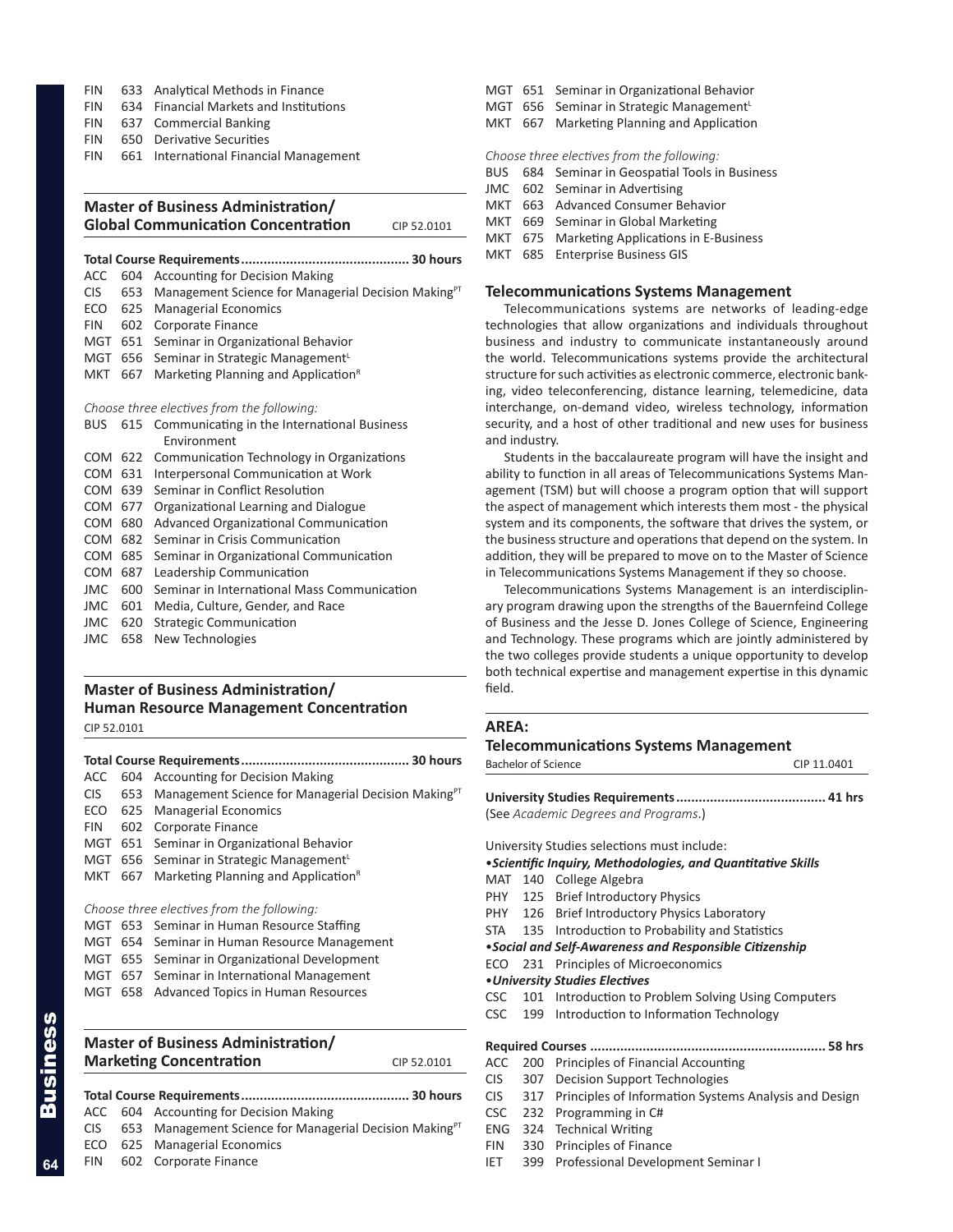- IOE 350 Technology Management
- MKT 360 Principles of Marketing
- TSM 100T Transitions
- TSM 134 Introduction to Telecommunications Systems Management
- TSM 232 Operating Systems
- TSM 233 Network Services
- TSM 241 Networking Fundamentals
- TSM 301 Physical Network Theory
- TSM 320 Introduction to Wireless Technology
- TSM 343 Protocol Analysis
- TSM 351 Principles of Information Security
- TSM 411 Network Design, Operations and Management
- TSM 443 Telephone Technology
- TSM 488 Cooperative Education/Internship<sup>1</sup>

**Selected Emphasis.............................................................. 21 hrs**

*Choose one of the methods of completion below:*

1) Select 21 hours from any of the classes listed below or

2) Select two emphasis areas and complete at least 21 hours **Note:** When selecting courses for an area of emphasis or as an elective, a maximum of nine hours may be selected from courses with a business prefix including: MGT or MKT. Adherence to course prerequisites is critical.

## *Wireless Communications Electronics*

- TSM 321 Wireless Communications
- TSM 322 Wireless Communications II
- TSM 323 Wireless Mobile Internet
- TSM 421 Mobile Satellite Communications

## *Network Security*

- TSM 352 System Security
- TSM 353 Network Security
- TSM 440 Information Policy and Security Auditing
- TSM 441 Advanced Information Security

## *System Administration*

- CSC 310 Database Administration
- CSC 360 Scripting Languages
- TSM 450 Telecommunications Policy and Management
- TSM 517 Systems Planning

## *Approved Electives*

- CSC 370 Introduction to Artificial Intelligence
- ECO 335 Economics and Public Policy of Telecommunications Industry
- LSC 443 Fundamentals of Operations and Technology
- MGT 358 Entrepreneurial Business Plan Development
- MKT 475 Marketing Strategies in E-Commerce
- TSM 360 Virtualized Enterprise Systems
- TSM 444 Enterprise Networks

## **Total Curriculum Requirements ........................................ 120 hrs**

<sup>1</sup>Maximum of three hours Internship or Cooperative Education counts toward a degree.

**Telecommunications Systems Minor................................... 22 hrs** TSM 134, 135, 232, 233, and 241. Nine hours of advisor approved electives. Six hours must be 300- or 400-level courses.

## **Graduate Program**

Coordinator - Michael Bowman 270-809-6218

The master's program in telecommunications systems management provides students a core of fundamental courses and the concentration of choosing a specialization within the curriculum. Although students in the master's program will have the insight and ability to manage all aspects of telecommunications systems, the program concentration choice will support the aspect of management which interests them most, the physical systems and its components or the business structure and operations that depend on the system.

## **Requirements for Admission**

Applicants must meet the Murray State University requirements (see *Graduate Admissions*).

## **Unconditional**

For a TSM applicant to be unconditionally admitted to the program, an applicant must satisfy one of two formulas:

**GMAT Users:** (200 x UGPA) + GMAT > 1,000

**GRE Users:** GRE  $\geq$  321 - (11.66 x GPA) - (Combined quantitative and verbal sections only.)

*Note: The GRE formula uses the combined score from the quantitative and verbal sections only. Ask the Educational Testing Service (ETS) to send scores directly to Murray State University using the institution code: 1494.*

In addition, candidates must take the TOEFL and score at least 550 on the paper-based exam (or 213 on the computerized version) if English is not their native language or they have not graduated from an accredited English speaking university.

## **Conditional**

Applicants to the TSM graduate program may be admitted conditionally if their overall GPA is 2.75 or higher, or at least 3.0 for their last 60 hours of undergraduate study. Full admission to the program will be granted in one of only two ways, namely:

1) The applicant takes TSM 601, TSM 610, and one other core course (ACC 604, MGT 651, TSM 602, TSM 603, or TSM 630) as their first nine hours of the program and earns a GPA not less than 3.33 from the three core courses; or

 2) the applicant takes the GMAT or GRE and meets the unconditional admission formula within their first semester in the program.

If neither of these two conditions is met, the student will be dropped from the program even if they have already taken graduate coursework.

## **International Admission**

Applicants, from any country where English is a second language, will be required to demonstrate English language proficiency. This can be done by taking the Test of English as a Foreign Language (TOEFL) exam and score at least:

1) 550 pBT (paper-based test)

2) Minimum of 20 in each band iBT (internet-based test)

3) International English Language Testing System (IELTS) exam and score 6.0 on the academic test (with no band <5.5) to be fully admitted into the program.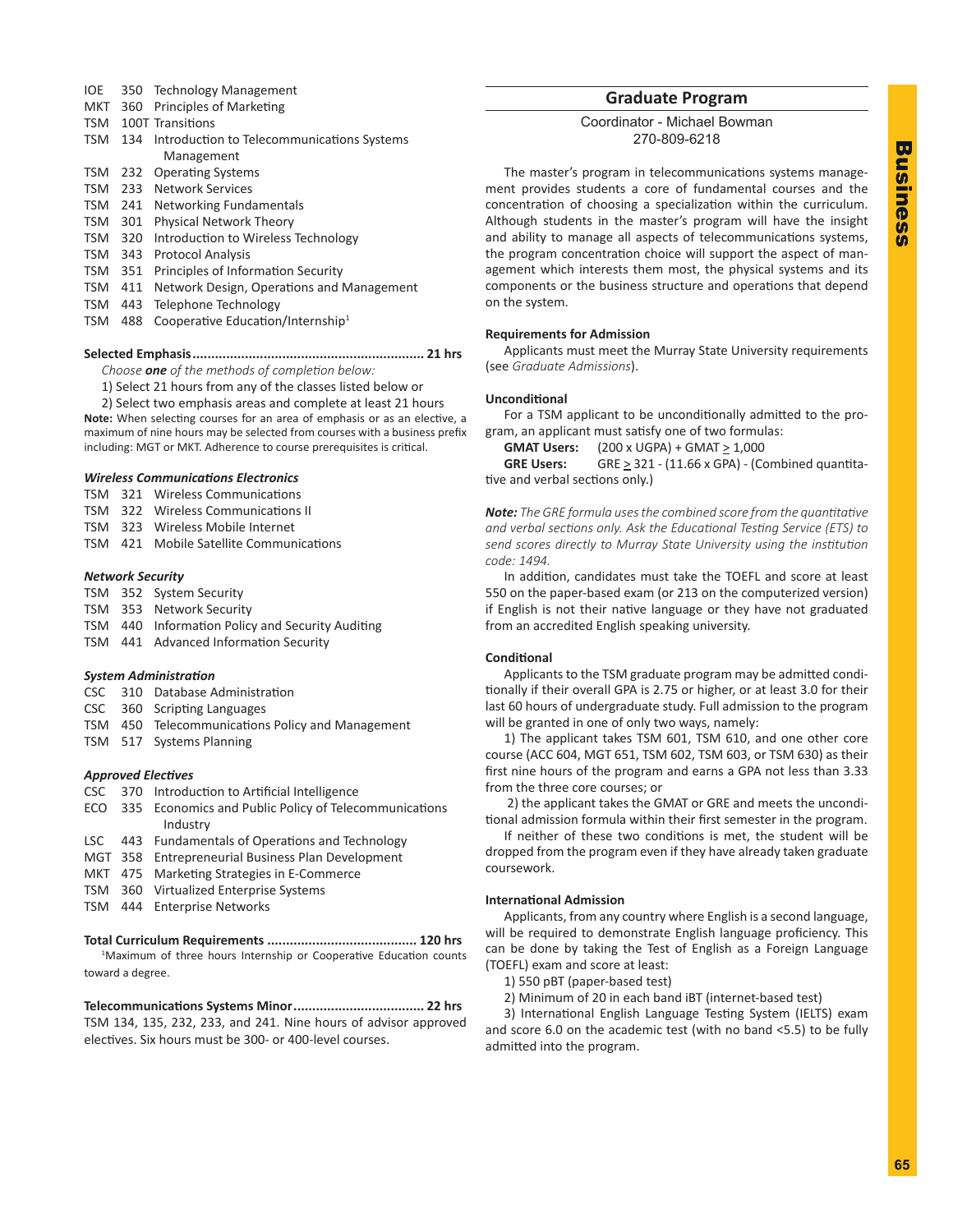## **Master of Science Telecommunications Systems Management** CIP 11.0401

## **Total Course Requirements............................................. 30 hours**

- ACC 604 Accounting for Decision Making
- TSM 601 Telecommunications Principles
- TSM 602 Telecommunications Systems
- TSM 603 Telecommunications Project Management
- TSM 607 Advanced Telecommunications Project Management
- TSM 610 Telecommunication Networks Management TSM 630 Telecommunications Legal Environment: Law, Policy
- and Regulations TSM 680 Telecommunications Solution Development Electives (6 hrs)

*Only one elective can be an ACC, BUS, CIS, FIN MGT, or MKT prefix. Prefixes with no restrictions include: ECO, IET, and TSM. Other prefixes may be used with director's approval. Check course descriptions for prerequisites. Not all 600-level courses are offered online.*

## Department of Accounting

351 Business Building 270-809-4193 msu.acc@murraystate.edu

**Chair:** Leigh Johnson. **Faculty:** Grossman, Harris, Johnson, O'Shaughnessy, Rudolph, Smith.

## **Mission Statement**

The Department of Accounting is committed to providing an excellent accounting education that enables graduates to compete effectively in an accounting or related business environment. Our goal is to provide high quality accounting instruction that encourages both accounting students and non-accounting majors to appreciate, understand, and use accounting information.

To achieve our goal, the department 1) offers responsive and innovative high quality accounting programs that foster student learning, bridge the gap between academia and business, and produce outstanding accounting graduates at both the undergraduate and graduate levels, 2) provides high quality accounting instruction that is contemporary, innovative, and responsive to student needs, and that instills the accounting knowledge, skills and competencies needed for successful careers, and 3) identifies, accumulates, and disseminates relevant accounting knowledge with a professional faculty through superior teaching, appropriate intellectual contributions, professional interaction, and university and community service.

The student specializing in accounting at Murray State is provided with a broad educational background during four years of study at the university. The first two years include University Studies courses which are oriented toward providing the student with a broad general education. The junior and senior years consist of technical and specialized courses in the area of accounting, complemented by supporting courses in management, statistics, computing technology, marketing, economics, law, and finance. These upper-division courses provide the student with a strong business background and an in-depth study of the field of accounting. The Department of Accounting offers an area program in accounting, with options available in information systems, finance, and financial planning. A minor in accounting is also available.

Students completing an area in accounting at Murray State meet the educational requirements to sit for the Certified Management Accountant (CMA), Certified Financial Manager (CFM), and Certified Internal Auditor (CIA) examinations.

Graduate courses offered in the Department of Accounting support the previously described M.B.A. and the M.B.A./Accounting and M.B.A./E-Business concentrations.

Most states require students to obtain 150 college credit hours and a baccalaureate degree to sit for the Certified Public Accountant (CPA) examination. While the state of Kentucky now allows students with a baccalaureate degree and 120 college credit hours to take the exam, 150 college credit hours must still be earned before a license to practice as a CPA will be granted. The M.B.A. and M.B.A./Accounting concentration enable students to meet this requirement and provide additional coursework that facilitates successful completion of the CPA licensure exam as well as other accounting certification examinations.

Accounting professionals are among the principal information specialists in the global economy. They work in public accounting, private industry, and government. An understanding of information systems and technology qualifies accountants to play critical roles as top-level decision makers, financial planners, and consultants, especially in today's e-business environments.

## **AREA:**

## **Accounting**

Bachelor of Arts in Business/Bachelor of Science in Business CIP 52.0301

**Note: The courses, listed under** *Entrance Standards for Business Programs* **at the beginning of this chapter, are required for this area if not taken in University Studies or the Business Core.** 

**University Studies Requirements .................................. 38-49 hrs** (See *Academic Degrees and Programs.*)

**Business Core Requirements<sup>1</sup> ............................................. 41 hrs** (See Core Requirements at beginning of this chapter.)

#### **Required Courses ............................................................... 26 hrs**

- ACC 202 Accounting Applications Laboratory**<sup>2</sup>**
- ACC 300 Intermediate Accounting I
- ACC 301 Intermediate Accounting II
- ACC 302 Federal Income Tax
- ACC 303 Cost Accounting
- ACC 500 Advanced Accounting
- ACC 506 Principles of Auditing and Assurance Services
- ACC 507 Professional Issues

*and two of the following:*

- ACC 501 Accounting for Governmental and Nonprofit Entities
- ACC 502 Advanced Income Tax
- ACC 503 Cost Management in the Global Economy
- BUS 540 Legal Obligations of Business

**Upper-Level Business Electives (B.S.B. only) ......................... 3 hrs Note:** ACC 304, 489, 490, and BUS 355 will not count as business electives. Students must have a cumulative grade point average of 2.50 or higher prior to enrolling in their first 300-level or above accounting course. Also, students must have a cumulative grade point average of 2.00 or higher in all 300-level and above accounting courses to meet graduation requirements.

## **Unrestricted Electives...................................................... 4-12 hrs**

**Total Curriculum Requirements ....................................... 120 hrs3**

1 ACC 308 must be taken instead of BUS 355. A grade of *B* or higher is required in both ACC 200 and 201.

2 Requires a grade of *B* or better.

<sup>3</sup>Students completing both an undergraduate and a graduate degree in accounting may take only one international experience course for credit toward graduation.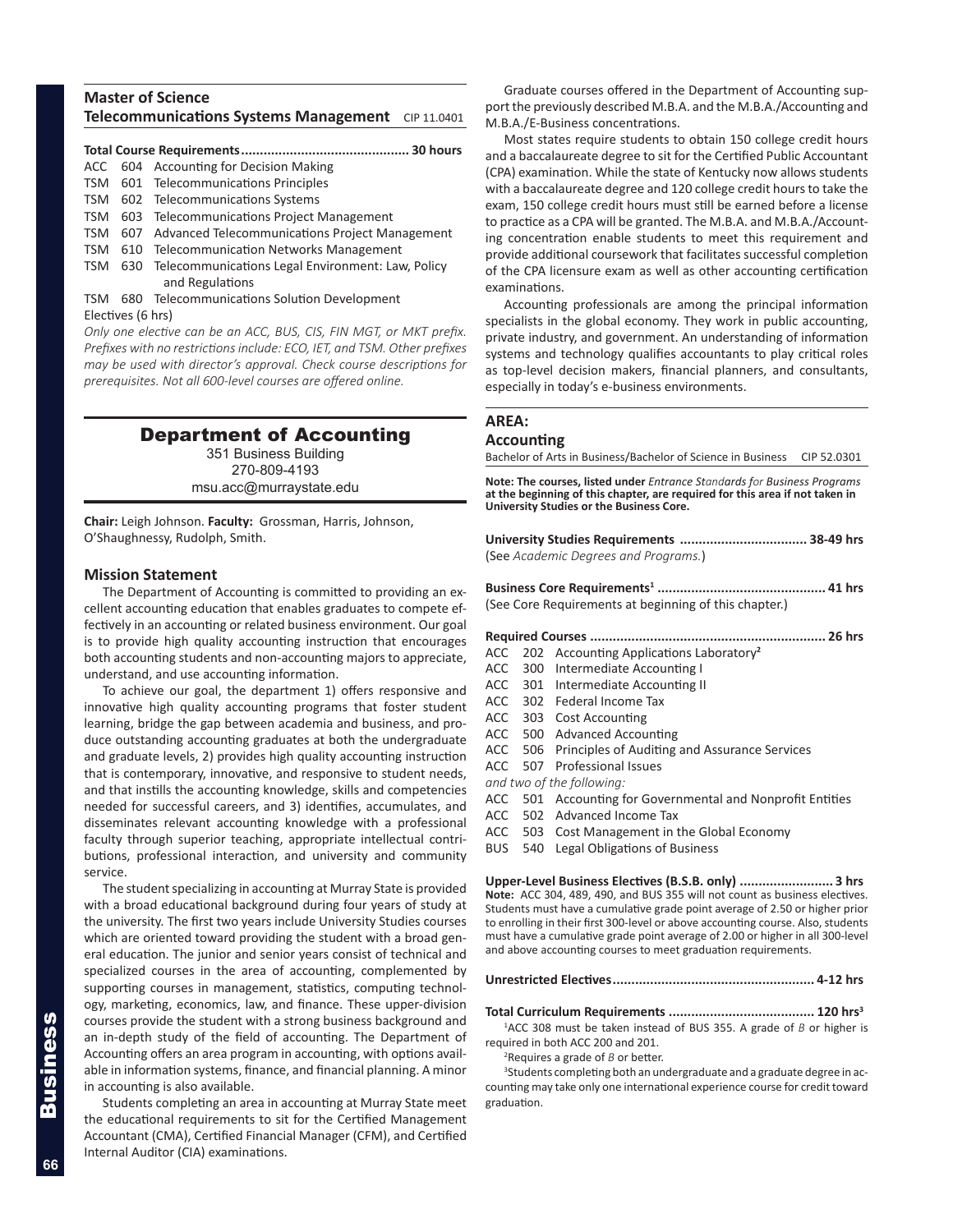## **AREA:**

**Accounting/Finance Track**

Bachelor of Arts in Business/Bachelor of Science in Business CIP 52.0301

**Note: The courses, listed under** *Entrance Standards for Business Programs* **at the beginning of this chapter, are required for this area if not taken in University Studies or the Business Core.** 

**University Studies Requirements .................................. 38-49 hrs** (See *Academic Degrees and Programs.*)

**Business Core Requirements**<sup>1</sup> **............................................. 41 hrs** (See Core Requirements at beginning of this chapter.)

|  | ACC 202 Accounting Applications Laboratory <sup>2</sup>    |
|--|------------------------------------------------------------|
|  | ACC 300 Intermediate Accounting I                          |
|  | ACC 301 Intermediate Accounting II                         |
|  | ACC 302 Federal Income Tax                                 |
|  | ACC 303 Cost Accounting                                    |
|  | ACC 500 Advanced Accounting                                |
|  | ACC 506 Principles of Auditing and Assurance Services      |
|  | ACC 507 Professional Issues                                |
|  | FIN 332 Financial Management                               |
|  | and two of the following:                                  |
|  | ACC 501 Accounting for Governmental and Nonprofit Entities |
|  | ACC 502 Advanced Income Tax                                |
|  | ACC 503 Cost Management in the Global Economy              |
|  |                                                            |

BUS 540 Legal Obligations of Business

**Required Limited Electives.................................................... 9 hrs Note:** FIN electives must be 300 or above excluding FIN 488, 489, 505, and 595. Students must have a cumulative grade point average of 2.50 or higher prior to enrolling in their first 300-level or above accounting course. Also, students must have a cumulative grade point average of 2.00 or higher in all 300-level and above accounting courses to meet graduation requirements.

**Unrestricted Electives........................................................ 0-3 hrs**

**Total Curriculum Requirements ................................ 120-128 hrs3**

1 ACC 308 must be taken instead of BUS 355. A grade of *B* or higher is required in both ACC 200 and 201.

2 Requires a grade of *B* or better.

<sup>3</sup>Students completing both an undergraduate and a graduate degree in accounting may take only one international experience course for credit toward graduation.

## **AREA:**

## **Accounting/Financial Planning Track**

Bachelor of Arts in Business/Bachelor of Science in Business CIP 52.0301

**Note: The courses, listed under** *Entrance Standards for Business Programs* **at the beginning of this chapter, are required for this area if not taken in University Studies or the Business Core.** 

**University Studies Requirements .................................. 38-49 hrs** (See *Academic Degrees and Programs.* Accounting students must also take ENG 224.)

**Business Core Requirements**<sup>1</sup> **............................................. 41 hrs** (See Core Requirements at beginning of this chapter.)

## **Required Courses ............................................................... 38 hrs**

- ACC 202 Accounting Applications Laboratory<sup>2</sup>
- ACC 300 Intermediate Accounting I
- ACC 301 Intermediate Accounting II
- ACC 302 Federal Income Tax
- ACC 303 Cost Accounting
- ACC 500 Advanced Accounting
- ACC 506 Principles of Auditing and Assurance Services
- ACC 507 Professional Issues
- FIN 331 Principles of Insurance
- FIN 333 Principles of Investment
- FIN 336 Employee Benefits and Retirements
- FIN 338 Estate Planning

*and two of the following:*

- ACC 501 Accounting for Governmental and Nonprofit Entities
- ACC 502 Advanced Income Tax
- ACC 503 Cost Management in the Global Economy BUS 540 Legal Obligations of Business

**Note:** Students must have a cumulative grade point average of 2.50 or higher prior to enrolling in their first 300-level or above accounting course. Also, students must have a cumulative grade point average of 2.00 or higher in all 300-level and above accounting courses to meet graduation requirements.

|--|--|--|

**Total Curriculum Requirements ................................ 120-128 hrs3**

1 ACC 308 must be taken instead of BUS 355. A grade of *B* or higher is required in both ACC 200 and 201.

2 Requires a grade of *B* or better.

<sup>3</sup>Students completing both an undergraduate and a graduate degree in accounting may take only one international experience course for credit toward graduation.

## **AREA:**

**Accounting/Information Systems Track**

Bachelor of Arts in Business/Bachelor of Science in Business CIP 52.0301

**Note: The courses, listed under** *Entrance Standards for Business Programs* **at the beginning of this chapter, are required for this area if not taken in University Studies or the Business Core.**

**University Studies Requirements .................................. 38-49 hrs** (See *Academic Degrees and Programs.*)

**Business Core Requirements**<sup>1</sup> **............................................. 41 hrs** (See Core Requirements at beginning of this chapter.)

**Required Courses ............................................................... 35 hrs**

- ACC 202 Accounting Applications Laboratory<sup>2</sup>
- ACC 300 Intermediate Accounting I
- ACC 301 Intermediate Accounting II
- ACC 302 Federal Income Tax
- ACC 303 Cost Accounting
- ACC 500 Advanced Accounting
- ACC 506 Principles of Auditing and Assurance Services
- ACC 507 Professional Issues
- CIS 317 Principles of Information Systems Analysis and Design
- CSC 101 Introduction to Problem Solving Using Computers
- CSC 232 Introduction to Programming in C# I
- *and two of the following:*
- ACC 501 Accounting for Governmental and Nonprofit Entities
- ACC 502 Advanced Income Tax
- ACC 503 Cost Management in the Global Economy
- BUS 540 Legal Obligations of Business

## **Required Limited Electives.................................................... 3 hrs**

*Choose one of the following:*

- CIS 543 Data Analysis and Modeling
- CSC 125 Internet and Web Page Design
- CSC 260 Application Program Development-COBOL I
- CSC 332 Advanced Programming in C#
- FIN 421 Financial Models
- GSC 521 Geographic Information Systems
- MKT 475 Marketing Strategies for E-Commerce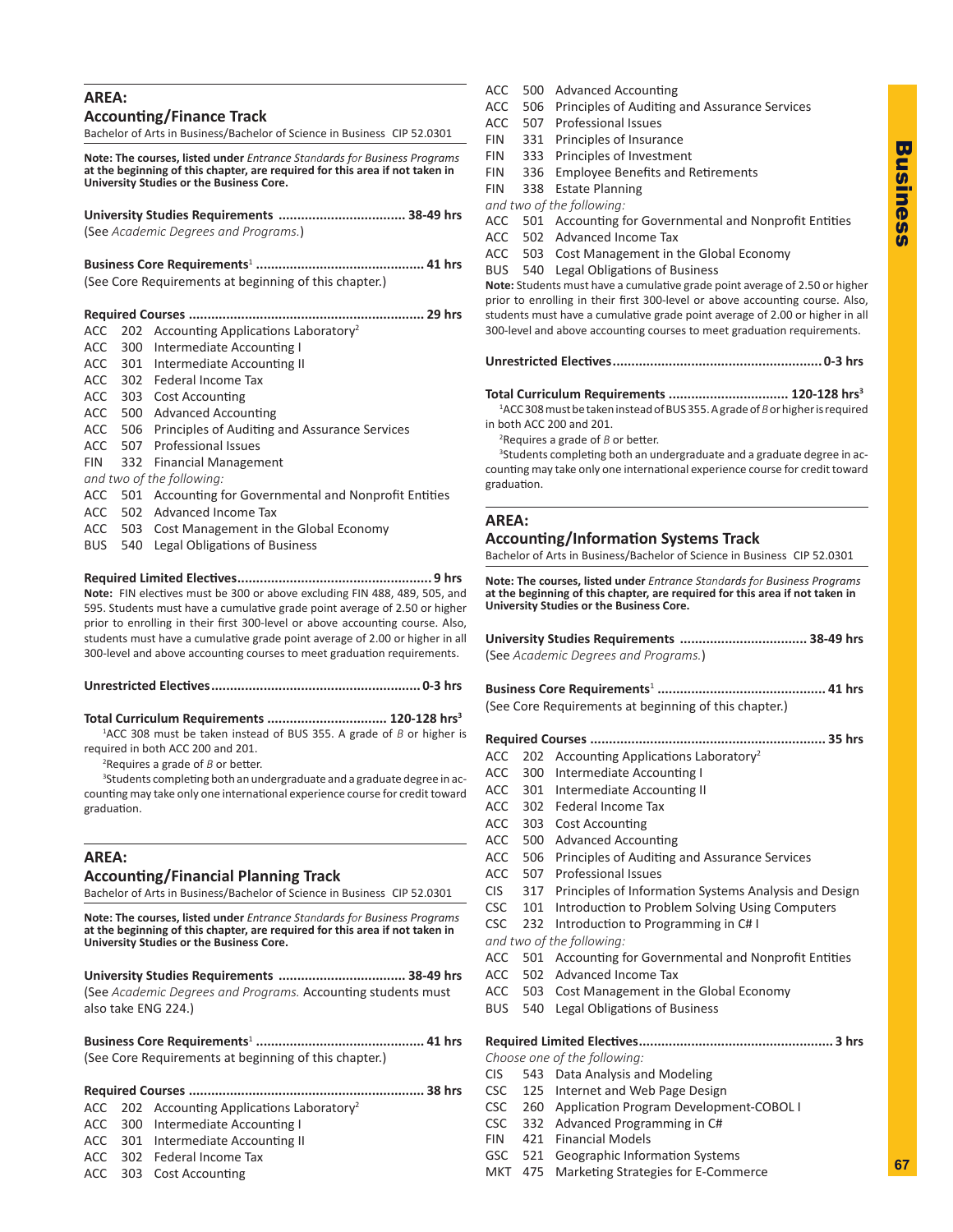**Note:** Students must have a cumulative grade point average of 2.50 or higher prior to enrolling in their first 300-level or above accounting course. Also, students must have a cumulative grade point average of 2.00 or higher in all 300-level and above accounting courses to meet graduation requirements.

## **Unrestricted Electives........................................................ 0-3 hrs**

**Total Curriculum Requirements. . 120-128 hrs3**

1 ACC 308 must be taken instead of BUS 355. A grade of *B* or higher is required in both ACC 200 and 201.

2 Requires a grade of *B* or better.

<sup>3</sup>Students completing both an undergraduate and a graduate degree in accounting may take only one international experience course for credit toward graduation.

**Accounting Minor. 22 hrs** ACC 200, 201, 202, 300 and nine hours of upper-level accounting courses, and a three-hour upper level business elective. Six hours must be upper-level courses. Students must have a cumulative grade point average of 2.50 or higher prior to enrolling in their first 300-level or above accounting course. Also, a grade of *B* or higher is required in ACC 200, 201, and 202. **Note:** ACC 304, 489, and 490 will not count toward this minor. Accounting courses cannot be used toward this minor and also in another business program. Students pursuing more than one degree option in business must substitute other business or accounting courses (approved by Accounting Department chair) for ACC 200 and 201 or any other common courses. Students must have a cumulative grade point average of 2.00 or higher in all 300-level and above accounting courses to meet graduation requirements.

## Department of Computer Science and Information Systems

652 Business Building 270-809-2094 msu.csis@murraystate.edu

**Chair:** Victor Raj. **Faculty:** Antony, Beck, Bowman, Jointer, Kuzey, Pilgrim, Raj, Singh, Smith, Sutrick, Tennyson.

According to the Bureau of Labor and Statistics "computer systems design and related services industry in the professional and business services sector is among the top 10 industries with largest wage and salary, and employment growth through 2018." (www.bls.gov/news. release/ecopro.toc.htm).

The faculty is drawn from both academia and industry and is well-equipped to prepare students for careers that could span several decades. They are also nationally recognized for their research in a wide variety of areas from learning styles and knowledge management to robotics.

The department provides access to modern well-equipped computer laboratories with an extensive collection of state-of-the-art software to provide a rich practical experience with the latest in computer hardware and software. The learning environment and curricula are structured to give the student the theoretical background and practical experience necessary to successfully pursue a variety of professional and technical careers in the dynamic and rapidly changing computing fields.

Students may choose from two baccalaureate degree programs: computer science or computer information systems and a Masters in Information Systems (M.S.I.S.). For those seeking just a taste of this discipline, we also offer minors in computer information systems, computer science, and data analytics.

Those pursuing the area in computer information systems are well prepared for a variety of careers in business and industry. As this program provides a strong foundation in business with an equally strong immersion in the technology that drives modern businesses, typical career paths include management of people, assets and technologies. They are also equipped with a skill set that makes them effective communicators between the technology in all its complexity and the user who needs the technology to operate efficiently. Students earn a Bachelor of Science or Bachelor of Arts in Business (B.S.B. or B.A.B.). This program is amenable to a 2+2 format where the first two years are completed at a local community college. Please contact the department for specifics.

Students pursuing a major (or area) in computer science may choose to specialize in *"threads of emphasis"*. In the beginning of their third year, students are encouraged to pick one of four *threads* – graphics and visual computing, net-centric computing, embedded system programming, or applications programming – and develop their expertise in the form of project enhancements as they learn new concepts in various classes. By their senior year they have a substantial software product worthy of two years' focused effort. This gives our students an opportunity to put into practice the theoretical constructs developed in the classroom. For those electing to go with a major, we require them to broaden their horizons by selecting a minor program of study, such as math, business, art, or telecommunications. The area has the same required courses as the major. The remaining hours are courses chosen from multiple disciplines with the approval of his/her advisor.

## **AREA:**

## **Computer Information Systems**

Bachelor of Arts in Business/Bachelor of Science in Business CIP 11.0103

**Note: The courses, listed under** *Entrance Standards for Business Programs* **at the beginning of this chapter, are required for this area if not taken in University Studies or the Business Core.**

**University Studies Requirements................................... 38-49 hrs** (See *Academic Degrees and Programs.*)

**Business Core Requirements<sup>1</sup> ............................................. 41 hrs** (See Core Requirements at beginning of this chapter.)

- **Core Courses ...................................................................... 25 hrs**
- CIS 317 Principles of Information Systems Analysis and Design
- CIS 399 Topics in Information Systems
- CIS 407 Advanced Database Management Systems
- CIS 420 Senior Capstone Project
- CSC 101 Introduction to Problem Solving Using Computers
- CSC 125 Internet and Web Page Design
- TSM 133 Telecommunications Technology and Methods *One of the following:*
- CSC 145 Introduction to Programming
- CSC 232 Introduction to Programming in C#
- *One of the following:*
- CIS 325 E-Business Programming
- CSC 332 Advanced Programming in C#
- CSC 345 Data Structures

## **Restricted Electives**<sup>2</sup> **............................................................. 9 hrs**

- *Choose from the following:* CIS 325 E-Business Programming
- 
- CIS 417 Software Development Technologies
- CIS 425 Building E-Business with Web Design
- CIS 488 Cooperative Education/Internship
- CIS 509 Data Warehousing and Business Intelligence
- CIS 525 Overview of E-Business Technologies
- CIS 543 Data Analysis and Modeling
- CIS 548 Enterprise Resource Planning
- CSC 235 Programming in C++

**68**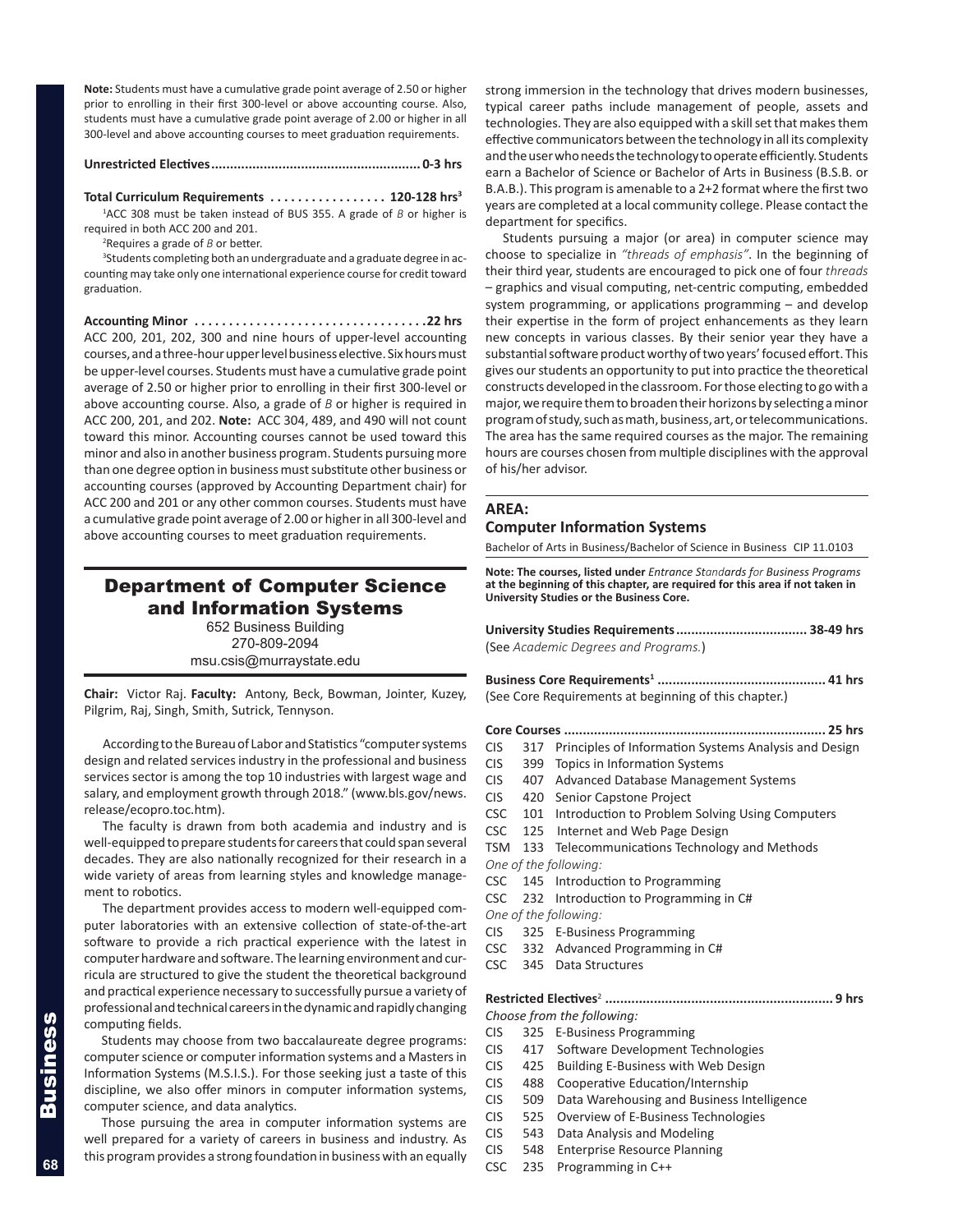| <b>CSC</b> | 310 | Database Administration                        |
|------------|-----|------------------------------------------------|
| <b>CSC</b> | 332 | Advanced Programming in C#                     |
| <b>CSC</b> | 345 | Data Structures                                |
| <b>CSC</b> | 360 | <b>Scripting Languages</b>                     |
| LSC -      | 461 | Principles of Purchasing and Supply Management |
| TSM        | 351 | Principles of Information Security             |
| TSM        | 440 | Information Assurance Policy and Management    |
| TSM 517    |     | <b>Systems Planning</b>                        |
|            |     | Not more than one course from the following:   |
| <b>FIN</b> | 332 | <b>Financial Management</b>                    |
| <b>FIN</b> | 333 | Principles of Investment                       |
| <b>FIN</b> | 421 | <b>Financial Models</b>                        |
| <b>FIN</b> | 520 | Risk Management                                |
| LSC        | 452 | Process Management                             |
| LSC        | 470 | Introduction to Quantitative Decision Making   |
| <b>LSC</b> | 480 | Supply Chain Management Strategy               |
| MGT        | 490 | <b>Entrepreneurial Consulting</b>              |
| MGT        | 550 | Human Resource Management                      |
| MGT        | 551 | Organizational Behavior                        |
| MGT        | 558 | Advanced Topics in Human Resources             |
| MKT        | 475 | Marketing Strategies for E-Commerce            |
| MKT        | 485 | <b>Business GIS in Marketing</b>               |
| TSM        | 232 | <b>Operating Systems</b>                       |
| TSM        | 241 | Networking Fundamentals                        |
|            |     |                                                |

**Unrestricted Electives........................................................ 0-7 hrs**

#### **Total Curriculum Requirements ................................. 120-124 hrs** 1 CIS 307 should be taken in lieu of BUS 355.

<sup>2</sup>A maximum of one cooperative education/internship course is allowed. A minimum of three hours of restricted electives must be upper-level.

## **AREA:**

| <b>Computer Science</b>              |             |
|--------------------------------------|-------------|
| Bachelor of Arts/Bachelor of Science | CIP 11.0701 |

**University Studies Requirements................................... 38-44 hrs** (See *Academic Degrees and Programs.* See required courses below before selecting mathematics and science University Studies electives.)

| CSC.                                                                             |    | 100T Transitions                                               |  |
|----------------------------------------------------------------------------------|----|----------------------------------------------------------------|--|
| <b>CSC</b>                                                                       |    | 101 Introduction to Problem Solving Using Computers            |  |
| <b>CSC</b>                                                                       |    | 145 Introduction to Programming I                              |  |
| <b>CSC</b>                                                                       |    | 235 Programming in C++                                         |  |
| CSC.                                                                             |    | 300 Discrete Structures                                        |  |
|                                                                                  |    | CSC 325 Advanced Object-Oriented Programming                   |  |
|                                                                                  |    | CSC 345 Data Structures                                        |  |
|                                                                                  |    | CSC 405 Computer Architecture                                  |  |
| <b>CIS</b>                                                                       |    | 407 Advanced Database Management Systems                       |  |
|                                                                                  |    | CSC 410 Parallel and Distributed Computing                     |  |
|                                                                                  |    | Must be taken with one course from: CSC 411, CSC 412, CSC 413, |  |
| <b>CSC 414</b>                                                                   |    |                                                                |  |
|                                                                                  |    | CSC 415 Programming Languages                                  |  |
|                                                                                  |    | CSC 425 Mobile and Web Programming                             |  |
|                                                                                  |    | CSC 430 Software Construction                                  |  |
|                                                                                  |    | CSC 445 Computer Algorithms                                    |  |
|                                                                                  |    | Must be taken with one course from: CSC 446, CSC 447, CSC 448, |  |
| <b>CSC 449</b>                                                                   |    |                                                                |  |
| <b>CIS</b>                                                                       |    | 420 Senior Capstone Project                                    |  |
|                                                                                  | or |                                                                |  |
|                                                                                  |    | CSC 530 Senior Software Project                                |  |
| Must be taken with one course from: CSC 531, CSC 532, CSC 533,<br><b>CSC 534</b> |    |                                                                |  |

|               |    | Information Age                                                             |
|---------------|----|-----------------------------------------------------------------------------|
|               |    |                                                                             |
|               |    | MAT 250 Calculus and Analytic Geometry I                                    |
|               | or | STA 135 Introduction to Probability and Statistics                          |
|               | or | CIS 243 and 343 Business Statistics I & II                                  |
|               |    | STA 540 Mathematical Statistics I                                           |
|               |    | Select from CIS/CSC/TSM courses at the 300-level or above.                  |
|               |    |                                                                             |
|               |    | <sup>1</sup> Required for area if not taken as University Studies elective. |
| <b>MAJOR:</b> |    |                                                                             |

CSC 540 Social, Ethical and Professional Issues in the

## **Computer Science**

Bachelor of Arts/Bachelor of Science Degree CIP 11.0701

**University Studies Requirements................................... 38-44 hrs** (See *Academic Degrees and Programs.* See required courses before selecting mathematics and science University Studies electives.)

| <b>CSC</b>     |     | 100T Transitions                                               |  |
|----------------|-----|----------------------------------------------------------------|--|
| <b>CSC</b>     | 101 | Introduction to Problem Solving Using Computers                |  |
| <b>CSC</b>     |     | 145 Introduction to Programming I                              |  |
| <b>CSC</b>     |     | 235 Programming in C++                                         |  |
| <b>CSC</b>     | 300 | <b>Discrete Structures</b>                                     |  |
| <b>CSC</b>     |     | 325 Advanced Object-Oriented Programming                       |  |
| <b>CSC</b>     |     | 345 Data Structures                                            |  |
| <b>CSC</b>     | 405 | <b>Computer Architecture</b>                                   |  |
| <b>CIS</b>     |     | 407 Advanced Database Management Systems                       |  |
| <b>CSC</b>     | 410 | Parallel and Distributed Computing                             |  |
|                |     | Must be taken with one course from: CSC 411, CSC 412, CSC 413, |  |
| <b>CSC 414</b> |     |                                                                |  |
|                |     | CSC 415 Programming Languages                                  |  |
|                |     | CSC 425 Mobile and Web Programming                             |  |
|                |     | CSC 430 Software Construction                                  |  |
|                |     | CSC 445 Computer Algorithms                                    |  |
|                |     | Must be taken with one course from: CSC 446, CSC 447, CSC 448, |  |
| <b>CSC 449</b> |     |                                                                |  |
| <b>CIS</b>     |     | 420 Senior Capstone Project                                    |  |
|                | or  |                                                                |  |
|                |     | CSC 530 Senior Software Project                                |  |
|                |     | Must be take with one course from: CSC 531, CSC 532, CSC 533,  |  |
| <b>CSC 534</b> |     |                                                                |  |
|                |     | CSC 540 Social, Ethical and Professional Issues in the         |  |
|                |     | <b>Information Age</b>                                         |  |
|                |     |                                                                |  |
| MAT            |     |                                                                |  |
|                |     | 250 Calculus and Analytic Geometry I                           |  |
| STA            |     | 135 Introduction to Probability and Statistics                 |  |
|                | or  |                                                                |  |
| <b>CIS</b>     | or  | 243 and 343 Business Statistics   & II                         |  |
| <b>STA</b>     |     | 540 Mathematical Statistics I                                  |  |
|                |     |                                                                |  |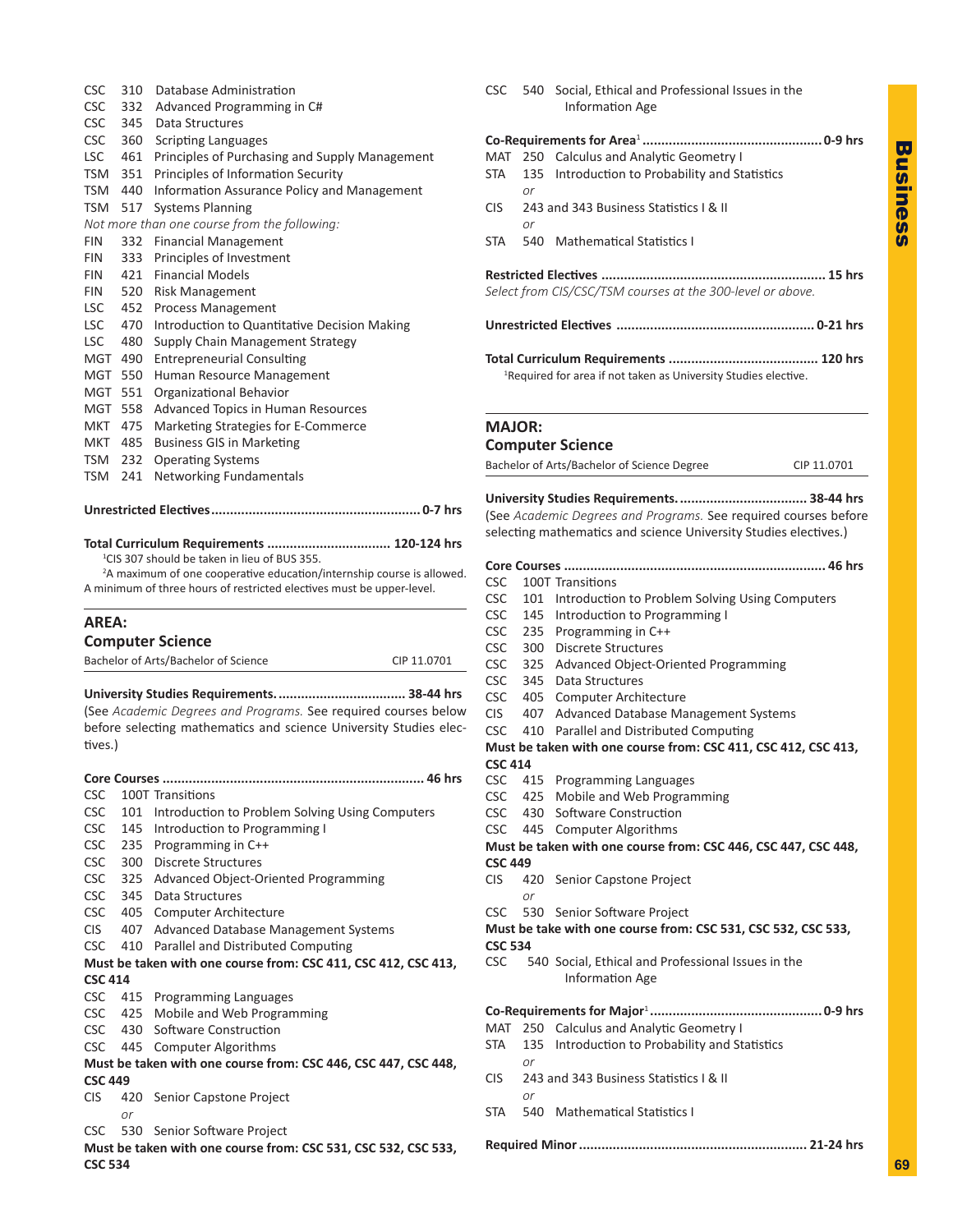**Total Curriculum Requirements ........................................ 120 hrs** <sup>1</sup>Required for major if not taken as University Studies Elective.

**Computer Information Systems Minor................................ 22 hrs** CIS 307, 317; CSC 101, 125, 199, 232, and one of the following: CIS 407, 525, 543, 548, CSC 310, 332, or TSM 517. Six hours must be upper-level courses.

**Computer Science Minor. 21 hrs** CSC 101, 145, 300, 325, 345, 445; one course chosen from CSC 405, 410, 415, 425, and 530. Six hours must be upper-level courses.

**Data Analytics Minor. 22 hrs** CIS 243, 343, 407, 443, 509, 543; CSC 101 and 145. STA 135 may be substituted for CIS 243 and CIS 343. Six hours must be upper-level courses.

## **Graduate Program**

Director - Solomon Antony santony@murraystate.edu

## **Master of Science in Information Systems** CIP 11.0103

The Master of Science in Information Systems (M.S.I.S.) program prepares individuals for management careers in the vast and growing field of information systems. This field includes such diverse areas as software development, information management, data analysis, information security, information systems architecture, system planning, data warehousing, and business intelligence to name a few.

The curriculum consists of seven core courses and three elective courses. This structure prepares the student for both depth and breadth in the information systems field. A sound foundation in business and information systems is expected prior to beginning the program. (See Foundation Courses and Skills requirements below.)

Upon successful completion, graduates can move into careers such as information systems managers, business analysts, software architects, college-level instructors, information systems auditors, project managers, consultants etc. based on individual strengths, skills and inclination.

## **Requirements for Admission**

Students with an undergraduate degree may apply for the program. Applicants must meet the Murray State University requirements (see *Graduate Admissions*). Completed application packets from domestic students must be received by December 1st for spring admission, and by June 1st for fall admission. Applications from international students must be received by October 16th for spring admission, and April 30th for fall admission. A complete application packet includes 1) official undergraduate transcript; 2) official and valid GRE or GMAT score report (MSU Institution Code = 1494); and 3) a current resume. Additionally, international students whose native language is not English must submit evidence of English proficiency; we accept TOEFL or IELTS scores as evidence.

#### **Unconditional**

An applicant may be granted unconditional admission in the program if he/she 1) has achieved a combined score of 288 or higher in the verbal and quantitative sections of the GRE's Revised General Test (or 980 or better in the verbal and quantitative sections of the old GRE or 490 or better in GMAT), 2) has a cumulative GPA of 3.00 or better in his/her undergraduate program, and 3) has no more than three failing grades in the undergraduate transcript. International

student must also have met the University's English proficiency requirements for being fully admitted without conditions in Graduate Admissions.

#### **Conditional**

Domestic applicants (or international students who are already in the United States), who have not taken the GRE (or GMAT) may be granted conditional admission provided 1) the applicant has a cumulative GPA of 3.00 or higher in his/her undergraduate program and 2) no more than three failing grades in the undergraduate transcript. To convert to fully-admitted status, the student must submit an official GRE (or GMAT) score report before the end of their first semester in the graduate program. The test requirements are the same as in regular admission requirements.

For both regular admission and conditional admission, International students must also have met the University's English proficiency requirements.

#### **Foundation Courses and Skills**

Upon review of the student's academic qualifications and work experience, the program director will decide on foundation courses the student must take. If the student is lacking in business knowledge, he/she will be required to complete one or two foundation courses. If the student is lacking in information systems knowledge, he/she will be required to complete up to three foundation courses. The applicant will be informed of the required foundation courses on the admission letter and during the time of advising.

- ACC 490 Survey of Accounting<sup>1</sup>
- CIS 317 Principles of Information Systems Analysis and Design
- CIS 343 Business Statistics II2
- CIS 407 Advanced Database Management Systems
- CSC 232 Introduction to Programming in  $CH<sup>3</sup>$

*(The student may need to complete foundation prerequisite courses also.)*

#### **NON-THESIS REQUIREMENTS ONLY**

**Total Course Requirements............................................. 30 hours**

- ACC 604 Accounting for Decision Making
- CIS 601 Telecommunications Principles
- CIS 603 Telecommunications Project Management
- CIS 609 Data Warehouses and Business Intelligence
- CIS 650 Software MethodologiesL, R
- CIS 645 Decision Support and Expert Systems
- CIS 688 Graduate Internship in Information Systems

CIS 695 Comprehensive Project in Computer Information Systems

Approved electives (9 hrs)

Electives may be chosen from graduate level courses in CIS, TSM or other business disciplines. All electives must be approved by the program director.

<sup>1</sup>Or ACC 200 and ACC 201.

2 Or STA 135.

<sup>3</sup>Or equivalent programming knowledge in another object-oriented language.

#### **Other Degree Requirements**

In order to receive the degree, a candidate must earn a minimum grade point average of 3.00 on all program-related graduate courses taken at Murray State University. Repeating a graduate course does not cancel a previous grade in the course.

A minimum grade of *C* is required to receive credit for a graduate course. No more than one *C* will be accepted in fulfillment of the seven core courses. For additional information, please contact the program's graduate coordinator.

**70**

*or*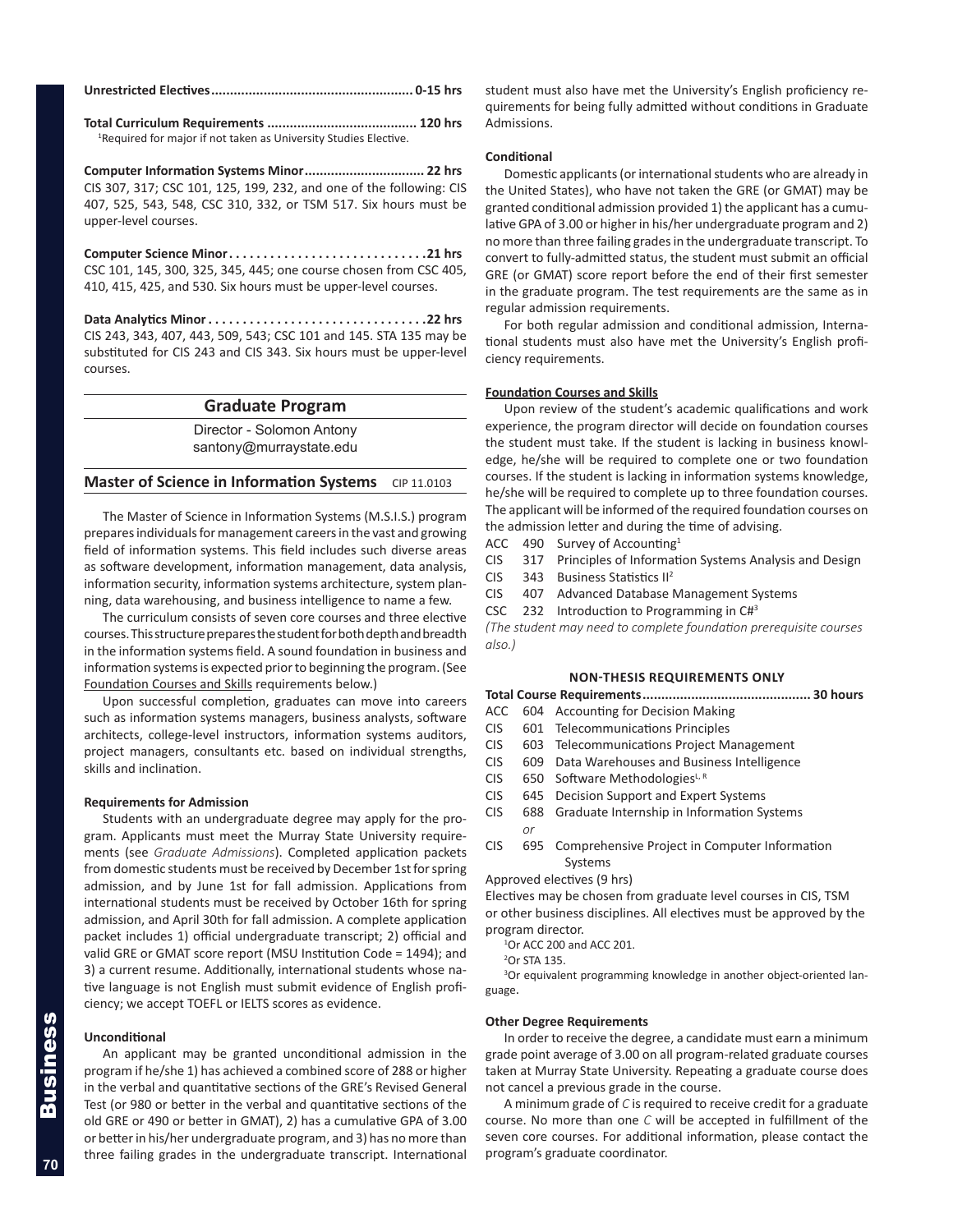## Department of Economics and Finance

307 Business Building 270-809-4188

msu.ecofin@murraystate.edu

**Chair:** David Eaton. **Faculty:** Acharya, Badasyan, Brasfield, Broker, Dunn, Durr, Eaton, Guse, Hassan, Lacewell, McCoy, Milkman, Reed, Silva, Xu.

Students in the Department of Economics and Finance have a wide choice of curricula offered by highly qualified faculty members, most of whom hold the doctorate degree. The department offers a major in economics for those students who wish to pursue a traditional liberal arts education containing a mixture of business and non-business classes outside the Bauernfeind College of Business. This option may be especially attractive for pre-law students. The flexibility of the economics major allows students to tailor the program to their career goals or for further graduate study. It is also one of the approved majors for teaching the social sciences. In such cases the required minor and non-economics electives should be carefully selected in consultation with a departmental advisor. The department offers minors in economics, business economics, and international economics. The department also supports a minor in secondary social studies for those students seeking secondary certification in social studies (grades 8-12). This minor combined with the economics major, increases the probability for success on the PRAXIS examination. In addition to supporting the M.B.A. program and other graduate programs, the Department of Economics and Finance offers the Master of Science in Economics.

The department offers an area in finance that prepares a student to operate in a variety of career paths, including banking, corporate finance, investments, securities analysis, and financial services. Students successfully completing requirements for the area in finance are prepared to successfully transition into a business environment or to continue on to graduate studies in finance or other areas of business. In addition to the area in finance, the department offers an area with a financial planning option. The financial planning option is an area in which many career opportunities exist, is approved by the Certified Financial Planning Board of Standards, and provides students with the background necessary to be allowed to take the test for CFP certification. The department also offers a minor in finance for nonbusiness students. Each area of specialization provides preparation for a variety of employment opportunities or serves as a basis for graduate study. Electives are available to prepare qualified students for positions calling for skills in financial analysis in both the private and public sectors of the economy.

 The **State Farm Financial Services Resource Center**, on the first floor of the Arthur J. Bauernfeind College of Business, focuses on career development and education for students interested in banking, financial planning, financial analysis and economic education. Students gain hands-on experience working with commercial-grade financial planning software and have live-feeds and historic information on bonds, equities, commodities and currencies used by financial professionals around the world. The suite features a state-of-the-art LCD video wall comprised of four 46-inch monitors. The center allows professors to take students beyond the theory and applications in textbooks into a more practical learning environment.

## **MAJOR: Economics**

Bachelor of Arts/Bachelor of Science CIP 45.0601

**Note:** This program is recommended for pre-law. The total number of credit

hours earned in business courses (ACC, BUS, CIS, FIN, MGT, MKT, RES, LST 240 and 540) cannot exceed 25 percent of total curriculum requirements.

**University Studies Requirements...................................38-47 hrs** (See *Academic Degrees and Programs.*)

University Studies selections must include:

- •*Scientific Inquiry, Methodologies, and Quantitative Skills*
- MAT 220 Business Calculus *or*
- MAT 250 Calculus and Analytic Geometry I
- •*Social and Self-Awareness and Responsible Citizenship*
- ECO 230 Principles of Macroeconomics
- •*University Studies Electives*
- CSC 199 Introduction to Information Technology
- ECO 231 Principles of Microeconomics

**Required Courses ............................................................... 26 hrs** ACC 200 Principles of Financial Accounting<sup>1</sup>

- ECO 100T Transitions
- ECO 305 Money and Banking
- ECO 330 Intermediate Macroeconomics
- ECO 331 Intermediate Microeconomics
- ECO 460 International Trade and Finance
- ECO 498 Research Methods in Economics
- ECO 499 Senior Seminar in Economics
- STA 135 Introduction to Probability and Statistics *or*
- CIS 243 Business Statistics I

*and*

CIS 343 Business Statistics II

## **Required Limited Electives ................................................... 9 hrs**

*300-level or higher (except ECO 310), ECO electives approved by advisor.* 

**Required Minor.................................................................. 21 hrs Note:** Economics majors may select a minor from any business *or* non-business discipline, excluding any economics minor. If any course is required in the major and minor, a substitute course must be approved by an advisor to gain the total degree program hours.

**Total Curriculum Requirements ........................................ 120 hrs** <sup>1</sup>Required for BS only.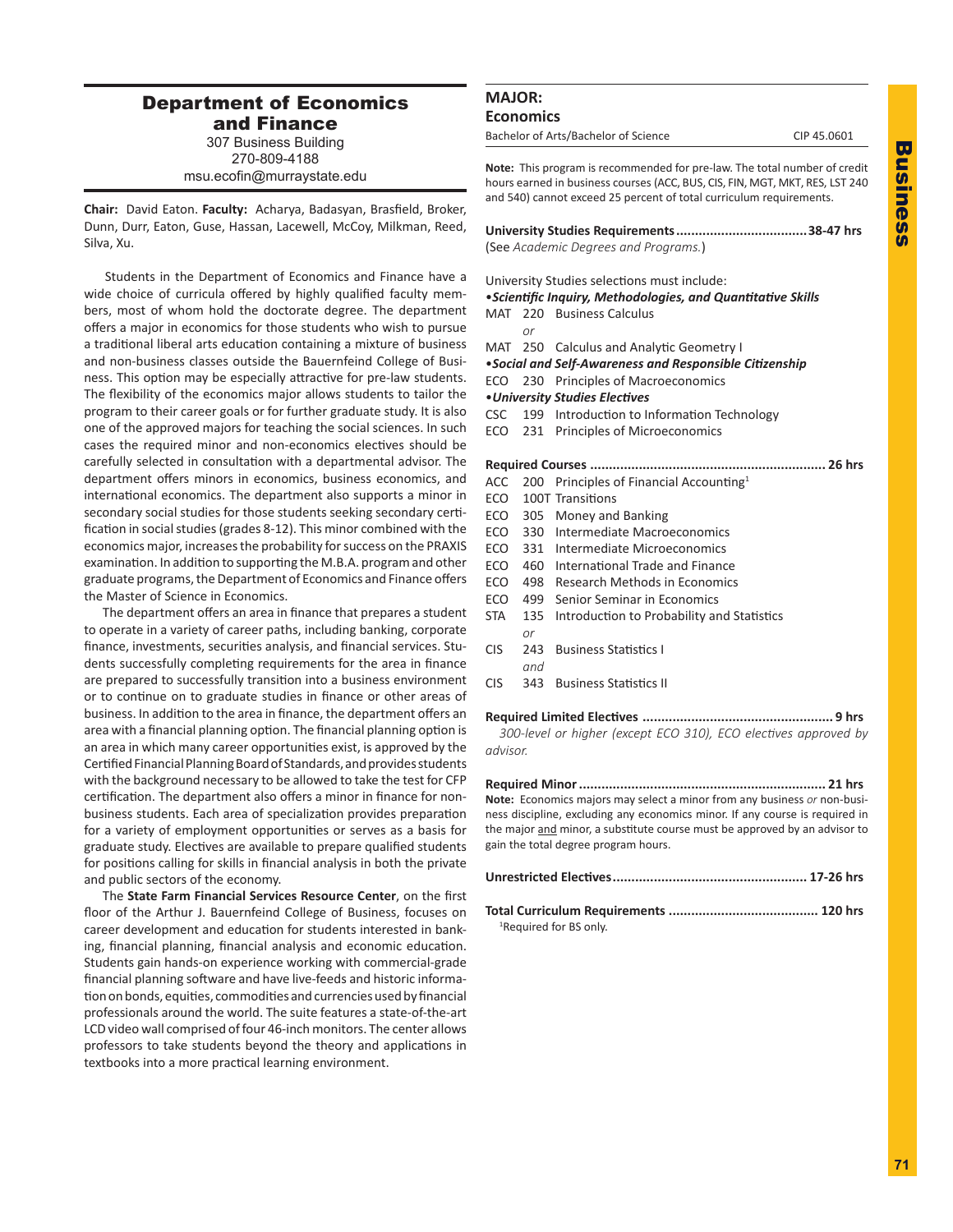| <b>MAJOR:</b> |     |                                                                                                                                                                    |             |
|---------------|-----|--------------------------------------------------------------------------------------------------------------------------------------------------------------------|-------------|
|               |     |                                                                                                                                                                    |             |
|               |     | <b>Economics/Social Studies Certification (Grades 8-12) Track</b>                                                                                                  |             |
|               |     | Bachelor of Arts/Bachelor of Science                                                                                                                               | CIP 45.0601 |
|               |     | Note: The total number of credit hours earned in business courses (ACC, BUS,                                                                                       |             |
|               |     | CIS, FIN, MGT, MKT, RES, LST 240 and 540) cannot exceed 25 percent of total                                                                                        |             |
|               |     | curriculum requirements.                                                                                                                                           |             |
|               |     |                                                                                                                                                                    |             |
|               |     | University Studies Requirements  38-47 hrs                                                                                                                         |             |
|               |     | (See Academic Degrees and Programs.)                                                                                                                               |             |
|               |     | University Studies selections must include:                                                                                                                        |             |
|               |     | • Scientific Inquiry, Methodologies, and Quantitative Skills                                                                                                       |             |
| MAT           |     | 220 Business Calculus                                                                                                                                              |             |
|               | or  |                                                                                                                                                                    |             |
| MAT           |     | 250 Calculus and Analytic Geometry I                                                                                                                               |             |
|               |     | •Social and Self-Awareness and Responsible Citizenship                                                                                                             |             |
| ECO           | 230 | Principles of Macroeconomics                                                                                                                                       |             |
|               |     | • University Studies Electives                                                                                                                                     |             |
| CSC           |     | 199 Introduction to Information Technology <sup>1</sup>                                                                                                            |             |
| ECO           |     | 231 Principles of Microeconomics                                                                                                                                   |             |
|               |     | Note: Certification requires a grade of $B$ or better in one English composition<br>course and a C or better in a University Studies math course, public speaking, |             |
|               |     | and EDU 103 or equivalent course. Additional requirements for admission                                                                                            |             |
|               |     | to teacher education and student teaching must be met. See advisor and/or                                                                                          |             |
|               |     | Office of Teacher Education Services for details.                                                                                                                  |             |
|               |     |                                                                                                                                                                    |             |
|               |     | Required Courses                                                                                                                                                   | 26 hrs      |
| ACC<br>ECO    | 200 | Principles of Financial Accounting <sup>2</sup><br>100T Transitions                                                                                                |             |
| ECO           | 305 | Money and Banking                                                                                                                                                  |             |
| ECO           | 330 | Intermediate Macroeconomics                                                                                                                                        |             |
| ECO           | 331 | Intermediate Microeconomics                                                                                                                                        |             |
| ECO           | 460 | International Trade and Finance                                                                                                                                    |             |
| ECO           | 498 | Research Methods in Economics                                                                                                                                      |             |
| ECO           | 499 | Senior Seminar in Economics                                                                                                                                        |             |
| STA.          | 135 | Introduction to Probability and Statistics                                                                                                                         |             |
|               | or  |                                                                                                                                                                    |             |
| CIS           | 243 | <b>Business Statistics I</b>                                                                                                                                       |             |
|               | and |                                                                                                                                                                    |             |
| CIS           | 343 | <b>Business Statistics II</b>                                                                                                                                      |             |
|               |     |                                                                                                                                                                    |             |
|               |     | 300-level or higher (except ECO 310), ECO electives approved by                                                                                                    |             |
| advisor.      |     |                                                                                                                                                                    |             |
|               |     |                                                                                                                                                                    |             |
|               |     |                                                                                                                                                                    |             |
| <b>EDP</b>    | 260 | Psychology of Human Development <sup>2</sup>                                                                                                                       |             |
| EDU           | 103 | <b>Issues and Practices of American Education</b>                                                                                                                  |             |
| EDU           | 303 | <b>Strategies of Teaching</b>                                                                                                                                      |             |
| EDU           | 403 | Structures and Foundations of Education                                                                                                                            |             |
| EDU           | 405 | Evaluation and Measurement in Education <sup>3</sup>                                                                                                               |             |
| REA           | 427 | Teaching Content Area Literacy in the                                                                                                                              |             |

- Secondary School SEC 420 Practicum in Secondary Schools<sup>3</sup> SEC 421 Student Teaching in the Secondary School
- 
- SEC 422 Extended Practicum<sup>4</sup>
- SED 300 Educating Students with Disabilities

## **Required Minor............................................................. 21-24 hrs** *Choose either geography, history, political science, or social science*

*minor. Social science minor is strongly recommended.*

Note: If any course is required in the major and minor, a substitute course must be approved by an advisor to gain the total degree program hours.

**Total Curriculum Requirements ................................. 133-143 hrs** 1 With a grade of *C* or better. <sup>2</sup>May be used as a University Studies elective for B.S.

<sup>3</sup>Must be taken together and two semesters before student teaching. 4 Must be taken one semester before student teaching.

**Economics Minor . 21 hrs** ECO 230, 231, 305, 330, 331; and six hours of business electives (may include ECO and FIN) approved by advisor. Six hours must be upper-level courses.

**Business Economics Minor . 22 hrs** ACC 200, CIS 243, 343; ECO 230, 231, 305, 330, 331. Six hours must be upper-level courses.

**International Economics Minor. 21 hrs** ECO 230, 231, 315, 410, 460; and six hours of closely related upper-level electives, with a significant international dimension, as approved by advisor. Six hours must be upper-level courses.

**Social Science Minor. 24 hrs** *Open only to majors in economics, geography, history, or political science who seek secondary certification in social studies.* ECO 231, GSC 110, HIS 221, 222, POL 140, SOC 133; and six hours of upper level courses (300 or above) from the social science disciplines with approval of advisor. Courses required for a major may not be counted toward the minor; substitutions must be from a social science discipline other than the major and be approved by the advisor; and requirements for certification for teaching secondary school social studies, grades 8 through 12 through the College of Education and Human Services must also be met.

## **Graduate Programs**

Graduate Coordinator - Martin Milkman mmilkman@murraystate.edu

The department offers the Master of Science in Economics with two unique concentrations. The first has a traditional economics curriculum under which the student, subject to the judgment of the graduate coordinator, has a relatively wide choice of electives. The second concentration allows the student to take a concentration of courses in finance. Both concentrations are designed to prepare a student for further study at the doctoral level, or to qualify a student for a variety of career positions in business, government, and private agencies, or to prepare students for teaching at the community and junior college level.

## **Requirements for Admission**

Applicants must meet the Murray State University requirements (see *Graduate Admissions*) and have a minimum total score on the Internet-based TOEFL of 76. Additional information about unconditional and conditional admission is following.

## **Unconditional**

Admission into the M.S. in economics program is open to persons with (1) an acceptable undergraduate grade point average (normally 2.75 on a 4.00 scale), and (2) an acceptable score on the Graduate Management Admission Test (GMAT) or on the Graduate Record Examination (GRE) (normally at least  $50<sup>th</sup>$  percentile on the quantitative portion and  $10<sup>th</sup>$  percentile on the verbal section), and (3) an undergraduate minor in economics or its equivalent.

The applicant's overall record, including undergraduate training, experience, and GMAT or GRE score, will be evaluated by the department graduate coordinator to determine the prospective student's suitability for graduate work in economics.

**72**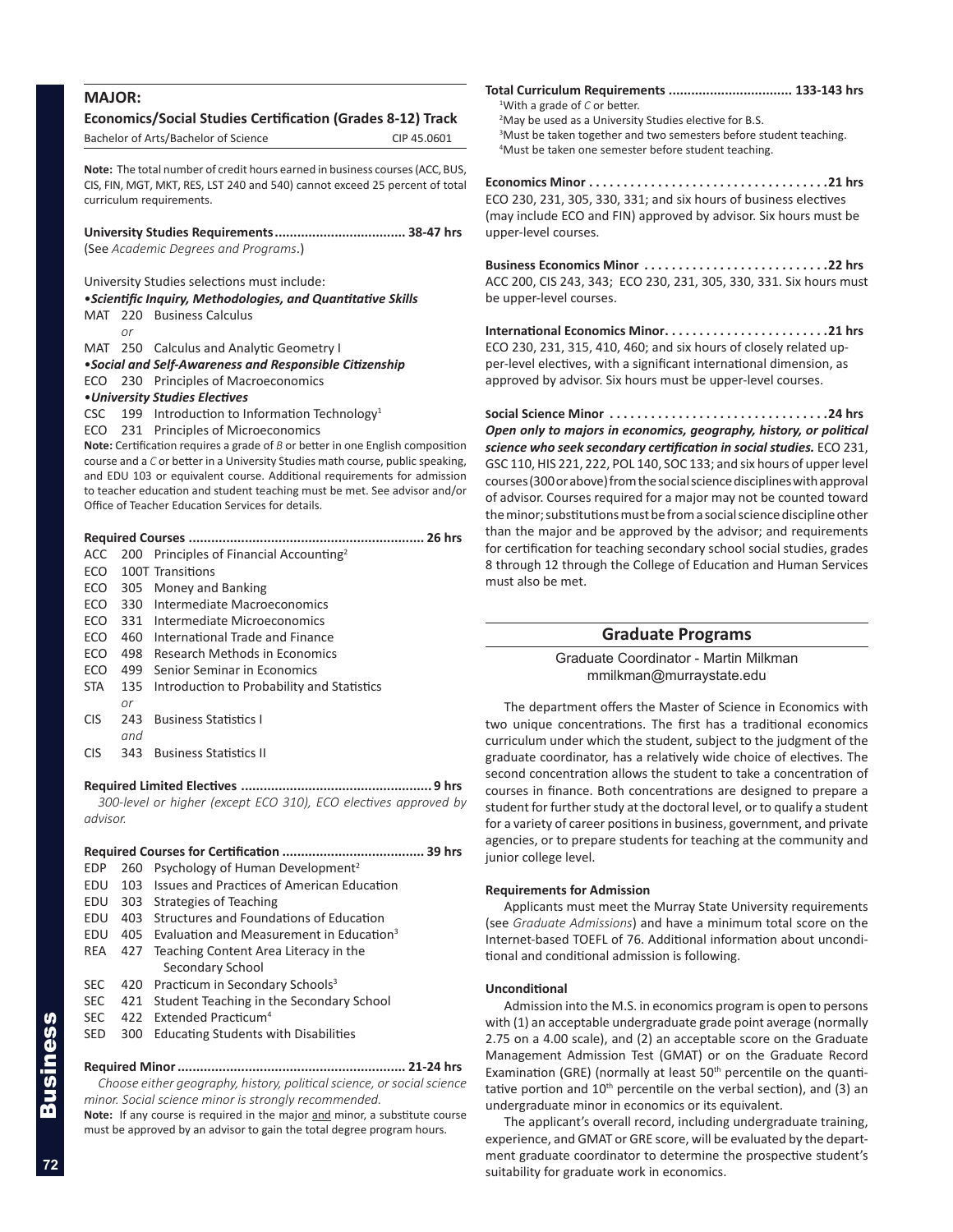# **Business** Business

## **Conditional**

Admission into the M.S. in economics program may be granted to an individual not qualifying for unconditional admission if the individual demonstrates the potential to succeed. A conditional student may be admitted to full standing after completion of one semester (nine hours) of satisfactory work including prerequisites, with the recommendation of the M.S. graduate coordinator.

## **Master of Science Economics** CIP 45.0601

## **NON-THESIS REQUIREMENTS**

- **Total Course Requirements............................................. 30 hours** ECO 630 Macroeconomic Theory
- ECO 631 Microeconomic Theory
- ECO 680 Quantitative Methods of Economics and Business
- ECO 685 Econometrics<sup>L, R</sup>

*or*

ECO 690 Forecasting for Business and Government $L, R$ ECO elective, 600-level (9 hrs)

Approved electives, 600-level<sup>1</sup> (9 hrs)

## **Other Degree Requirements**

Minimum grade of *B* in both ECO 630 and ECO 631.

## **THESIS REQUIREMENTS**

| Same as above with the following substitutions: |  |
|-------------------------------------------------|--|

ECO 698-699 Thesis

ECO elective, 600-level..................................decrease to 3 hrs

## **Other Degree Requirements**

Oral exam over the thesis.

Minimum grade of *B* in both ECO 630 and ECO 631.

<sup>1</sup> No more than one elective (3 hrs) may be taken in any one of the following disciplines: accounting, computer and information systems, management, or marketing.

| <b>Master of Science</b>               |             |
|----------------------------------------|-------------|
| <b>Economics/Finance Concentration</b> | CIP 45.0601 |

## **NON-THESIS REQUIREMENTS**

|                                                   |                                            | ECO 630 Macroeconomic Theory                                    |  |  |
|---------------------------------------------------|--------------------------------------------|-----------------------------------------------------------------|--|--|
|                                                   |                                            | ECO 631 Microeconomic Theory                                    |  |  |
|                                                   |                                            | ECO 680 Quantitative Methods of Economics and Business          |  |  |
|                                                   |                                            | ECO 685 Econometrics <sup>L, R</sup>                            |  |  |
|                                                   | or                                         |                                                                 |  |  |
|                                                   |                                            | ECO 690 Forecasting for Business and Government <sup>L, R</sup> |  |  |
|                                                   |                                            | ECO electives, 600-level (6 hrs)                                |  |  |
|                                                   | Approved FIN electives, 600-level (12 hrs) |                                                                 |  |  |
|                                                   |                                            |                                                                 |  |  |
| <b>Other Degree Requirements</b>                  |                                            |                                                                 |  |  |
| Minimum grade of $B$ in both ECO 630 and ECO 631. |                                            |                                                                 |  |  |
|                                                   |                                            |                                                                 |  |  |
|                                                   | <b>THESIS REQUIREMENTS</b>                 |                                                                 |  |  |

**Total Course Requirements............................................. 30 hours** Same as above with the following substitution:

ECO 698-699 Thesis Delete ECO electives, 600-level (6 hrs)

## **Other Degree Requirements**

Oral exam over the thesis. Minimum grade of *B* in both ECO 630 and ECO 631.

## **Master of Arts in Education Secondary Teacher Leader/Economics Concentration**

CIP 13.1205

The Department of Economics and Finance provides instruction in support of the M.A.Ed. in Secondary Teacher Leader with a concentration in economics. Prospective students should contact the graduate coordinator in the academic subject department and the College of Education and Human Services for details on advising and graduate program design.

## **Master of Science Economic Development** CIP 45.0604

The M.S. in Economic Development will prepare students to work in the field of local and regional economic development. The curriculum is designed to give students both classroom and practical training in the methods of economic development in the United States. Students who graduate from this program should have the equivalent of two years of experience working in an economic development agency. In addition students should have the ability to lead a small economic development agency. It is our desire that students from this program pursue certification with the IEDC and become certified economic development professionals.

## **Requirements for Admission**

The program will be a cohort based program running from August to August. Students will be required to have a Bachelor's degree from an accredited college or University with a minimum GPA of 2.75 for their undergraduate work. Applicants with a 2.75 GPA also need a 450 on the GMAT or a 289 on the GRE. Applicants with an undergraduate GPA of at least 3.0 must score 400 on the GMAT or 286 on the GRE. It is recommended that students have basic courses in accounting, principles of economics and principles of finance prior to enrolling in the program.

## **NON-THESIS REQUIREMENTS**

|                                       |  | 21 hours                                       |  |
|---------------------------------------|--|------------------------------------------------|--|
| ECO                                   |  | 610 Introduction to Economic Development       |  |
|                                       |  | ECO 611 Economic Development Methods           |  |
|                                       |  | ECO 615 Directed Study in Economic Development |  |
|                                       |  | ECO 617 Capstone in Economic Development       |  |
|                                       |  | ECO 618 Internship in Economic Development     |  |
|                                       |  | ECO 655 Cost Benefit Analysis                  |  |
| <b>FIN</b>                            |  | 610 Economic Development Finance               |  |
| Approved electives, 600-level (9 hrs) |  |                                                |  |
|                                       |  |                                                |  |

## **Other Degree Requirements**

Minimum overall grade point average of 3.00.

## **AREA:**

## **Finance**

Bachelor of Arts in Business/Bachelor of Science in Business CIP 52.0801

**Note: The courses, listed under** *Entrance Standards for Business Programs* **at the beginning of this chapter, are required for this area if not taken in University Studies or the Business Core.**

| (See Academic Degrees and Programs.) |                 |
|--------------------------------------|-----------------|
| Dusiasee Care Deputramente           | $11 \text{ km}$ |

**Business Core Requirements .............................................. 41 hrs** (See Core Requirements at beginning of this chapter.)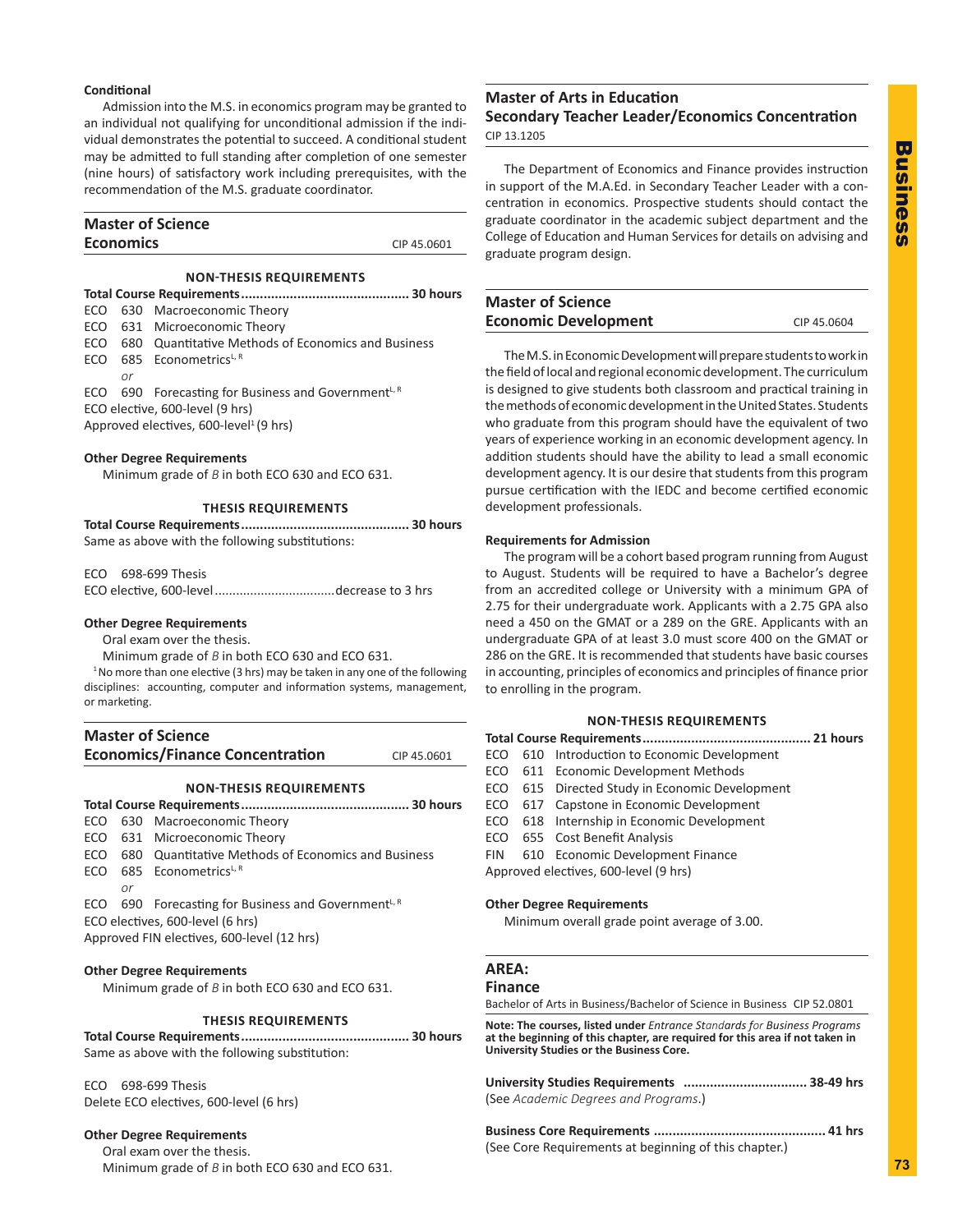| ECO               | 305        | Money and Banking                                                                                                                                                                                    | Requ<br>ECO       |
|-------------------|------------|------------------------------------------------------------------------------------------------------------------------------------------------------------------------------------------------------|-------------------|
| <b>FIN</b>        | 332        | <b>Financial Management</b>                                                                                                                                                                          | <b>FIN</b>        |
| <b>FIN</b>        | 333        | Principles of Investment                                                                                                                                                                             | <b>FIN</b>        |
| <b>FIN</b>        | 334        | <b>Banking and Financial Institutions</b>                                                                                                                                                            | <b>FIN</b>        |
| <b>FIN</b>        | 480        | Senior Seminar in Finance                                                                                                                                                                            | <b>FIN</b>        |
|                   |            |                                                                                                                                                                                                      | Requ              |
| sor.              |            | Twelve hours of 300-level or higher FIN electives approved by advi-                                                                                                                                  | ACC<br><b>FIN</b> |
|                   |            |                                                                                                                                                                                                      | <b>FIN</b>        |
|                   |            |                                                                                                                                                                                                      | <b>FIN</b>        |
|                   |            |                                                                                                                                                                                                      | Requ<br>Three     |
|                   |            |                                                                                                                                                                                                      | Unre              |
| <b>AREA:</b>      |            |                                                                                                                                                                                                      | Total             |
|                   |            | <b>Finance/Commercial Banking Track</b>                                                                                                                                                              |                   |
|                   |            | Bachelor of Arts in Business/Bachelor of Science in Business CIP 52.0801                                                                                                                             | Finar<br>ACC:     |
|                   |            | Note: The courses, listed under Entrance Standards for Business Programs<br>at the beginning of this chapter, are required for this area if not taken in<br>University Studies or the Business Core. | three<br>must     |
|                   |            |                                                                                                                                                                                                      |                   |
|                   |            | (See Academic Degrees and Programs.)                                                                                                                                                                 |                   |
|                   |            | Business Core Requirements<br>41 hrs                                                                                                                                                                 |                   |
|                   |            | (See Core Requirements at beginning of this chapter.)                                                                                                                                                |                   |
|                   |            |                                                                                                                                                                                                      |                   |
|                   |            |                                                                                                                                                                                                      |                   |
| ECO<br><b>FIN</b> | 305<br>332 | Money and Banking<br><b>Financial Management</b>                                                                                                                                                     |                   |
| FIN               | 333        | Principles of Investment                                                                                                                                                                             | Inter             |
| <b>FIN</b>        | 334        | Banking and Financial Institutions                                                                                                                                                                   | Nors <sup>®</sup> |
| <b>FIN</b>        | 480        | Senior Seminar in Finance                                                                                                                                                                            | Wels              |
|                   |            |                                                                                                                                                                                                      | Τł                |
|                   |            |                                                                                                                                                                                                      | tablis            |
| <b>FIN</b>        |            | 344 Principles of Lending and Financial Statements                                                                                                                                                   | gree:             |
| <b>FIN</b>        |            | 350 Introduction to Counter Threat Financing<br>Methodologies                                                                                                                                        | lic re            |
| <b>FIN</b>        | 354        | <b>Bank Compliance Issues</b>                                                                                                                                                                        | mino              |
| <b>FIN</b>        | 537        | <b>Commercial Bank Management</b>                                                                                                                                                                    | jourr             |
|                   |            |                                                                                                                                                                                                      | a Ma<br>comr      |
|                   |            |                                                                                                                                                                                                      | Τł                |
|                   |            | Three hours of 300-level or higher FIN electives approved by advisor.                                                                                                                                | muni<br>als a     |
|                   |            |                                                                                                                                                                                                      | caree             |
|                   |            |                                                                                                                                                                                                      | W<br>tives        |
| <b>AREA:</b>      |            | <b>Finance/Financial Planning Track</b><br>Bachelor of Arts in Business/Bachelor of Science in Business CIP 52.0801                                                                                  |                   |
|                   |            | Note: The courses, listed under Entrance Standards for Business Programs<br>at the beginning of this chapter, are required for this area if not taken in<br>University Studies or the Business Core. |                   |
|                   |            | (See Academic Degrees and Programs.)                                                                                                                                                                 |                   |

**Business Core Requirements .............................................. 41 hrs** (See Core Requirements at beginning of this chapter.)

| ECO                                                                                                                                                                                                                                                                                     |     | 305 Money and Banking                                                 |
|-----------------------------------------------------------------------------------------------------------------------------------------------------------------------------------------------------------------------------------------------------------------------------------------|-----|-----------------------------------------------------------------------|
| FIN                                                                                                                                                                                                                                                                                     |     | 332 Financial Management                                              |
| FIN                                                                                                                                                                                                                                                                                     |     | 333 Principles of Investment                                          |
| FIN                                                                                                                                                                                                                                                                                     | 334 | Banking and Financial Institutions                                    |
| FIN                                                                                                                                                                                                                                                                                     | 480 | Senior Seminar in Finance                                             |
|                                                                                                                                                                                                                                                                                         |     |                                                                       |
| ACC                                                                                                                                                                                                                                                                                     |     | 302 Federal Income Tax                                                |
| FIN                                                                                                                                                                                                                                                                                     |     | 331 Principles of Insurance                                           |
| FIN                                                                                                                                                                                                                                                                                     |     | 336 Employee Benefits and Retirement                                  |
| FIN                                                                                                                                                                                                                                                                                     |     | 338 Estate Planning                                                   |
|                                                                                                                                                                                                                                                                                         |     |                                                                       |
|                                                                                                                                                                                                                                                                                         |     | Three hours of 300-level or higher FIN electives approved by advisor. |
|                                                                                                                                                                                                                                                                                         |     |                                                                       |
|                                                                                                                                                                                                                                                                                         |     |                                                                       |
| Finance Minor $\ldots \ldots \ldots \ldots \ldots \ldots \ldots \ldots \ldots \ldots \ldots$ . 21 hrs<br>ACC 200, 201; FIN 330, 332, 333; three hours of FIN or ECO electives;<br>three hours of business electives (may include FIN or ECO). Six hours<br>must be upper-level courses. |     |                                                                       |

| <b>Department of Journalism and</b><br><b>Mass Communications</b><br>114 Wilson Hall<br>270-809-2387<br>msu.jmc@murraystate.edu                            |
|------------------------------------------------------------------------------------------------------------------------------------------------------------|
| Interim Chair: Debbie Owens. Faculty: Ezumah, Hinton, Magee,<br>Norsworthy, Owens, Qualls, Shemberger, Thomas, Valentine, Vance,<br>Welsch, White, Wright. |

he Department of Journalism and Mass Communications, esshed July 1975, offers five majors leading to a bachelor's deadvertising, graphic communications media, journalism, publations, and television production. The department offers five or programs: advertising, graphic communications technology, ralism, mass communications, and photography. Additionally, aster of Arts or a Master of Science degree is offered in mass munications.

he mission of the Department of Journalism and Mass Comications is to prepare our graduates to be successful professiont the beginning of and throughout all phases of their chosen ers in mass communications.

We expect our graduates to achieve the following learning objecas outcomes of their education in our majors and programs:

- Understand and apply the principles and laws of freedom of speech and press as stated in the 1st Amendment to the United States Constitution and understand the meaning of freedom of expression around the world, including the right to dissent, to monitor and criticize power, and to assemble and petition for redress of grievances;
- Demonstrate an understanding of the history and role of professionals and institutions in shaping communications;
- Demonstrate an understanding of gender, race, ethnicity, sexual orientation and, as appropriate, other forms of diversity in domestic society in relation to mass communications;
- Demonstrate an understanding of the diversity of peoples and cultures and of the significance and impact of mass communications in a global society;

**74**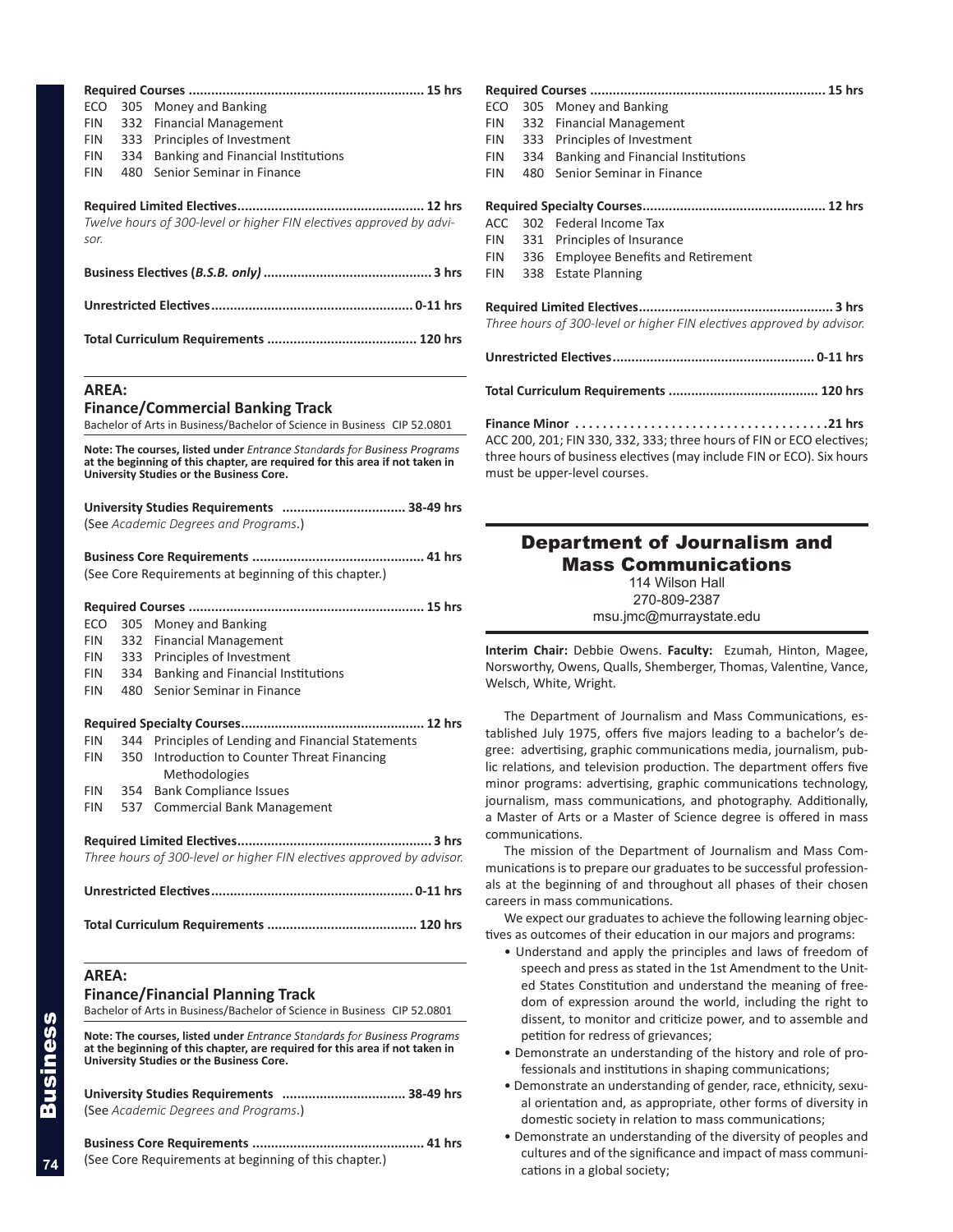- Understand concepts and apply theories in the use and presentation of images and information;
- Demonstrate an understanding of professional ethical principles and work ethically in pursuit of truth, accuracy, fairness and diversity;
- Think critically, creatively and independently;
- Conduct research and evaluate information by methods appropriate to the communications professions in which they work;
- Write correctly and clearly in forms and styles appropriate for the communications professions, audiences and purposes they serve;
- Critically evaluate their own work and that of others for accuracy and fairness, clarity, appropriate style and grammatical correctness;
- Apply basic numerical and statistical concepts;
- Apply current tools and technologies appropriate for the communications professions in which they work, and to understand the digital world.

Murray State University's Department of Journalism and Mass Communications is one of only 118 programs accredited by the Accrediting Council on Education in Journalism and Mass Communications (ACEJMC). The undergraduate programs in advertising, journalism, public relations, and television production have been accredited since 1987 and were reaccredited May 2016 for a sixyear period.

ACEJMC has established the following curriculum requirements: (1) a student must earn at least 72 hours of credit (of the 120 required for graduation) outside the department; (2) a student must complete all University Studies requirements; (3) a student may count no more than six semester hours of practicums, internships or cooperative education toward the major; (4) a student must complete a minor.

Students must pass ENG 105 or 150 with a grade of *B* or better and have basic keyboarding skills to be eligible for the department's basic courses, JMC 194, JMC 270, JMC 391, and JMC 394.

For more information contact the department at (270) 809-2387 or write to Chair, Department of Journalism and Mass Communications, Murray State University, 114 Wilson Hall, Murray, KY 42071- 3311, email msu.jmc@murraystate.edu.

For information about the graduate program contact the graduate coordinator at (270) 809-5308 or write to Graduate Coordinator, Department of Journalism and Mass Communications, 114 Wilson Hall, Murray, KY 42071-3311, email msu.jmc@murraystate.edu.

Historic Wilson Hall, the second-oldest building on the campus, houses the main classrooms and offices for Journalism and Mass Communications, as well as *The Murray State News*, a national award-winning student newspaper and its companion website The-News.org. The department also publishes an annual alumni newsletter. Television production facilities are located on the 8<sup>th</sup> floor of the Price Doyle Fine Arts Center, and include MSU-TV 11 student cable access channel. The department is affiliated with such organizations as the Association for Education in Journalism and Mass Communication (AEJMC), the Association of Schools of Journalism and Mass Communication, Kentucky Intercollegiate Press Association, College Media Advisers, American Advertising Federation, and the Public Relations Society of America. Broadcast affiliations include the Broadcast Education Association and the Kentucky Broadcasters Association. There are active student chapters of the American Advertising Federation, the Public Relations Student Society of America, and Kappa Tau Alpha, honorary journalism fraternity.

## **Scholarships and Awards**

The department offers scholarships, internships, graduate assistantships, and special awards in journalism and mass communications. For additional information, contact the Department of Journalism and Mass Communications, msu.jmc@murraystate.edu.

## **MAJOR: Advertising**

| Bachelor of Science/Bachelor of Arts Degree                                                       | CIP 09.0903 |
|---------------------------------------------------------------------------------------------------|-------------|
| ACCREDITED BY: Accrediting Council on Education in Journalism and<br>Mass Communications (ACEJMC) |             |
| (See Academic Degrees and Programs.)                                                              |             |

| 29 hrs |  |                                            |
|--------|--|--------------------------------------------|
|        |  | JMC 100T Transitions                       |
|        |  | JMC 168 Contemporary Mass Media            |
|        |  | JMC 270 Basic Audio/Video Production       |
|        |  | JMC 330 Mass Media Effects                 |
|        |  | JMC 394 Introduction to Advertising        |
|        |  | JMC 417 Advertising Copywriting and Layout |
|        |  | JMC 426 Advertising Media Sales            |
|        |  | JMC 439 Advertising Media Planning         |
|        |  | JMC 456 Advertising Campaigns              |
|        |  | JMC 499 Senior Seminar                     |
|        |  | JMC 590 Mass Communication Law             |
|        |  |                                            |

## **Required Limited Electives.................................................... 6 hrs**

|         |                                      | Choose from the following:                     |  |  |
|---------|--------------------------------------|------------------------------------------------|--|--|
|         |                                      | JMC 194 Newswriting                            |  |  |
|         |                                      | JMC 322 Mass Media Study Abroad                |  |  |
|         |                                      | JMC 336 Script Writing                         |  |  |
|         |                                      | JMC 384 Sports Media                           |  |  |
| JMC.    |                                      | 385 Directed Individual Study                  |  |  |
|         |                                      | <b>JMC</b> 391 Public Relations Principles     |  |  |
| JMC 400 |                                      | International Mass Communications              |  |  |
| JMC.    |                                      | 440 Research Methods for Public Relations      |  |  |
|         |                                      | JMC 586 Special Topics                         |  |  |
| JMC.    |                                      | 596 Internship                                 |  |  |
|         |                                      | MKT 360 Principles of Marketing                |  |  |
|         |                                      | MKT 463 Consumer Behavior                      |  |  |
|         |                                      | Upper level MKT elective or MGT 350            |  |  |
|         |                                      |                                                |  |  |
|         |                                      |                                                |  |  |
| CSC     | 125                                  | Internet and Web Page Design                   |  |  |
|         | or                                   |                                                |  |  |
|         |                                      | CSC 199 Introduction to Information Technology |  |  |
|         |                                      | GCM 153 Electronic Imaging                     |  |  |
|         |                                      |                                                |  |  |
|         |                                      |                                                |  |  |
|         |                                      |                                                |  |  |
|         |                                      |                                                |  |  |
|         | <sup>1</sup> Or approved equivalent. |                                                |  |  |
|         |                                      |                                                |  |  |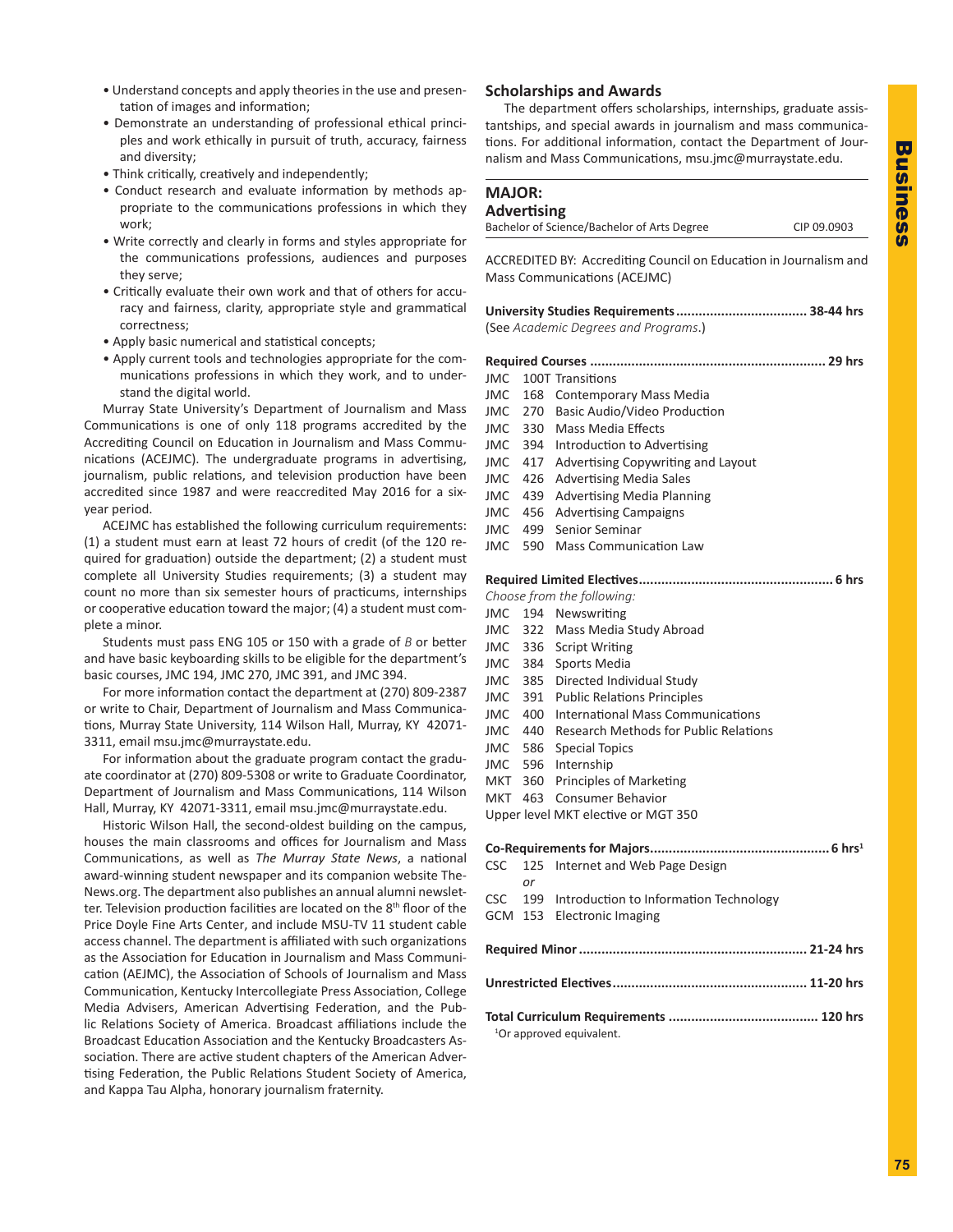| <b>MAJOR:</b> | Journalism                                                                                        |                                                         |             |  |  |
|---------------|---------------------------------------------------------------------------------------------------|---------------------------------------------------------|-------------|--|--|
|               |                                                                                                   | Bachelor of Science/Bachelor of Arts Degree             | CIP 09.0401 |  |  |
|               | ACCREDITED BY: Accrediting Council on Education in Journalism and<br>Mass Communications (ACEJMC) |                                                         |             |  |  |
|               |                                                                                                   | (See Academic Degrees and Programs.)                    |             |  |  |
|               |                                                                                                   |                                                         |             |  |  |
| JMC.          |                                                                                                   | 100T Transitions                                        |             |  |  |
| JMC.          |                                                                                                   | 168 Contemporary Mass Media                             |             |  |  |
| JMC           |                                                                                                   | 194 Newswriting                                         |             |  |  |
| JMC.          |                                                                                                   | 270 Basic Audio/Video Production                        |             |  |  |
| JMC.          |                                                                                                   | 304 Advanced Newswriting                                |             |  |  |
| JMC           |                                                                                                   | 305 Copyediting                                         |             |  |  |
| JMC           |                                                                                                   | 330 Mass Media Effects                                  |             |  |  |
| JMC           | 397                                                                                               | Reporting for Print Media                               |             |  |  |
| JMC           | 398                                                                                               | Reporting for Broadcast and Online Media                |             |  |  |
| JMC.          | 499                                                                                               | Senior Seminar                                          |             |  |  |
| JMC.          | 590                                                                                               | <b>Mass Communication Law</b>                           |             |  |  |
| JMC.          | 597                                                                                               | <b>Advanced Reporting</b>                               |             |  |  |
|               |                                                                                                   |                                                         |             |  |  |
|               |                                                                                                   | Choose from the following:                              |             |  |  |
|               |                                                                                                   | GCM 250 Fundamentals of Photography and Photojournalism |             |  |  |
|               |                                                                                                   | JMC 322 Mass Media Study Abroad                         |             |  |  |
|               |                                                                                                   | JMC 336 Script Writing                                  |             |  |  |
|               | JMC 384                                                                                           | Sports Media                                            |             |  |  |
| JMC.          | 385                                                                                               | Directed Individual Study                               |             |  |  |
| JMC           | 396                                                                                               | <b>Publication Design</b>                               |             |  |  |
| JMC           | 400                                                                                               | International Mass Communication                        |             |  |  |
| JMC           | 445                                                                                               | Community Journalism                                    |             |  |  |
| JMC           | 466                                                                                               | Advanced Electronic New Reporting and Production        |             |  |  |
| JMC           | 492                                                                                               | <b>Feature Writing</b>                                  |             |  |  |
| JMC           | 586                                                                                               | <b>Special Topics</b>                                   |             |  |  |
| JMC.          | 593                                                                                               | <b>Opinion Writing</b>                                  |             |  |  |
| JMC           | 596                                                                                               | Internship                                              |             |  |  |
|               |                                                                                                   |                                                         |             |  |  |
| CSC           | 125                                                                                               | Internet and Web Page Design                            |             |  |  |
|               | or                                                                                                |                                                         |             |  |  |
| <b>CSC</b>    | 199                                                                                               | Introduction to Information Technology                  |             |  |  |
| GCM           | 153                                                                                               | <b>Electronic Imaging</b>                               |             |  |  |
|               |                                                                                                   |                                                         |             |  |  |
|               |                                                                                                   |                                                         |             |  |  |
|               |                                                                                                   |                                                         |             |  |  |
|               |                                                                                                   | <sup>1</sup> Or approved equivalent.                    |             |  |  |
|               |                                                                                                   |                                                         |             |  |  |

| <b>MAJOR:</b><br><b>Public Relations</b>                   |                                                                                                          |                                                         |  |  |
|------------------------------------------------------------|----------------------------------------------------------------------------------------------------------|---------------------------------------------------------|--|--|
| Bachelor of Science/Bachelor of Arts Degree<br>CIP 09.0902 |                                                                                                          |                                                         |  |  |
|                                                            | ACCREDITED BY: Accrediting Council on Education in Journalism and<br><b>Mass Communications (ACEJMC)</b> |                                                         |  |  |
|                                                            |                                                                                                          | University Studies Requirements 38-44 hrs               |  |  |
|                                                            |                                                                                                          | (See Academic Degrees and Programs.)                    |  |  |
|                                                            |                                                                                                          |                                                         |  |  |
| <b>JMC</b>                                                 |                                                                                                          | 100T Transitions                                        |  |  |
| JMC                                                        | 168                                                                                                      | <b>Contemporary Mass Media</b>                          |  |  |
| JMC                                                        | 194                                                                                                      | Newswriting                                             |  |  |
| <b>JMC</b>                                                 |                                                                                                          | 270 Basic Audio/Video Production                        |  |  |
| JMC                                                        |                                                                                                          | 330 Mass Media Effects                                  |  |  |
| <b>JMC</b>                                                 |                                                                                                          | 391 Public Relations Principles                         |  |  |
| JMC                                                        | 412                                                                                                      | <b>Writing for Public Relations</b>                     |  |  |
| JMC                                                        | 440                                                                                                      | <b>Research Methods for Public Relations</b>            |  |  |
| <b>JMC</b>                                                 | 444                                                                                                      | Public Relations Strategies: Tools and Trends           |  |  |
| JMC                                                        | 491                                                                                                      | <b>Advanced Public Relations</b>                        |  |  |
| JMC                                                        | 499                                                                                                      | Senior Seminar                                          |  |  |
| JMC                                                        | 590                                                                                                      | <b>Mass Communication Law</b>                           |  |  |
|                                                            |                                                                                                          |                                                         |  |  |
|                                                            |                                                                                                          |                                                         |  |  |
|                                                            |                                                                                                          | Choose from the following:                              |  |  |
| BUS.                                                       |                                                                                                          | 140 Foundations of Business                             |  |  |
|                                                            |                                                                                                          | GCM 250 Fundamentals of Photography and Photojournalism |  |  |
| JMC                                                        |                                                                                                          | 305 Copyediting                                         |  |  |
| <b>JMC</b>                                                 | 322                                                                                                      | Mass Media Study Abroad                                 |  |  |
| JMC                                                        | 336                                                                                                      | <b>Script Writing</b>                                   |  |  |
| JMC                                                        | 384                                                                                                      | Sports Media                                            |  |  |
| JMC                                                        | 385                                                                                                      | Directed Individual Study                               |  |  |
| JMC                                                        | 394                                                                                                      | Introduction to Advertising                             |  |  |
| JMC                                                        | 396                                                                                                      | <b>Publication Design</b>                               |  |  |
| JMC                                                        | 397                                                                                                      | Reporting for Print Media                               |  |  |
| <b>JMC</b>                                                 | 398                                                                                                      | Reporting for Broadcast and Online Media                |  |  |
| JMC                                                        | 400                                                                                                      | <b>International Mass Communications</b>                |  |  |
| JMC                                                        | 492                                                                                                      | <b>Feature Writing</b>                                  |  |  |
| JMC                                                        | 586                                                                                                      | <b>Special Topics</b>                                   |  |  |
| JMC                                                        | 596                                                                                                      | Internship                                              |  |  |
|                                                            |                                                                                                          | MGT 350 Fundamentals of Management                      |  |  |
| MKT                                                        | 360                                                                                                      | Principles of Marketing                                 |  |  |
|                                                            |                                                                                                          |                                                         |  |  |
| <b>CSC</b>                                                 | 125                                                                                                      | Internet and Web Page Design                            |  |  |
|                                                            | or                                                                                                       |                                                         |  |  |
| <b>CSC</b>                                                 | 199                                                                                                      | Introduction to Information Technology                  |  |  |
|                                                            | GCM 153                                                                                                  | <b>Electronic Imaging</b>                               |  |  |
|                                                            |                                                                                                          |                                                         |  |  |
|                                                            |                                                                                                          |                                                         |  |  |
|                                                            |                                                                                                          |                                                         |  |  |
|                                                            |                                                                                                          |                                                         |  |  |

<sup>1</sup>Or approved equivalent.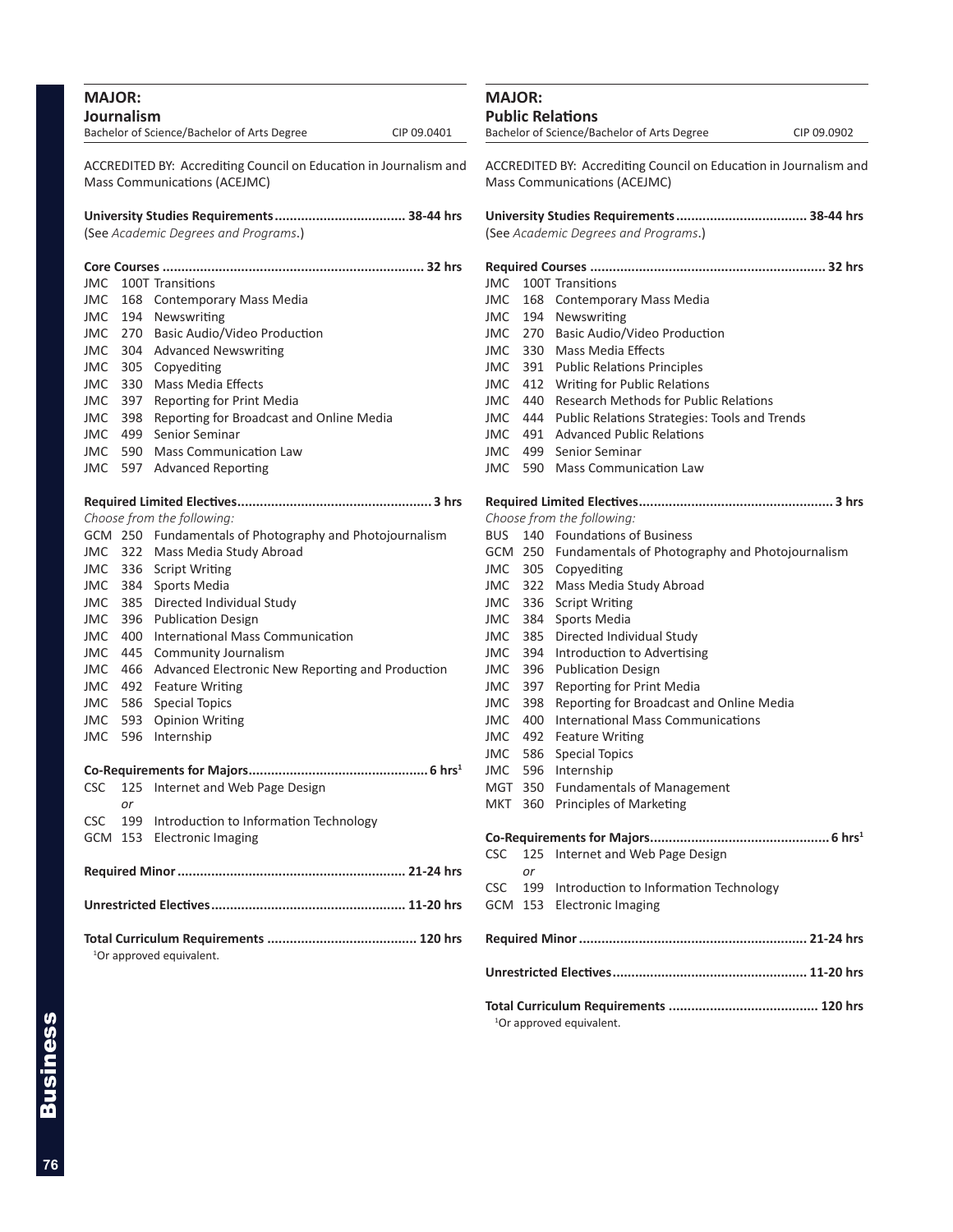| <b>MAJOR:</b> |                |                                                                                                          |             |
|---------------|----------------|----------------------------------------------------------------------------------------------------------|-------------|
|               |                | <b>Television Production</b>                                                                             |             |
|               |                | Bachelor of Science/Bachelor of Arts Degree                                                              | CIP 09.0701 |
|               |                | ACCREDITED BY: Accrediting Council on Education in Journalism and<br><b>Mass Communications (ACEJMC)</b> |             |
|               |                | (See Academic Degrees and Programs.)                                                                     |             |
|               |                |                                                                                                          |             |
|               |                |                                                                                                          |             |
| JMC.<br>JMC   |                | 100T Transitions<br>168 Contemporary Mass Media                                                          |             |
| <b>JMC</b>    |                | 270 Basic Audio/Video Production                                                                         |             |
| JMC           |                | 330 Mass Media Effects                                                                                   |             |
|               |                | JMC 336 Script Writing                                                                                   |             |
|               |                | JMC 358 Television Studio Production                                                                     |             |
| JMC           |                | 369 Audio/Video Post Production                                                                          |             |
| JMC           |                | 448 Television Production Operations                                                                     |             |
|               |                | JMC 451 Television Field Production                                                                      |             |
|               |                | JMC 455 Television Program Development                                                                   |             |
|               |                | JMC 499 Senior Seminar                                                                                   |             |
| <b>JMC</b>    |                | 590 Mass Communication Law                                                                               |             |
|               |                |                                                                                                          |             |
|               |                | Choose from the following:                                                                               |             |
|               |                | JMC 322 Mass Media Study Abroad                                                                          |             |
|               |                | JMC 384 Sports Media                                                                                     |             |
|               |                | JMC 385 Directed Individual Study                                                                        |             |
|               |                | <b>JMC</b> 400 International Mass Communications                                                         |             |
|               |                | JMC 391 Public Relations Principles                                                                      |             |
|               |                | JMC 394 Introduction to Advertising                                                                      |             |
| JMC           | 398            | Reporting for Broadcast and Online Media                                                                 |             |
| JMC           | 426            | <b>Advertising Media Sales</b>                                                                           |             |
|               | JMC 440        | <b>Research Methods for Public Relations</b>                                                             |             |
| JMC           | JMC 586<br>596 | <b>Special Topics</b><br>Internship                                                                      |             |
|               |                |                                                                                                          |             |
|               |                |                                                                                                          |             |
| <b>CSC</b>    |                | 125 Internet and Web Page Design                                                                         |             |
|               | or             |                                                                                                          |             |
| <b>CSC</b>    | 199            | Introduction to Information Technology<br>GCM 153 Electronic Imaging                                     |             |
|               |                |                                                                                                          |             |
|               |                |                                                                                                          |             |
|               |                |                                                                                                          |             |
|               |                |                                                                                                          |             |
|               |                | <sup>1</sup> Or approved equivalent.                                                                     |             |
|               |                |                                                                                                          |             |
|               |                | JMC 394, 417, 426, 439, 456; MKT 360, 463, upper-level MKT course                                        |             |
|               |                | or MGT 350. Six hours must be upper-level courses.                                                       |             |
|               |                |                                                                                                          |             |
|               |                | JMC 194, 270, 304, 305, 397, 398, 590, and 597 and corequisites                                          |             |
|               |                | CSC 125 and GCM 153. Advertising, Public Relations, and Television                                       |             |
|               |                | Production majors may substitute GCM 250 for JMC 270 and any                                             |             |
|               |                | upper-level JMC course for JMC 590. Public Relations majors may                                          |             |

**Mass Communications Minor............................................. 24 hrs** JMC 168, 194, 330, 590 and 12 hours of approved JMC electives. Six hours must be upper-level courses. Students cannot minor in mass communications if they have a major in the department. They can, however, minor in advertising.

substitute JMC 336 for JMC 194.

## **Graduate Program**

Interim Graduate Coordinator - Bellarmine Ezumah 270-809-3171

The objectives of the Master of Arts and the Master of Science in Mass Communications are: 1) to prepare graduate students for positions in mass communications and research; 2) to provide a foundation for study at the doctoral level; and 3) to prepare graduate students for teaching mass communications at the college level.

## **Requirements for Admission**

Applicants must meet the Murray State University requirements (see *Graduate Admissions*). Additional requirements follow.

## **Unconditional**

Unconditional admission is granted to applicants who have a bachelor's degree from an ACEJMC-accredited, or similarly rigorous, program in any mass communications field and whose undergraduate GPA is 2.75 or higher. International students must also submit minimum TOEFL scores of 213 on the computer-based test, with at least 21 on each of the three verbal areas, or 20 in each of the four areas of the Internet-based test, or 550 on the paper-based test. Students must submit IELTS scores of a minimum of 5.5 or higher in each of the four bands and the total band.

#### **Conditional**

Conditional admission may be granted to applicants who have a bachelor's degree from an accredited college or university in fields other than mass communications or whose undergraduate GPA is between 2.50 and 2.74. The graduate coordinator may require up to nine hours of additional prerequisite courses, including JMC 168, for any student admitted conditionally. Conditional students are admitted to full standing after completion of nine hours of graduate course with a 3.0 GPA or better and no single grade below a *B*.

International students entering the JMC program from the Murray State University English as Second Language program (ESL) must complete Level 6, AND students must submit TOEFL scores of at least 497 paper-based or at of at 213 computer-based test, including at least 21 on each of the three verbal areas, or 18 in each of the four areas of the Internet-based test in addition to the above requirements. Students entering the mass communications program from the Academic English for Non-Native Speakers (AEP) must submit a TOEFL score of at least 523.

## **Master of Arts or Master of Science Mass Communications** CIP 09.0101

## **NON-THESIS REQUIREMENTS ONLY**

|     | JMC 600 Seminar in International Mass Communications         |  |
|-----|--------------------------------------------------------------|--|
| or  |                                                              |  |
|     | JMC 615 American Media History                               |  |
| and |                                                              |  |
|     | JMC 630 Theories of Mass Communications                      |  |
|     | JMC 610 Introduction to Graduate Studies                     |  |
|     | JMC 648 Mass Media Industries <sup>PT</sup>                  |  |
|     | JMC 660 Methods of Communications Research <sup>R</sup>      |  |
|     | JMC 670 Philosophical and Ethical Concepts of the Mass Media |  |
|     | JMC 690 Comprehensive Project                                |  |
|     |                                                              |  |
|     | Four courses chosen from the following:                      |  |
|     | JMC 600 Seminar in International Mass Communications         |  |

- JMC 601 Media, Culture, Gender and Race
- JMC 602 Seminar in Advertising
- JMC 603 Seminar in Public Relations
- JMC 615 American Media History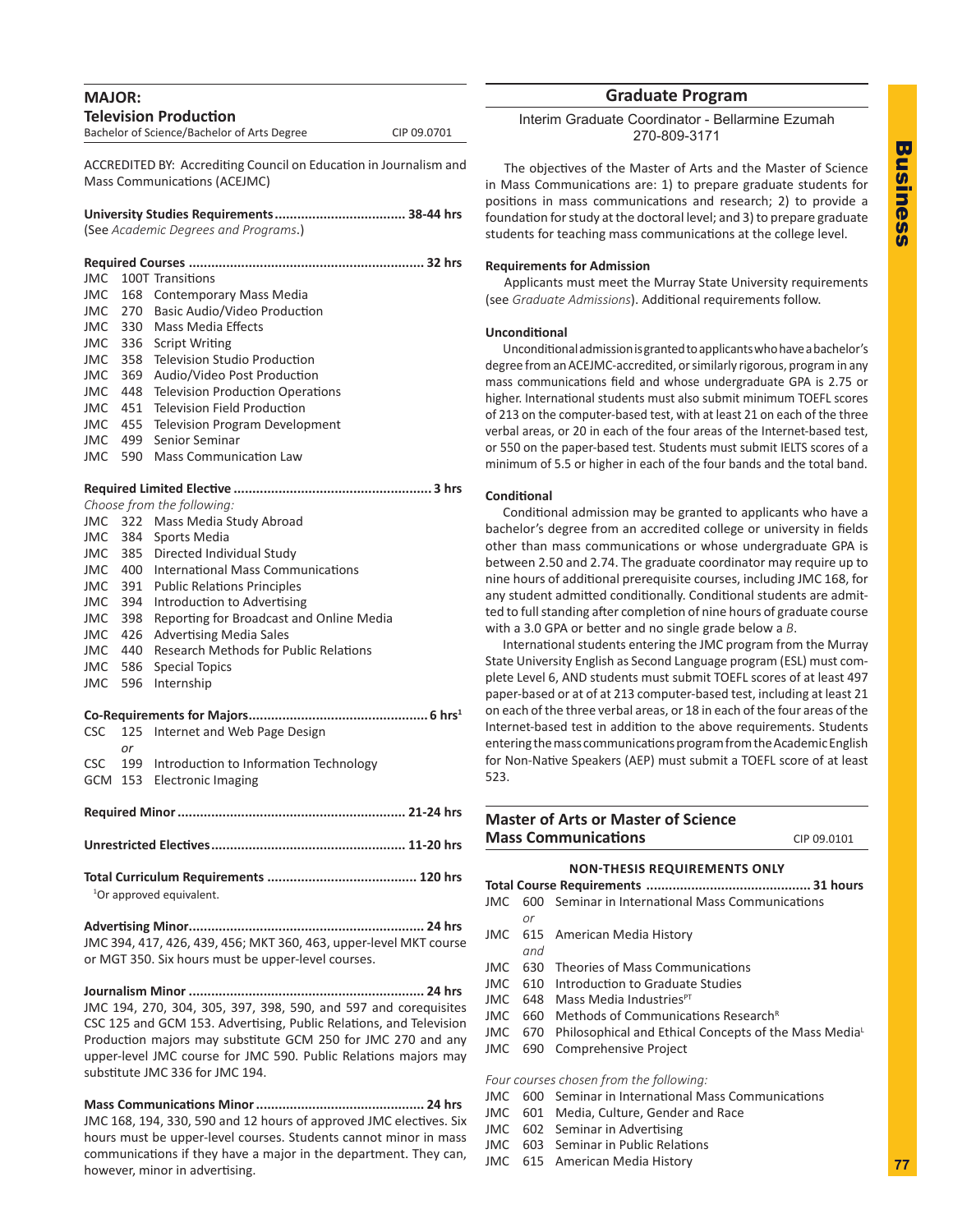## JMC 616 Professional Internship in Mass Communications

- JMC 620 Strategic Communications
- JMC 622 JMC Study Abroad
- JMC 658 New Technologies
- JMC 677 Directed Individual Study
- JMC 685 Specialized Mass Communications
- JMC 686 Special Topics

Elective (600-level, approved by graduate coordinator)

#### **Other Degree Requirements**

• The semester before enrolling in JMC 690, the student must meet with the graduate coordinator, present a proposal for the project, and

gain approval of the proposal.

• For the Master of Arts degree only, the candidate must demonstrate competency in an approved foreign language.

## **Master of Arts or Master of Science Mass Communications/Public Relations Concentration** CIP 09.0101

#### **NON-THESIS REQUIREMENTS ONLY**

| JMC   | 601 | Media, Culture, Gender and Race                                   |  |
|-------|-----|-------------------------------------------------------------------|--|
| JMC   |     | 602 Seminar in Advertising                                        |  |
| JMC.  |     | 603 Seminar in Public Relations                                   |  |
| JMC.  | 610 | Introduction to Graduate Studies                                  |  |
| JMC   | 620 | <b>Strategic Communications</b>                                   |  |
| JMC   | 630 | Theories of Mass Communications                                   |  |
| JMC   |     | 658 New Technologies                                              |  |
| JMC   | 660 | Methods of Communications Research <sup>R</sup>                   |  |
| JMC   | 670 | Philosophical and Ethical Concepts of the Mass Media <sup>L</sup> |  |
| JMC   | 690 | Comprehensive Project                                             |  |
|       |     |                                                                   |  |
|       |     | One course chosen from the following:                             |  |
| COM   |     | 682 Crisis Communication                                          |  |
|       |     | JMC 616 Professional Internship in Mass Communications            |  |
|       |     | MKT 667 Marketing Planning and Application                        |  |
| NLS - |     | 675 Social Entrepreneurship                                       |  |
|       |     |                                                                   |  |

#### **Other Degree Requirements**

- JMC 391 is required for students without an undergraduate degree in Public Relations or closely-related discipline. JMC 391 may not be used for graduate credit; may be taken concurrently with JMC 610.
- The semester before enrolling in JMC 690, the student must meet with the graduate coordinator, present a proposal for the project, and gain approval of the proposal.
- For the Master of Arts degree only, the candidate must demonstrate competency in an approved foreign language.

| <b>CERTIFICATE:</b>              |             |
|----------------------------------|-------------|
| <b>Public Relations Practice</b> | CIP 09.0101 |

|                                       |  | JMC 601 Media, Culture, Gender and Race                |  |
|---------------------------------------|--|--------------------------------------------------------|--|
|                                       |  | JMC 602 Seminar in Advertising                         |  |
|                                       |  | JMC 603 Seminar in Public Relations                    |  |
|                                       |  | JMC 620 Strategic Communications                       |  |
|                                       |  | JMC 658 New Technologies                               |  |
| One course chosen from the following: |  |                                                        |  |
|                                       |  | COM 682 Crisis Communication                           |  |
|                                       |  | JMC 616 Professional Internship in Mass Communications |  |

- MKT 667 Marketing Planning and Application
- NLS 675 Social Entrepreneurship

## **Graphic Communications Media**

This program is designed to prepare individuals for employment at the supervisory and management levels in the printing and graphic communications industries.

Graduates of this program will be qualified to function as entry level managers, production planners, quality control specialists, production control expeditors, estimators, sales representatives, or customer service representatives.

We expect our Graphic Communications media students to learn how to:

- 1. Write clearly and accurately
- 2. Use media technology appropriate to the task
- 3. Understand data and statisitics
- 4. Think creatively
- 5. Exhibit professional career-related behavior

### **MAJOR:**

## **Graphic Communications Media**

| Bachelor of Science Degree | CIP 10.0301 |
|----------------------------|-------------|
|----------------------------|-------------|

**University Studies Requirements................................... 38-44 hrs** (See *Academic Degrees and Programs*.)

University Studies selections must include:

*•Scientific Inquiry, Methodologies, and Quantitative Skills*

- STA 135 Introduction to Probability and Statistics
- *•Social and Self-Awareness and Responsible Citizenship*
- ECO 140 Contemporary Economics
	- *or*
- ECO 230 Principles of Macroeconomics *or*
- ECO 231 Principles of Microeconomics
- *•University Studies Electives*
- CSC 125 Internet and Web Page Design *or*
- CSC 199 Introduction to Information Technology

## **Required Courses ............................................................... 35 hrs**

JMC 100T Transitions

- GCM 151 Introduction to Graphic Communications
- GCM 153 Electronic Imaging
- GCM 250 Fundamentals of Photography and Photojournalism
- GCM 252 Digital Image Conversion
- GCM 351 Graphic Communication Processes
- GCM 354 Principles of Estimating
- GCM 365 Customer Service in Print Media
- GCM 441 Desktop Multimedia
- GCM 442 Digital Interactive Technology
- GCM 454 Color Management and Quality Control
- GCM 558 Trends in Graphic Communications
- JMC 499 Senior Seminar

#### **Required Limited Elective ..................................................... 3 hrs**

*Choose from the following:*

- ACC 200 Principles of Financial Accounting
- ART 353 Web Design
- JMC 394 Introduction to Advertising
- JMC 596 Internship
- MGT 350 Fundamentals of Management
- MKT 360 Principles of Marketing

**78**

Business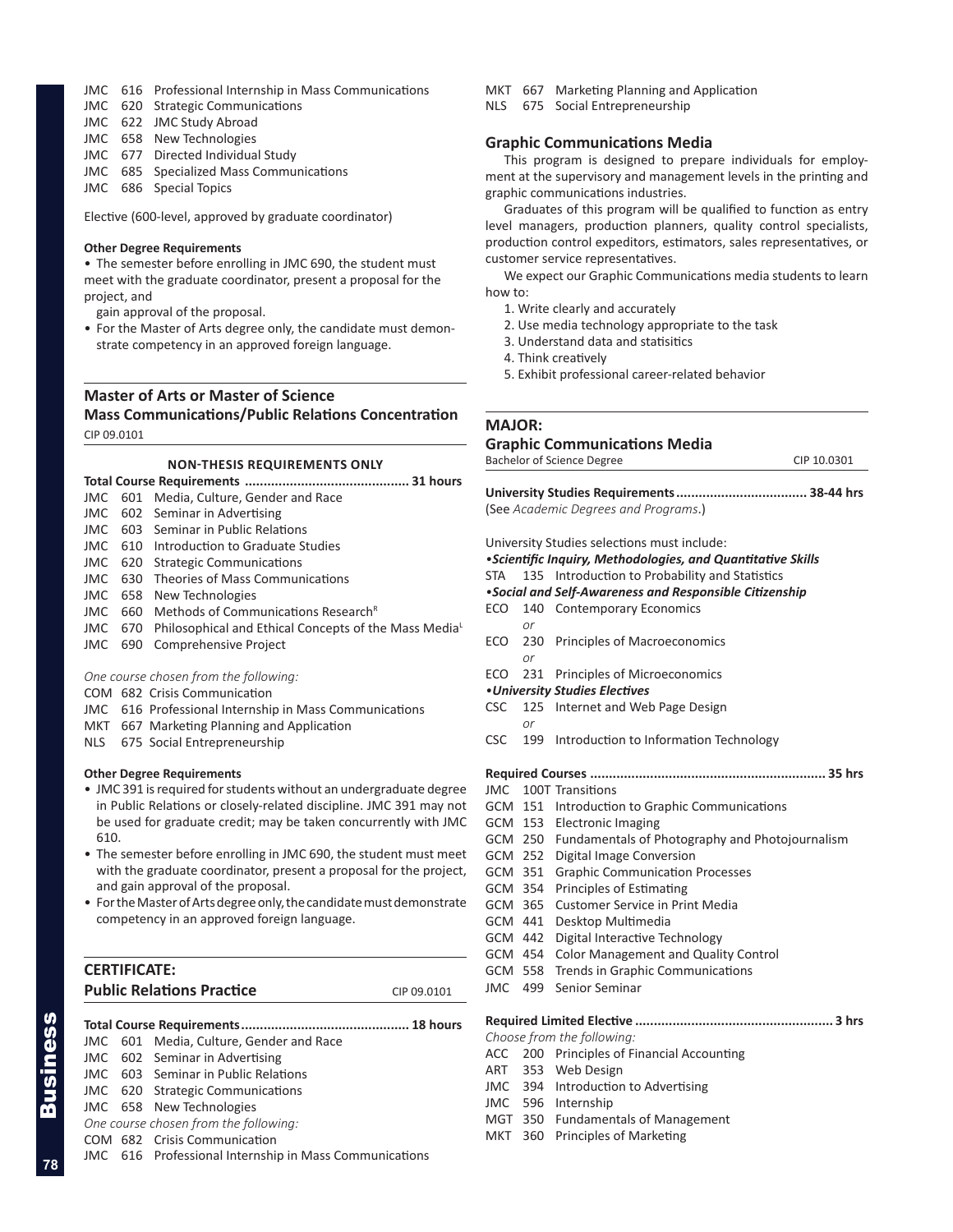|  | ART 111 Two-Dimensional Design |
|--|--------------------------------|
|  | ENG 324 Technical Writing      |

| כ ווו <del>ד</del> ∠ד בווויסט וווועד המינוסות המינוסות המינוסות המינוסות המינוסות המינוסות ה |  |
|----------------------------------------------------------------------------------------------|--|
|                                                                                              |  |
|                                                                                              |  |

**Required Minor............................................................. 21-24 hrs**

**Total Curriculum Requirements ........................................ 120 hrs**

**Graphic Communications Technology Minor ...................... 24 hrs** GCM 151, 153 and 18 hours selected from the following courses: GCM 250, 252, 351, 365, 441, 442, or 454. Six hours must be upper-level courses. Graphic Communications Media majors may not choose this minor.

**Photography Minor ........................................................... 21 hrs** GCM 153, 250 and 15 hours selected from the following courses: ART 350, 382; GCM 350, 357, 358, 359, 360, 440, 454; JMC 270. GCM majors may substitute an elective from this list for GCM 153 and GCM 250. Six hours must be upper-level courses.

## Department of Management, Marketing and Business Administration

451 Business Building 270-809-6196 msu.mgtmkt@murraystate.edu

**Interim Chair:** R. Heath Keller. **Faculty:** Andonova, Betts, Dublin, Holmes, Humphreys, Huang, Johnston, Keller, Lefebvre, Linnhoff, Miles, Muuka, North, Ray, Rose, Seaton, Sheets, Smith, Super.

The Department of Management, Marketing and Business Administration offers many curriculum alternatives for students. Students completing an area in management, marketing, or business administration meet the strongest requirements for each of these fields. Students may also focus on a major in business administration and then choose a minor outside the Bauernfeind College of Business to broaden their expertise in another field of interest. Additionally, a student may pursue a minor in business administration, entrepreneurship, golf course management, management, marketing, or real estate.

 Within the management area, two tracks are offered which permit students to direct their studies toward specific management fields: entrepreneurship or human resources. These programs prepare students for both beginning work experiences and for graduate study in business. Today's manager must combine sophisticated decision-making ability with the ability to lead and direct others. The curriculum in management is designed to provide professional training and to develop the competency of students for careers in the management of the business and economic affairs of modern organizations.

Logistics and supply chain management area students will be educated in core business disciplines; utilization of problem-solving and decision-making skills in business, ethics, and information technology; and the multicultural dimensions of the modern business environment. Students will also develop competencies in transportation and logistics, organizational behavior, supply chain management, and data analysis to prepare them for employment within the many transportation and logistics firms within the region and the state.

Marketing graduates are involved in the development of creative solutions to marketing problems that arise in the link between production of goods and services and their final use. The marketing degree prepares students for careers in a wide range of fields including retailing, sales management, advertising, and two of the fastest growing and most exciting fields – international marketing and e-business.

Within the business administration area, the business administration program prepares students for a variety of career opportunities. It provides students with a broad overall understanding of the different functional disciplines of business and prepares them for positions of responsibility in business organizations. A major in business administration is offered for those students wishing to minor in an area outside of business.

The Real Estate Program provides the credits needed to meet the educational requirements for a Kentucky real estate salesperson or broker license. A minor in real estate can be earned by taking offered real estate courses and approved electives.

|            |     | <b>Business Administration</b>                                |             |
|------------|-----|---------------------------------------------------------------|-------------|
|            |     | Associate of Arts Degree                                      | CIP 52.0101 |
|            |     |                                                               |             |
|            |     | (See Academic Degrees and Programs.)                          |             |
|            |     |                                                               |             |
|            |     | University Studies selections must include:                   |             |
|            |     | • Scientific Inquiry, Methodologies, and Quantitative Skills  |             |
| MAT        | 220 | <b>Business Calculus</b>                                      |             |
|            | or  |                                                               |             |
|            |     | MAT 250 Calculus and Analystic Geometry I                     |             |
|            |     | One University Studies science course with lab                |             |
|            |     | One University Studies science or mathematics course          |             |
|            |     | . Social and Self-Awareness and Responsible Citizenship       |             |
| ECO        |     | 230 Principles of Macroeconomics                              |             |
|            |     | One Ethics, Social Responsibility and Civic Engagement course |             |
|            |     | . World's Historical, Literary, and Philosophical Traditions  |             |
| <b>CIV</b> |     | 201 World Civilizations I                                     |             |
|            | or  |                                                               |             |
|            |     | CIV 202 World Civilizations II                                |             |
|            |     | HUM 211 The Western Humanities Tradition                      |             |
|            |     | <b>.</b> University Studies Electives                         |             |
| <b>CSC</b> | 199 | Introduction to Information Technology                        |             |
| ECO        | 231 | Principles of Microeconomics                                  |             |
|            |     |                                                               |             |
| <b>ACC</b> | 200 | Principles of Financial Accounting                            |             |
| <b>ACC</b> | 201 | Principles of Managerial Accounting                           |             |
| <b>FTR</b> |     | 100T Transitions                                              |             |
| <b>BUS</b> | 215 | <b>Business Communication</b>                                 |             |
| <b>CIS</b> | 243 | <b>Business Statistics I</b>                                  |             |
| LST        | 240 | Legal Environment of Business                                 |             |
|            |     |                                                               |             |
|            |     |                                                               |             |
|            |     |                                                               |             |
|            |     | <sup>1</sup> Elective choices must be approved by advisor.    |             |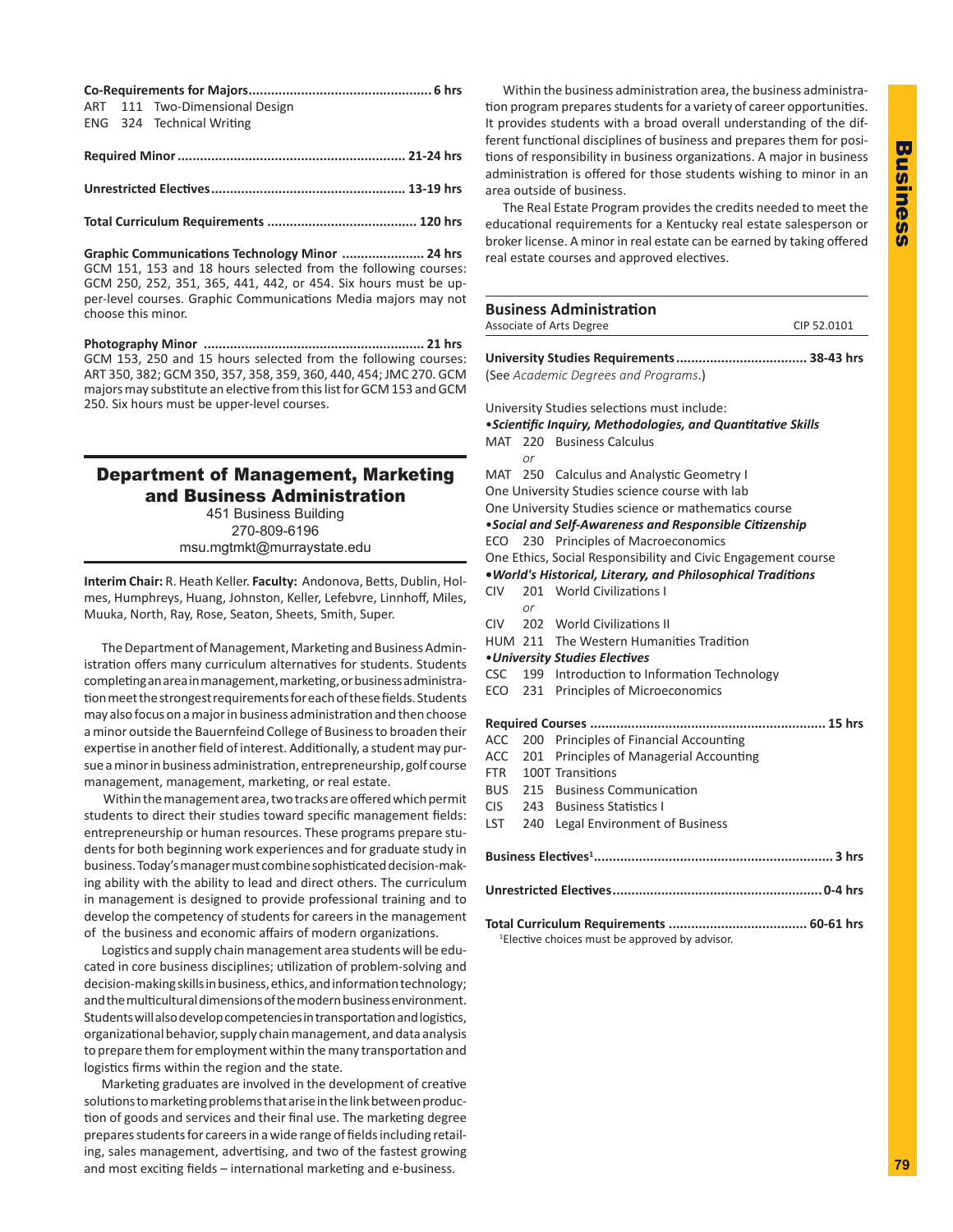## **AREA:**

## **Business Administration**

Bachelor of Arts in Business/Bachelor of Science in Business CIP 52.0101

**Note: The courses, listed under** *Entrance Standards for Business Programs* **at the beginning of this chapter, are required for this area if not taken in University Studies or the Business Core.**

| University Studies Requirements  38-49 hrs |  |
|--------------------------------------------|--|
| (See Academic Degrees and Programs.)       |  |
|                                            |  |

(See Core Requirements at beginning of this chapter.)

|     | 3 hrs                                                     |
|-----|-----------------------------------------------------------|
|     | Select from the following international business courses: |
|     | BUS 396 International Business Seminar                    |
|     | BUS 515 Communicating in an International Business        |
|     | Environment                                               |
|     | COM 340 Intercultural Communication                       |
|     | ECO 315 Comparative Economic Systems                      |
|     | ECO 410 Economic Development                              |
| ECO | 460 International Trade and Finance                       |
| FIN | 461 International Financial Management                    |
|     | MGT 557 International Management                          |
| MKT | 568 Global Marketing Management                           |

#### **Business Electives<sup>1</sup>** ............................................................ **21-27 hrs**

*B.S.B. only:* 27 hours of business electives, not to exceed nine hours in any one prefix, with at least 18 hours at the 300-level or above.

*B.A.B. only:* 21 hours of business electives, not to exceed nine hours in any one prefix, with at least 12 hours at the 300-level or above.

|--|

#### **Total Curriculum Requirements ........................................ 120 hrs**

<sup>1</sup>A maximum of three hours of cooperative education credit counts toward the degree.

## **AREA:**

## **Business Administration/International Business Track**

Bachelor of Arts in Business/Bachelor of Science in Business CIP 52.0101

**Note: The courses, listed under** *Entrance Standards for Business Programs* **at the beginning of this chapter, are required for this area if not taken in University Studies or the Business Core.**

| (See Academic Degrees and Programs.) |  |
|--------------------------------------|--|

| (See Core Requirements at beginning of this chapter.) |  |
|-------------------------------------------------------|--|

**Business Electives1......................................................... 21-27 hrs** *B.S.B. only: 27 hours of business electives, not to exceed nine hours in any one prefix, with at least 15 hours at the 300-level or above. B.A.B. only: 21 hours of business electives, not to exceed nine hours in any one prefix, with at least 15 hours at the 300-level or above. Twelve of the business elective hours must be chosen from the following:*

|  | <b>BUS</b> 396 International Business Seminar |  |  |
|--|-----------------------------------------------|--|--|
|--|-----------------------------------------------|--|--|

- BUS 515 Communicating in an International Business Environment
- ECO 311 European Economic History
- ECO 315 Comparative Economic Systems
- ECO 320 Women in the Global Economy
- ECO 325 Economics of Corruption in Transition and Developing Countries
- ECO 410 Economic Development
- ECO 460 International Trade and Finance
- LSC 475 International Transportation and Logistics
- MGT 557 International Management
- MKT 568 Global Marketing Management

**Required International Electives**..............................................**9 hrs** Nine hours of electives, with at least three hours at the 300-level or above. Select from among AGR 533, ANT 311, ARC 325, COM 340, CRJ 575, ENG 250, ENG 303-308, ENG 315, GSC 330, HIS 331, HIS 352, HIS 401-415, HIS 478, HIS 479, HIS 481, JMC 400, POL 450-459, SOC 250, SOC 440, SOC 465, SPA 311, SWK 346, SWK 442, or any courses which satisfy the University Studies Global Awareness requirement.

**Unrestricted Electives........................................................ 0-5 hrs** 

**Total Curriculum Requirements ........................................ 120 hrs** <sup>1</sup>A maximum of three hours of cooperative education credit counts toward

the degree.

## **MAJOR:**

#### **Business Administration**

Bachelor of Arts in Business/Bachelor of Science in Business CIP 52.0101

**Note: The courses, listed under** *Entrance Standards for Business Programs* **at the beginning of this chapter, are required for this major if not taken in University Studies or the Business Core.**

| University Studies Requirements  38-49 hrs |  |
|--------------------------------------------|--|
| (See Academic Degrees and Programs.)       |  |

| (See Core Requirements at beginning of this chapter.) |  |
|-------------------------------------------------------|--|

| .3 hrs                                                        |     |                                                    |  |  |
|---------------------------------------------------------------|-----|----------------------------------------------------|--|--|
| Select one from the following international business courses: |     |                                                    |  |  |
| BUS                                                           |     | 396 International Business Seminar                 |  |  |
|                                                               |     | BUS 515 Communicating in an International Business |  |  |
|                                                               |     | Environment                                        |  |  |
|                                                               |     | COM 340 Intercultural Communication                |  |  |
|                                                               |     | ECO 315 Comparative Economic Systems               |  |  |
| ECO                                                           | 410 | <b>Economic Development</b>                        |  |  |
| ECO.                                                          | 460 | International Trade and Finance                    |  |  |
| <b>FIN</b>                                                    |     | 461 International Financial Management             |  |  |
|                                                               |     | MGT 557 International Management                   |  |  |
| <b>MKT</b>                                                    | 568 | <b>Global Marketing Management</b>                 |  |  |
|                                                               |     |                                                    |  |  |
| 6 hrs                                                         |     |                                                    |  |  |

- **Required Minor<sup>1</sup> ................................................................ 21 hrs**
- **Unrestricted Electives...................................................... 0-11 hrs**

**Total Curriculum Requirements ........................................ 120 hrs** <sup>1</sup>A maximum of three hours of cooperative education credit counts toward the degree.

Business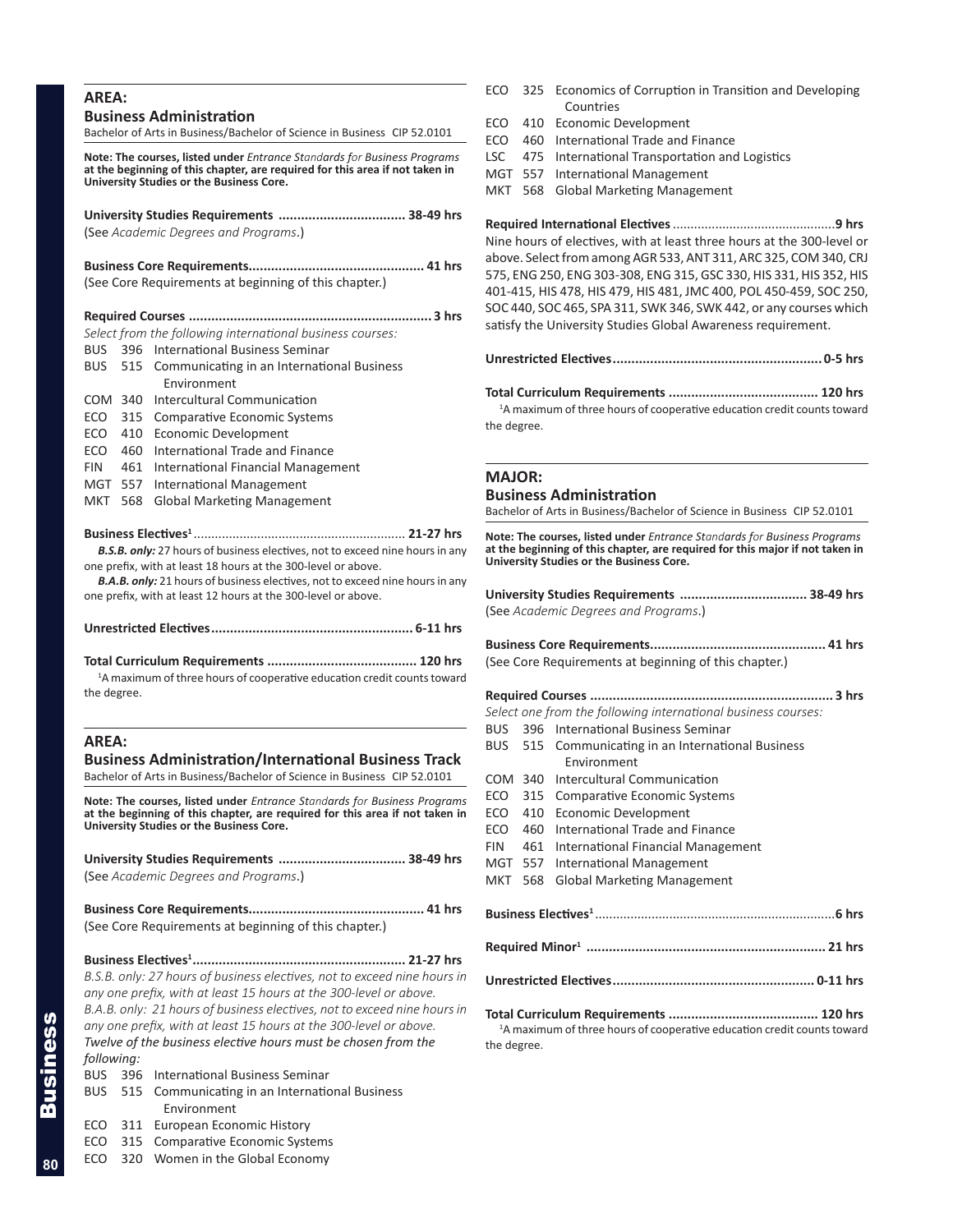| AREA:                                                                                                                                                                                                       |                                                                                                                                                                                                      |  |  |
|-------------------------------------------------------------------------------------------------------------------------------------------------------------------------------------------------------------|------------------------------------------------------------------------------------------------------------------------------------------------------------------------------------------------------|--|--|
| <b>Management</b><br>Bachelor of Arts in Business/Bachelor of Science in Business CIP 52.0201                                                                                                               | <b>AREA:</b><br><b>Management/Human Resources Track</b><br>Bachelor of Arts in Business/Bachelor of Science in Business CIP 52.0201                                                                  |  |  |
| <b>Note: The courses, listed under</b> Entrance Standards for Business Programs<br>at the beginning of this chapter, are required for this area if not taken in<br>University Studies or the Business Core. |                                                                                                                                                                                                      |  |  |
| University Studies Requirements  38-49 hrs<br>(See Academic Degrees and Programs.)                                                                                                                          | Note: The courses, listed under Entrance Standards for Business Programs<br>at the beginning of this chapter, are required for this area if not taken in<br>University Studies or the Business Core. |  |  |
|                                                                                                                                                                                                             |                                                                                                                                                                                                      |  |  |
| (See Core Requirements at beginning of this chapter.)                                                                                                                                                       | University Studies Requirements  38-49 hrs<br>(See Academic Degrees and Programs.)                                                                                                                   |  |  |
|                                                                                                                                                                                                             |                                                                                                                                                                                                      |  |  |
| 452 Process Management<br>LSC<br>MGT 550 Human Resources Management<br>MGT 551 Organizational Behavior                                                                                                      | (See Core Requirements at beginning of this chapter.)                                                                                                                                                |  |  |
| MGT 557 International Management                                                                                                                                                                            |                                                                                                                                                                                                      |  |  |
| MGT electives (9 hrs)                                                                                                                                                                                       | MGT 550 Human Resources Management                                                                                                                                                                   |  |  |
|                                                                                                                                                                                                             | MGT 551 Organizational Behavior                                                                                                                                                                      |  |  |
|                                                                                                                                                                                                             | MGT 557 International Management<br>MGT 558 Advanced Topics in Human Resource Management                                                                                                             |  |  |
|                                                                                                                                                                                                             |                                                                                                                                                                                                      |  |  |
|                                                                                                                                                                                                             |                                                                                                                                                                                                      |  |  |
|                                                                                                                                                                                                             | MGT 553 Human Resource Selection                                                                                                                                                                     |  |  |
|                                                                                                                                                                                                             | MGT 559 Compensation Management                                                                                                                                                                      |  |  |
| <sup>1</sup> A maximum of three hours of cooperative education credit counts toward                                                                                                                         | And two courses from the following:                                                                                                                                                                  |  |  |
| the degree.                                                                                                                                                                                                 | MGT 488 Cooperative Education/Internship                                                                                                                                                             |  |  |
|                                                                                                                                                                                                             | MGT 555 Training and Development                                                                                                                                                                     |  |  |
| AREA:                                                                                                                                                                                                       | MGT 572 Organization Development                                                                                                                                                                     |  |  |
| <b>Management/Entrepreneurship Track</b>                                                                                                                                                                    | MGT 575 Labor-Management Relations<br>MGT 577 Labor Law and Public Policy                                                                                                                            |  |  |
| Bachelor of Arts in Business/Bachelor of Science in Business CIP 52.0201                                                                                                                                    | OSH 192 Introduction to Occupational Safety and Health                                                                                                                                               |  |  |
| Note: The courses, listed under Entrance Standards for Business Programs<br>at the beginning of this chapter, are required for this area if not taken in<br>University Studies or the Business Core.        | OSH 550 Safety and Health Program Management and Training<br>Note: A maximum of three hours of cooperative education credit counts<br>toward the degree.                                             |  |  |
| University Studies Requirements  38-49 hrs                                                                                                                                                                  |                                                                                                                                                                                                      |  |  |
| (See Academic Degrees and Programs.)                                                                                                                                                                        |                                                                                                                                                                                                      |  |  |
|                                                                                                                                                                                                             |                                                                                                                                                                                                      |  |  |
| (See Core Requirements at beginning of this chapter.)                                                                                                                                                       |                                                                                                                                                                                                      |  |  |
|                                                                                                                                                                                                             |                                                                                                                                                                                                      |  |  |
| 452 Process Management<br>LSC<br>MGT 550 Human Resources Management                                                                                                                                         | <b>AREA:</b>                                                                                                                                                                                         |  |  |
| MGT 551 Organizational Behavior                                                                                                                                                                             | <b>Marketing</b><br>Bachelor of Arts in Business/Bachelor of Science in Business CIP 52.1401                                                                                                         |  |  |
| MGT 557 International Management                                                                                                                                                                            |                                                                                                                                                                                                      |  |  |
|                                                                                                                                                                                                             | Note: The courses, listed under Entrance Standards for Business Programs                                                                                                                             |  |  |
|                                                                                                                                                                                                             | at the beginning of this chapter, are required for this area if not taken in<br>University Studies or the Business Core.                                                                             |  |  |
| Choose from the following:                                                                                                                                                                                  |                                                                                                                                                                                                      |  |  |
| ECO 521 Seminar in Economic Thought: Rand's Objectivism                                                                                                                                                     | University Studies Requirements  38-49 hrs                                                                                                                                                           |  |  |
| MGT 358 Entrepreneurial Business Plan Development<br>MGT 420 Entrepreneurial Strategic Growth                                                                                                               | (See Academic Degrees and Programs.)                                                                                                                                                                 |  |  |
| MGT 440 Entrepreneurial Innovation and Creativity                                                                                                                                                           |                                                                                                                                                                                                      |  |  |
| MGT 445 New Product Development                                                                                                                                                                             |                                                                                                                                                                                                      |  |  |
| MGT 488 Cooperative Education/Internship                                                                                                                                                                    | (See Core Requirements at beginning of this chapter.)                                                                                                                                                |  |  |
| MGT 490 Entrepreneurial Consulting                                                                                                                                                                          |                                                                                                                                                                                                      |  |  |
| MGT 595 Special Problems                                                                                                                                                                                    | MKT 460 Integrated Marketing Communications                                                                                                                                                          |  |  |
| MKT 390 Entrepreneurial Marketing                                                                                                                                                                           | MKT 463 Consumer Behavior                                                                                                                                                                            |  |  |
| Note: A maximum of three hours of cooperative education credit counts                                                                                                                                       | MKT 565 Marketing Research                                                                                                                                                                           |  |  |
| toward the degree.                                                                                                                                                                                          | MKT 568 Global Marketing Management                                                                                                                                                                  |  |  |
|                                                                                                                                                                                                             | Nine hours of MKT electives chosen from the following:                                                                                                                                               |  |  |
|                                                                                                                                                                                                             | (Six hours must be 300-level or higher.)                                                                                                                                                             |  |  |
|                                                                                                                                                                                                             | MKT 285 Emerging Technologies in Marketing                                                                                                                                                           |  |  |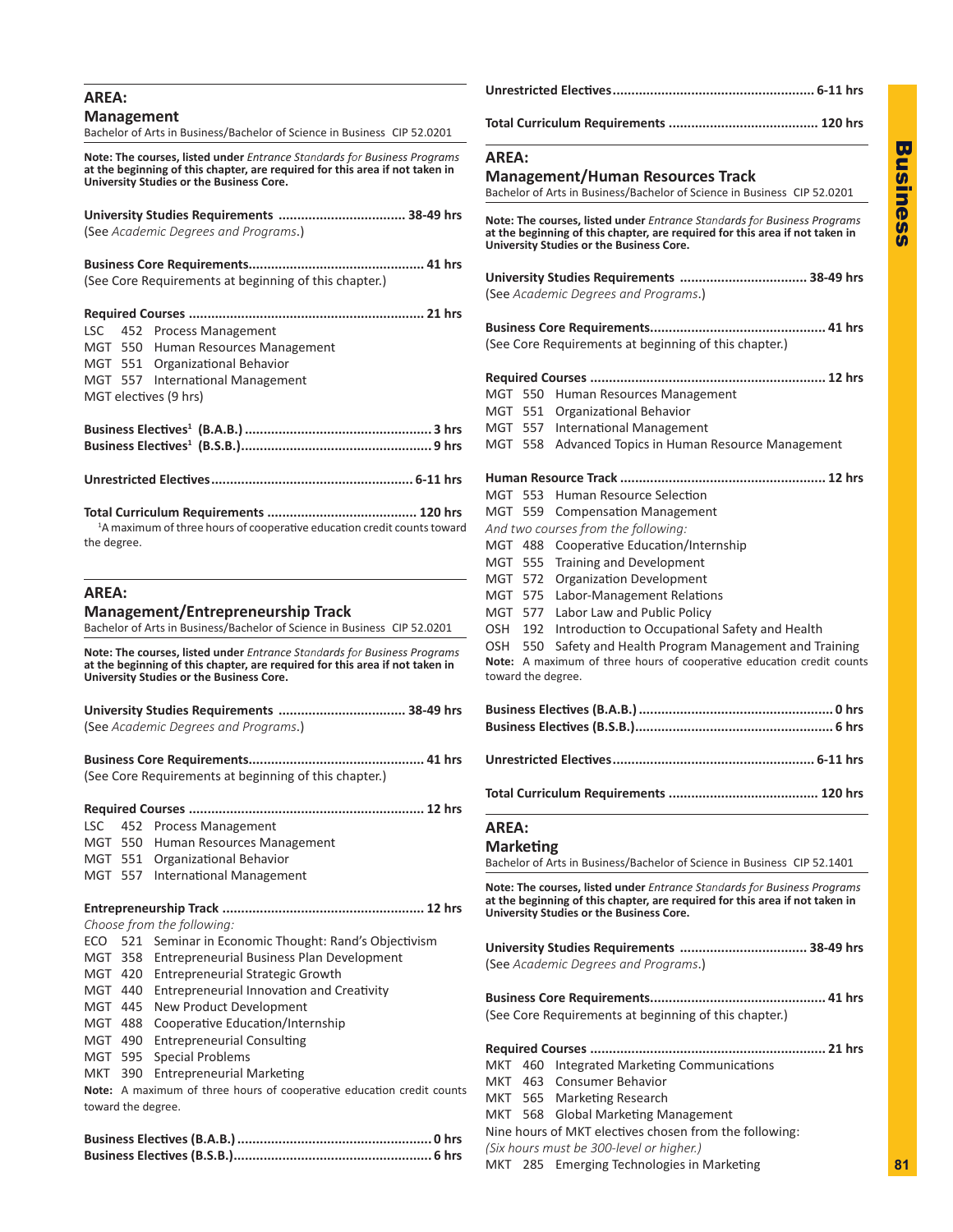| MKT 361    |     | Selling and Sales Management        |
|------------|-----|-------------------------------------|
| <b>MKT</b> | 369 | <b>Retailing Management</b>         |
| <b>MKT</b> | 390 | <b>Entrepreneurial Marketing</b>    |
|            |     | MKT 462 Sales Management            |
| MKT 475    |     | Marketing Strategies for E-Commerce |
| MKT        | 488 | Cooperative Education/Internship    |
| MKT        | 489 | Cooperative Education/Internship    |
| MKT 564    |     | <b>Marketing Channels</b>           |
|            |     | MKT 578 Social Media and Marketing  |
| MKT 585    |     | Location Analytics in Marketing     |
|            |     | MKT 595 Special Problems            |

**Note:** A maximum of three hours of cooperative education credit counts toward the degree.

**Unrestricted Electives...................................................... 6-11 hrs** 

**Total Curriculum Requirements ........................................ 120 hrs** <sup>1</sup>MKT 360 must be taken as a prerequisite by all business program students.

## **AREA:**

**Marketing/Entrepreneurship Track**

Bachelor of Arts in Business/Bachelor of Science in Business CIP 52.1401

**Note: The courses, listed under** *Entrance Standards for Business Programs* **at the beginning of this chapter, are required for this area if not taken in University Studies or the Business Core.**

| (See Academic Degrees and Programs.) |  |
|--------------------------------------|--|

**Business Core Requirements............................................... 41 hrs** (See Core Requirements at beginning of this chapter.)

|                                                                       | MKT                        | 460 | <b>Integrated Marketing Communications</b>             |  |
|-----------------------------------------------------------------------|----------------------------|-----|--------------------------------------------------------|--|
|                                                                       |                            |     | MKT 463 Consumer Behavior                              |  |
|                                                                       |                            |     | MKT 565 Marketing Research                             |  |
|                                                                       |                            |     | MKT 568 Global Marketing Management                    |  |
|                                                                       |                            |     | Nine hours of MKT electives chosen from the following: |  |
|                                                                       |                            |     | (Six hours must be 300-level or higher.)               |  |
|                                                                       | MKT 285                    |     | Emerging Technologies in Marketing                     |  |
|                                                                       | MKT 361                    |     | Selling and Sales Management                           |  |
|                                                                       | MKT 369                    |     | <b>Retailing Management</b>                            |  |
|                                                                       | MKT                        | 390 | <b>Entrepreneurial Marketing</b>                       |  |
|                                                                       | MKT 396                    |     | International Marketing Seminar                        |  |
|                                                                       | MKT                        | 462 | Sales Management                                       |  |
|                                                                       | MKT                        | 469 | <b>Retail Merchandising</b>                            |  |
|                                                                       | MKT                        | 475 | Marketing Strategies for E-Commerce                    |  |
|                                                                       | MKT 488                    |     | Cooperative Education/Internship                       |  |
|                                                                       | MKT                        | 489 | Cooperative Education/Internship                       |  |
|                                                                       | MKT 578                    |     | Social Media and Marketing                             |  |
|                                                                       | MKT 579                    |     | Social Media Consulting                                |  |
|                                                                       |                            |     | MKT 585 Location Analytics in Marketing                |  |
|                                                                       | MKT 595                    |     | <b>Special Problems</b>                                |  |
| Note: A maximum of three hours of cooperative education credit counts |                            |     |                                                        |  |
| toward the degree.                                                    |                            |     |                                                        |  |
|                                                                       |                            |     |                                                        |  |
|                                                                       |                            |     |                                                        |  |
|                                                                       | Choose from the following: |     |                                                        |  |

ECO 521 Seminar in Economic Thought: Rand's Objectivism

MGT 358 Entrepreneurial Business Plan Development

|  |  | MGT 420 Entrepreneurial Strategic Growth          |  |  |
|--|--|---------------------------------------------------|--|--|
|  |  | MGT 440 Entrepreneurial Innovation and Creativity |  |  |
|  |  | MGT 445 New Product Development                   |  |  |
|  |  | MGT 490 Entrepreneurial Consulting                |  |  |
|  |  | MKT 390 Entrepreneurial Marketing                 |  |  |
|  |  | MKT 488 Cooperative Education/Internship          |  |  |
|  |  | MKT 595 Special Problems                          |  |  |
|  |  |                                                   |  |  |
|  |  |                                                   |  |  |

**Total Curriculum Requirements ........................................ 120 hrs** <sup>1</sup>MKT 360 must be taken as a prerequisite by all business program students.

## **Logistics and Supply Chain Management**

The Logistics and Supply Chain Management program prepares individuals to manage and coordinate all logistical functions in an enterprise, ranging from acquisitions to receiving and handling, through internal allocation of resources to operations units, to the handling and delivery of output. It includes instruction in acquisitions and purchasing, inventory control, storage and handling, just-in-time manufacturing, logistics planning, shipping and delivery management, transportation, quality control, resource estimation and allocation, and budgeting.

#### **AREA:**

## **Logistics and Supply Chain Management**

Bachelor of Arts in Business/Bachelor of Science in Business CIP 52.0203

**Note: The courses, listed under** *Entrance Standards for Business Programs* **at the beginning of this chapter, are required for this area if not taken in University Studies or the Business Core.**

| University Studies Requirements  38-49 hrs |  |
|--------------------------------------------|--|
| (See Academic Degrees and Programs.)       |  |

**Business Core Requirements............................................... 41 hrs** (See Core Requirements at beginning of this chapter.)

**Required Courses ............................................................... 21 hrs Note:** Students must maintain a cumulative GPA of 2.50 or higher in the following courses.

- LSC 452 Process Management
- LSC 461 Purchasing and Supply Management
- LSC 470 Logistics Management
- LSC 475 International Transportation and Logistics
- LSC 480 Supply Chain Management Strategy
- MGT 550 Human Resource Management
- MGT 551 Organizational Behavior

**Required Limited Electives<sup>1</sup> (B.A.B.)..................................... 3 hrs Required Limited Electives<sup>1</sup> (B.S.B.)...................................... 6 hrs**

*Choose electives from the following:*

- CIS 543 Data Analysis and Modeling
- CIS 548 Enterprise Resource Planning
- IET 587 Quality Control
- IET 591 Materials Management
- MGT 445 New Product Development
- MGT 557 International Management MGT 575 Labor Management Relations
- MKT 485 Business GIS in Marketing
- MKT 564 Marketing Channels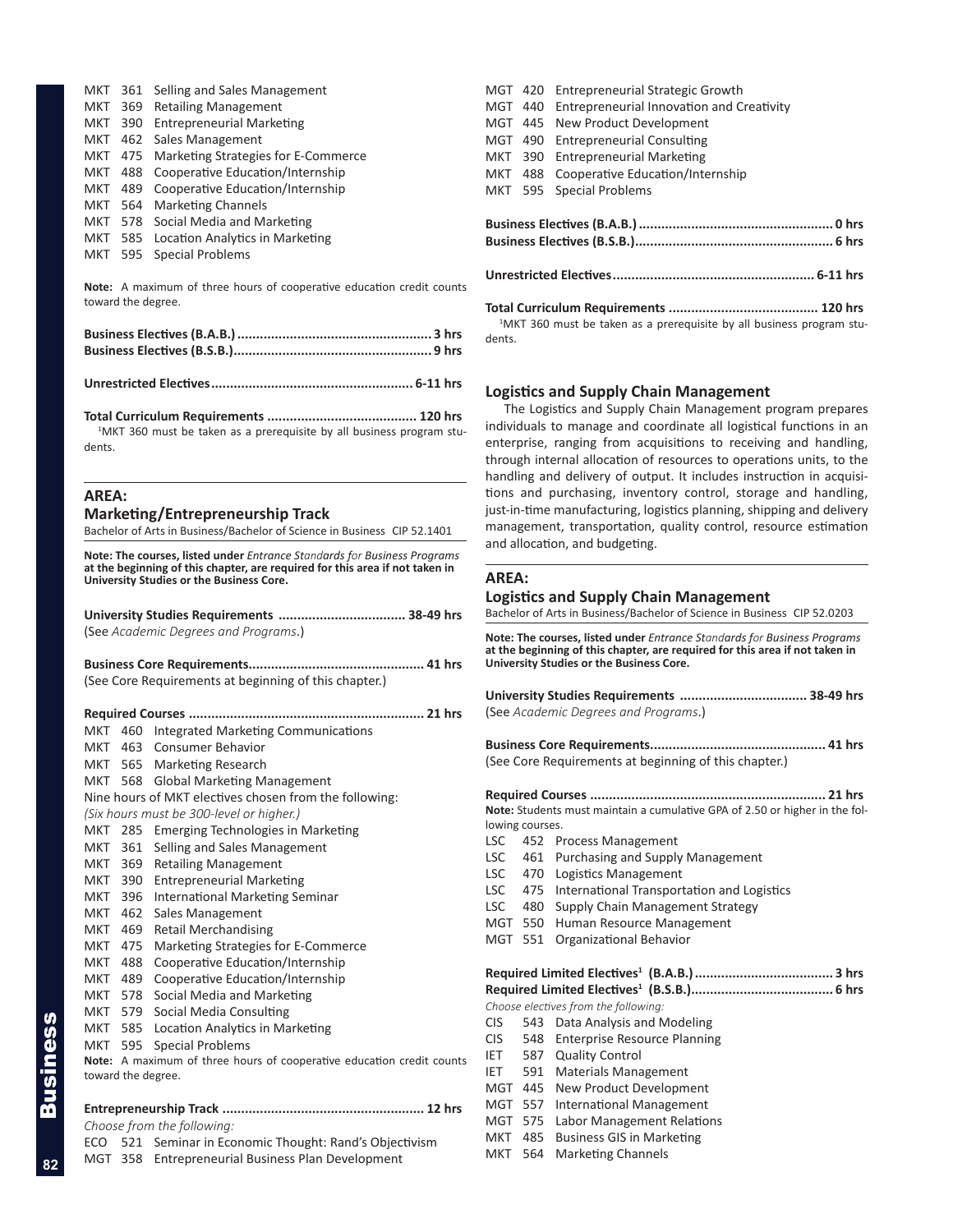**Business Electives<sup>1</sup> (B.S.B. only)........................................... 3 hrs**

**Unrestricted Electives...................................................... 6-11 hrs** 

**Total Curriculum Requirements ........................................ 120 hrs** <sup>1</sup>A maximum of three hours of cooperative education credit counts toward the degree.

**Business Administration Minor........................................... 24 hrs** ACC 200, 201; CSC 199; ECO 230, 231; FIN 330; MGT 350; and MKT 360. Six hours must be upper-level courses.

**Entrepreneurship Minor..................................................... 21 hrs** ACC 200; MGT 350, 358, 420; MKT 360; and six hours chosen from the following: ECO 521; MGT 440, 445, 488, 490; MKT 369 or 475. Six hours must be upper-level courses.

**Golf Course Management................................................... 21 hrs** ACC 200; AGR 160, 345, 460 (two semesters); MGT 350; and three hours of electives selected from either AGR 462 or MGT 370. Six hours must be upper-level courses.

**Management Minor ........................................................... 21 hrs** ACC 200, 201; MGT 350; and 12 hours of approved management electives, at least three hours of which must be upper-level. Six of 21 hours must be upper-level courses.

**Marketing Minor................................................................ 21 hrs** ACC 200, ECO 231, MKT 360; and 12 hours of approved marketing electives, at least three hours of which must be upper-level. Six of hours must be upper-level courses.

**Real Estate Minor............................................................... 21 hrs** RES 132, 242, six hours of real estate electives and nine hours approved business electives, at least six hours of which must be u per-level. Six of 21 hours must be upper-level courses.

## Department of Organizational Communication 312 Wilson Hall 270-809-4483 rbokeno@murraystate.edu

**Chair:** R. Michael Bokeno. **Faculty:** Bokeno, Coel, Cox, Faulkner, Gesler, Miller, Parish, Smith, Tillson, Worley.

The Department of Organizational Communication offers programs leading to either the Bachelor of Arts or the Bachelor of So ence degree. The major offered is organizational communicatio The department also offers minors in organizational communication and sports communication.

Organizational communication is the study of strategic comm nication processes and skills that create successful organization Because *organizing* people to work together depends upon effectiv *communicating*, the organizational communication major provides professional development for a wide variety of careers.

Students learn methods for assessing communication problem designing communication processes, and improving communication quality in organizations. Students develop skills in managerial communication, teamwork, leadership, interpersonal communicatio conflict resolution, public speaking, training, decision-making an other communication-based competencies. Because all employe seek employees who can build relationships, promote ideas, guid

teams, facilitate collaboration, and provide leadership, graduates are highly marketable and successful.

The department also provides exciting opportunities for real world experience with our internship program. Students will work with an internship advisor to be placed in a work setting while gaining college credit. Here, students will be able to immediately apply communication theories and competencies in their workplace, reflect on their findings, and discuss those with their faculty internship advisor.

The major is compatible with all fields of study allowing students to select a minor that best fits their personal interests and goals (e.g., marketing, management, advertising, psychology, Spanish, math, biology, English, or non-profit leadership studies).

The total number of credit hours earned in business courses (ACC, BUS, CIS, FIN, MGT, MKT, RES, LST 240, LST 440) cannot exceed 25 percent of total curriculum requirements.

The Department of Organizational Communication requires that a 2.50 grade point average (GPA) must be maintained in any or all COM majors or minors in order to receive a degree from Murray State University. A student failing to maintain a 2.50 will not be permitted to take new courses in the department until the GPA reaches or exceeds 2.50.

The department offers a limited number of assistantships/scholarships.

|            |         | <b>Organizational Communication</b><br>Bachelor of Arts/Bachelor of Science<br>CIP 09.0901 |
|------------|---------|--------------------------------------------------------------------------------------------|
|            |         | (See Academic Degrees and Programs.)                                                       |
|            |         |                                                                                            |
| COM        |         | 100T Transitions                                                                           |
| COM        | 201     | Communication Foundations and Theory                                                       |
|            | COM 331 | Interpersonal Communication                                                                |
|            |         | COM 340 Intercultural Communication                                                        |
|            |         | COM 353 Team Communication and Leadership                                                  |
|            | COM 361 | Career Presentations <sup>1</sup>                                                          |
| or         | COM 461 | Persuasive Communication <sup>1</sup>                                                      |
| <b>COM</b> | 380     | Organizational Communication                                                               |
| COM        | -384    | <b>Communication Skills for Professionals</b>                                              |
|            | COM 390 | <b>Communication Research</b>                                                              |
|            | COM 580 | Advanced Organizational Communication                                                      |
|            | COM 595 | Senior Seminar in Organizational Communication                                             |
|            |         |                                                                                            |
|            |         | Choose from the following:                                                                 |
|            | COM 215 | Introduction to Sports Communication                                                       |
|            | COM 260 | <b>Communication Ethics</b>                                                                |
|            | COM 315 | Coaching as Communication                                                                  |
|            | COM 345 | Diversity, Communication, and the Workplace                                                |
|            | COM 361 | Career Presentations <sup>1</sup>                                                          |
|            | COM 367 | <b>Communication and Critical Thought</b>                                                  |
|            | COM 386 | Corporate Communication                                                                    |
|            | COM 401 | Contemporary Issues in Communication                                                       |
|            | COM 422 | Communication and Technology                                                               |
|            | COM 439 | <b>Conflict and Communication</b>                                                          |
|            | COM 461 | Persuasive Communication <sup>1</sup>                                                      |
|            | COM 488 | Cooperative Education/Internship                                                           |
|            | COM 489 | Cooperative Education/Internship                                                           |
|            | COM 510 | Internship                                                                                 |
| COM.       | 530     | Seminar in Interpersonal Communication                                                     |

COM 553 Advanced Team Communication and Leadership

COM 577 Organizational Learning and Dialogue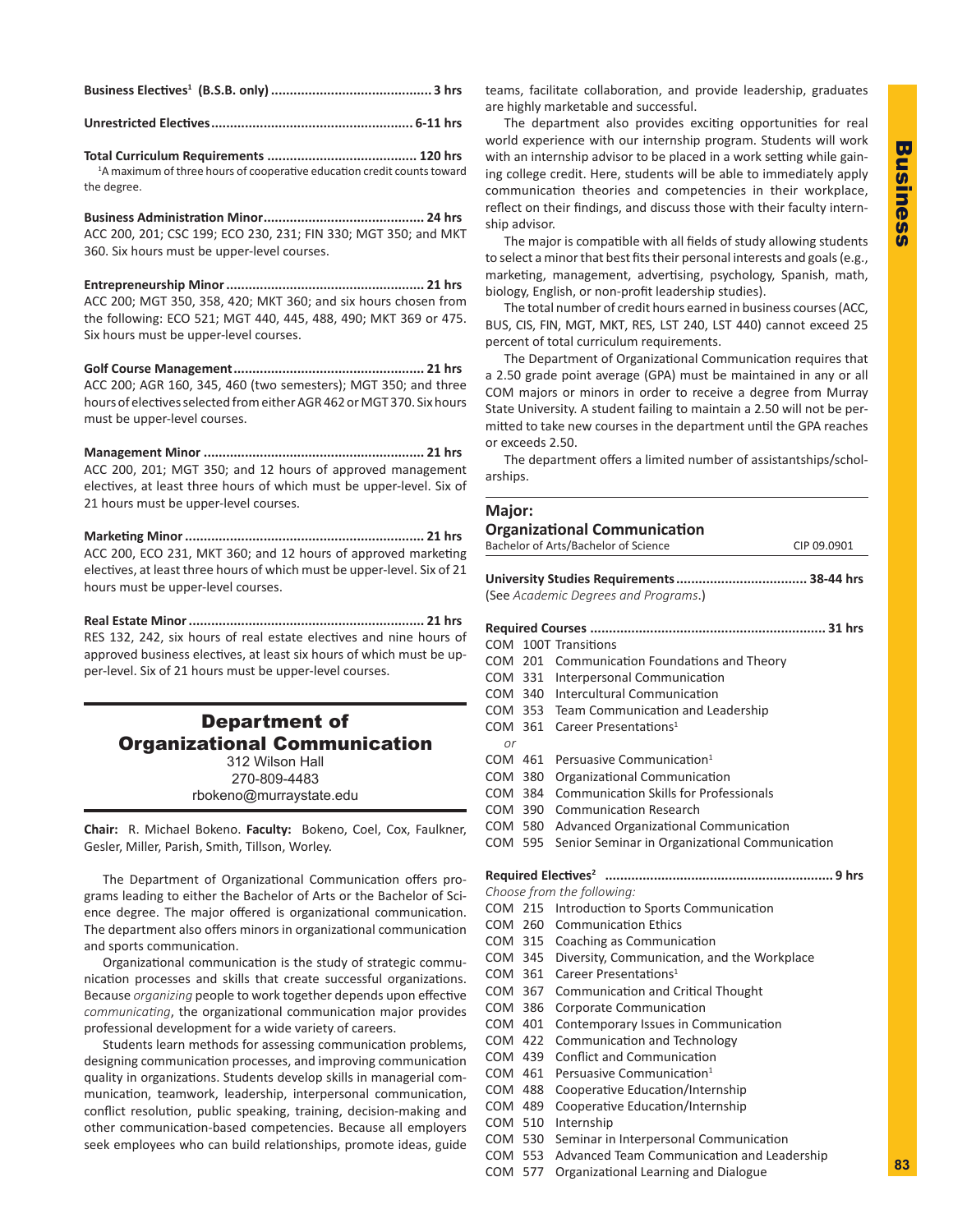**Unrestricted Electives.................................................... 15-21 hrs**

**Total Curriculum Requirements ........................................ 120 hrs** <sup>1</sup>Majors must take either COM 361 or COM 461 as a required course. The remaining course can also be taken as a required elective towards the major.

<sup>2</sup>A maximum of three hours may be chosen with advisor approval from courses not on the list.

**Organizational Communication Minor................................ 24 hrs** COM 201, 331, 380, 384, 390, 595 and six hours of restricted electives from the following: COM 215, 260, 340, 345, 353, 361, 367, 386, 422, 439, 461, 580. (Three hours may be other courses if approved by minor advisor.) Six hours must be upper-level courses.

Sports Communication Minor............................21 hrs COM 215, 315, 386, 439 and nine hours of restricted electives from the following: COM 353, 401, 510; HIS 330; JMC 384; MGT 370; MKT 285; PSY 222; SOC 436. Six hours must be upper-level courses.

## **Graduate Programs**

Graduate Coordinator - Frances Smith fsmith@murraystate.edu

The Department of Organizational Communication offers the degrees of Master of Arts or Master of Science in Organizational Communication. Graduate study in organizational communication prepares students for effective membership, humane management, and prudent leadership in organizations. Coursework focuses on various organizational, interpersonal, and small group communication processes vital to personal and organizational success. Students acquire advanced communication knowledge and skills in such areas as conflict resolution, managerial communication, leadership, customer relations, team communication, organizational change, healthcare communication, persuasion, intercultural communication, training, and organizational learning.

The program, which is theoretically and experientially oriented, provides students with course offerings allowing in-depth study and opportunity to pursue individual interests. Coursework is designed for both focused study and maximum flexibility to meet the unique career goals of each student. The program prepares individuals (1) to enter areas of business, industry, government, and nonprofit administration, where knowledge of and competence in communication are essential; (2) to enter other vocations where communication is of prime importance (e.g. the ministry, law, public service); (3) to continue study of communication at the doctoral level; and (4) to teach organizational communication at the college level.

## **Murray and Regional Campus Options**

The graduate degree is delivered in multiple formats. At the Murray campus, the graduate program can be completed through a combination of night, online, and independent study courses. Our online program is growing. These options provide greater flexibility for working adults to pursue the degree part-time or full-time based on their schedules. Second, a 16-month, cohort program is offered on a rotating basis at our regional campuses depending on demand. The combination of weekend and online instruction maximizes learning while minimizing the number of class meetings. Each course in the accelerated format is five weeks long. Students take two or three courses each semester during the 16-month timeframe. Once completed, the 16-month program moves to the next regional campus.

## **Requirements for Admission**

Applicants must meet the Murray State University requirements (see *Graduate Admissions*). Additional departmental requirements are as follows.

#### **Unconditional**

An overall GPA of 3.0 in the last two years of undergraduate work with at least a minor in communication, business, or related field.

## **Conditional**

An undergraduate GPA of at least 2.50.

Conditional students may be required to complete certain undergraduate courses before beginning the program. After beginning the program, conditional students will undergo a review after their first nine hours and are admitted to full standing after completion of *B* or better work and approval of the graduate program coordinator.

International students entering the organizational communication program from the Murray State University English as a Second Language (ESL) program must have completed Level 6 and must score at least 18 in each test area on the TOEFL Internet-based test, a 500 on the TOEFL paper-based test or 178 on the computerbased test. International students who have not completed the ESL program must score at least 18 in each test area on the TOEFL Internet-based test, a 550 on the TOEFL paper-based test or 213 on the computer-based test.

## **Master of Arts Organizational Communication** CIP 09.0901

#### **THESIS REQUIREMENTS ONLY**

**Total Course Requirements............................................. 33 hours** COM 622 Communication Technology in Organizations *or* COM 631 Interpersonal Communication at Work *or* COM 639 Seminar in Conflict Resolution COM 672 Communication in Instructional Environments<sup>1</sup> COM 680 Advanced Organizational Communication $PT,2$ COM 689 Foundations of Organizational Communication<sup>L</sup> COM 690 Research Methods in Organizational Communication<sup>R</sup> COM 693 Readings in Communication Research COM 698-699 Thesis Approved COM elective, 600-level (3 hrs) Approved electives, 600-level (6 hrs)

#### **Other Degree Requirements**

- Oral defense of the thesis.
- Comprehensive examination designed to facilitate integrative learning.

## **Master of Science Organizational Communication** CIP 09.0901

## **NON-THESIS REQUIREMENTS ONLY**

|    | COM 622 Communication Technology in Organizations                  |  |  |  |
|----|--------------------------------------------------------------------|--|--|--|
| Ωr |                                                                    |  |  |  |
|    | COM 631 Interpersonal Communication at Work                        |  |  |  |
| or |                                                                    |  |  |  |
|    | COM 639 Seminar in Conflict Resolution                             |  |  |  |
|    | COM $672$ Communication in Instructional Environments <sup>1</sup> |  |  |  |
|    |                                                                    |  |  |  |

COM 680 Advanced Organizational Communication $PT, 2$